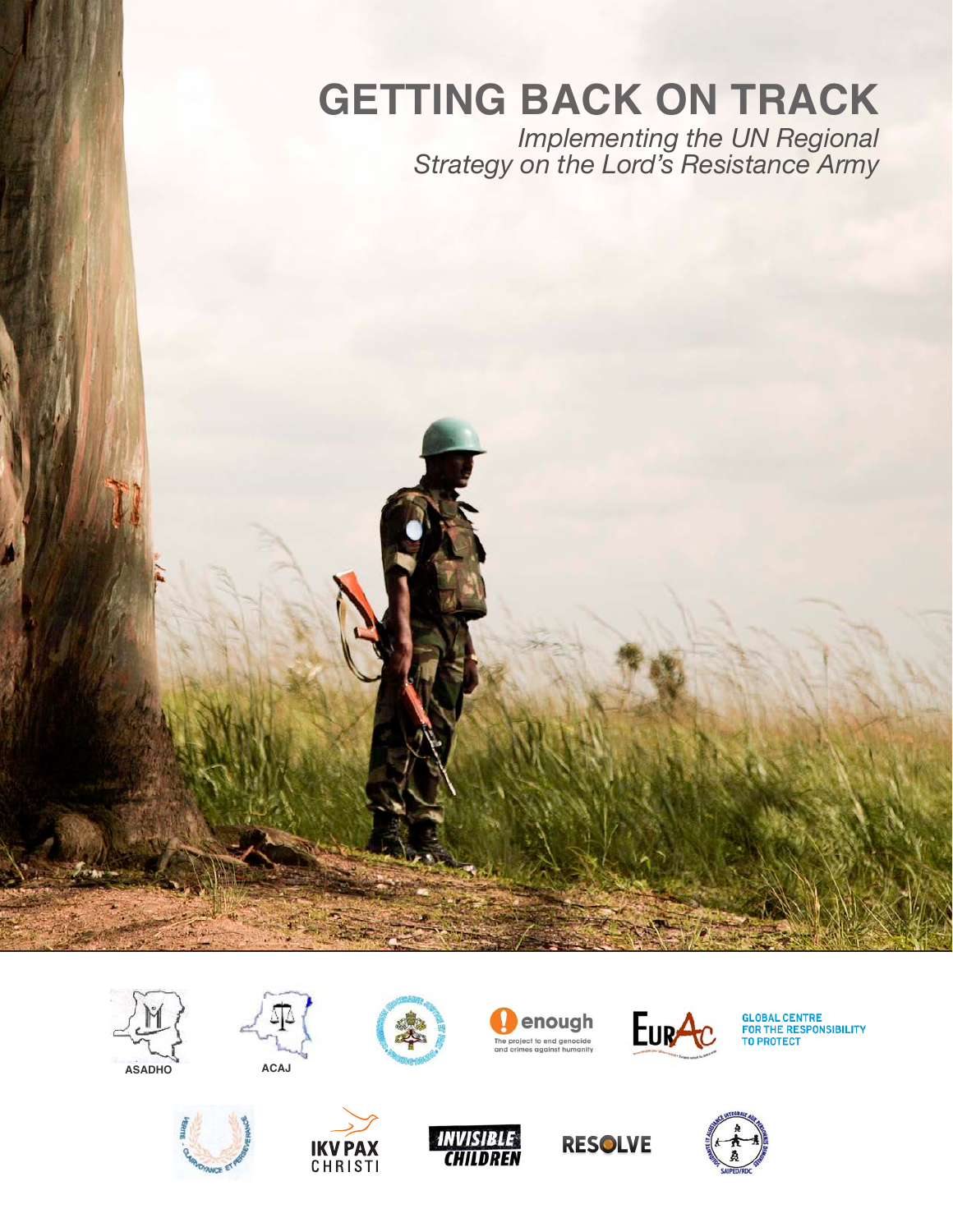# **THIS REPORT IS PRODUCED BY THE FOLLOWING ORGANIZATIONS:**

1. African Association for the Defense of Human Rights (ASADHO)

- 2. Congolese Action for Access to Justice (ACAJ)
- 3. Dungu-Doruma Diocesan Commission for Justice and Peace (CDJP)

## 4. The Enough Project

- 5. European Network for Central Africa (EurAc)
- 6. Global Center for the Responsibility to Protect
- 7. Group LOTUS
- 8. IKV Pax Christi
- 9. Invisible Children
- 10. Resolve
- 11. Solidarity and Integrated Assistance to Vulnerable Populations (SAIPED)

## **Published December 2012**

For more information please contact jake.goodman@crisisaction.org

Cover Photo: "UN Peacekeeper, Democratic Republic of Congo." UN Photo/Myriam Asmani

Designed by Kenneth Transier, Resolve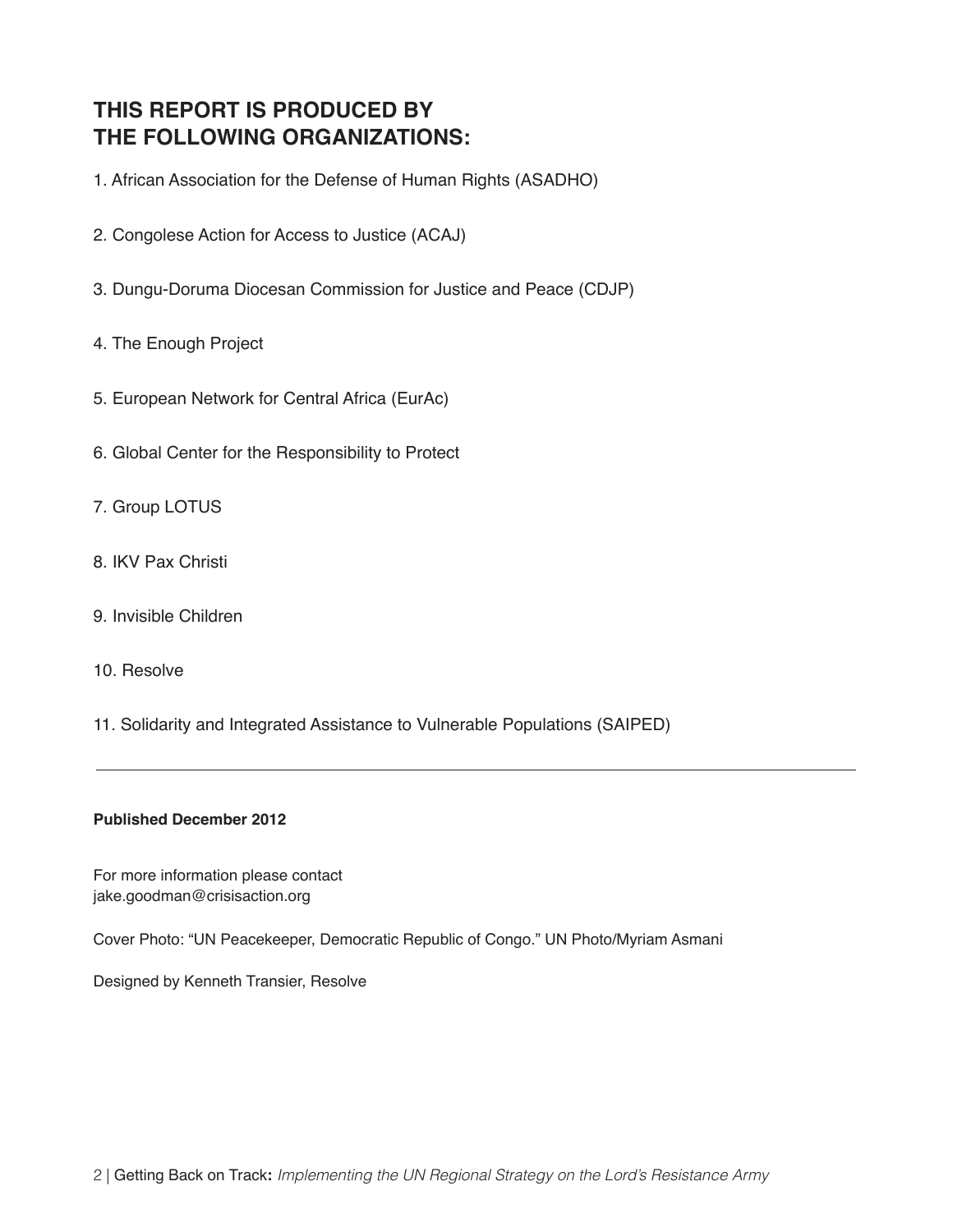# **TABLE OF CONTENTS**

| 3. Assessment of the Progress in Achieving the Five Goals of the UN Regional Strategy8                                                                       |  |
|--------------------------------------------------------------------------------------------------------------------------------------------------------------|--|
| a. Goal 1: The African Union-led Regional Cooperation Initiative against the                                                                                 |  |
|                                                                                                                                                              |  |
| c. Goal 3: Current DDRRR activities are expanded to cover all LRA affected areas12                                                                           |  |
| d. Goal 4: A coordinated humanitarian and child protection response is                                                                                       |  |
| e. Goal 5: Peacebuilding, human rights, rule of law and long-term development<br>support is provided to LRA-affected governments to enable them to establish |  |
|                                                                                                                                                              |  |
| <b>Appendices</b>                                                                                                                                            |  |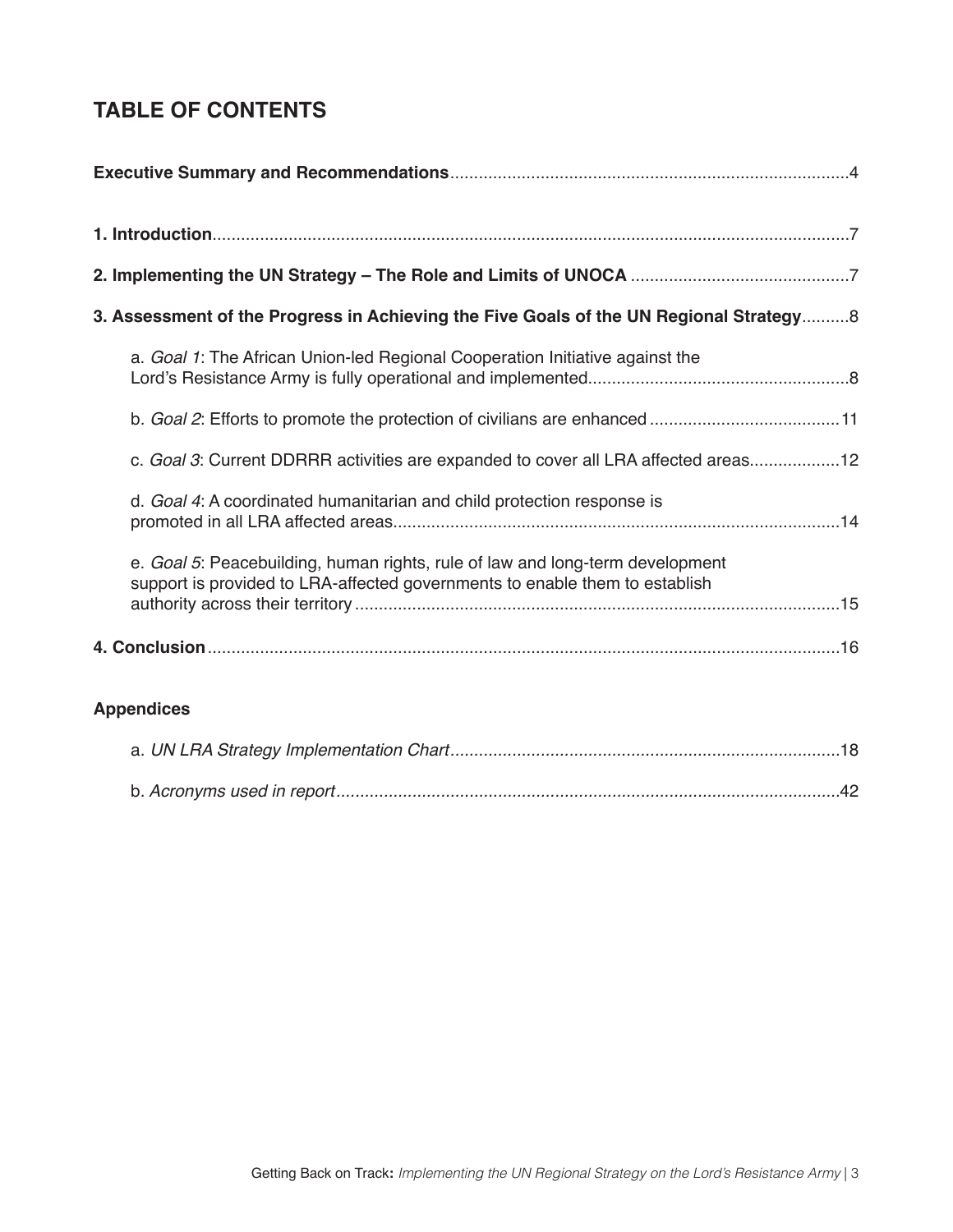# **GETTING BACK ON TRACK**

*Implementing the UN Regional Strategy on the Lord's Resistance Army*

# **EXECUTIVE SUMMARY**

On June 29<sup>th</sup> 2012, the United Nations Security Council welcomed the Secretary General's 'Regional Strategy to address the threat and impact of the activities of the Lord's Resistance Army' ('UN Regional Strategy' or 'Strategy').<sup>1</sup> The Strategy was well received by local and international civil society organizations as an ambitious framework with the elements of a comprehensive response. Then, as now, the message was clear – if fully implemented, the Strategy could resolve this devastating 26-year conflict and pave the way for the long-term recovery of the affected region and its people.

The governments of the Democratic Republic of Congo (DRC), Uganda, South Sudan, Central African Republic (CAR), and Sudan bear the primary responsibility for defeating the Lord's Resistance Army (LRA) and protecting their populations. However, under the Strategy, United Nations (UN) departments, agencies, and offices have committed to augment their efforts, and those of the African Union (AU), by taking specific action to address the threat of the LRA. While there is a limit to how much progress can have been made in the five months since the Strategy was adopted, this report seeks to assess progress made by UN actors against the benchmarks outlined in the UN Regional Strategy.

Progress towards achieving the Strategy's five goals has been slow. There is no comprehensive plan in place to implement the Strategy and the situation on the ground is largely unchanged. The African Union Regional Cooperation Initiative (AU-RCI) – a framework for cooperation on counter-LRA activities among the DRC, Uganda, South Sudan, and CAR – has not been operationalized. Its military component, the Regional Task Force (AU-RTF), lacks capable troops and resources, clear command and control, and access to key LRA safe havens. There has been little progress in activities to enhance efforts to protect civilians, with few of the planned training programs underway. UN

1 S/2012/481, http://unoca.unmissions.org/LinkClick. aspx?fileticket=\_j6pMmFQlbg%3D&tabid=3760&language  $=$ en-US

departments, agencies, and offices have not finalized planning for programs that donors can fund. Demobilization, Disarmament, Repatriation, Resettlement and Reintegration (DDRRR) activities remain limited, and there are still humanitarian needs in LRA-affected areas that remain unmet. And on the ambitious goals of peacebuilding and long-term development, even those projects that have been identified as priorities and that require no further funds have not been advanced.

There are significant political barriers to implementing the UN Regional Strategy and to achieving cooperation among the regional governments. Each of the Strategy's goals requires cross-border cooperation and full political commitment from each government. This is especially true of its first goal, the full operationalization of the AU-RCI, which depends on close military and intelligence coordination. Tensions between the DRC and Uganda, however, and tepid political commitment from each of the regional governments – DRC, South Sudan, CAR, and Uganda – have prevented meaningful progress in implementing the AU-RCI and the AU-RTF. Given the thorny political issues involved in achieving military cooperation,<sup>2</sup> and the shortage of funds made available to support operations, it is possible that the AU-RTF will remain stalled. Because supporting the AU-RCI is a core piece of the broader UN Regional Strategy, many UN offices have assumed a 'wait and see' approach to key activities, even those entirely independent of the AU-RTF. As a whole, UN departments, agencies, and offices, have shown a lack of urgency in implementing those elements of the Strategy for which they are directly responsible. As a result of this dynamic, the Strategy thus far has failed to achieve any of its objectives. Without urgent action, it will fail permanently.

The costs of failing to implement the Strategy are high. Civilian populations will continue to endure the preda-

<sup>2</sup> The DRC government has contributed no troops to the AU-RTF. The Ugandan government recently threatened to withdraw all troops from counter-LRA operations in response to UN Group of Experts reporting on alleged Ugandan support to the M23 rebel group in eastern Congo. See http://www.bbc.co.uk/news/world-africa-20187369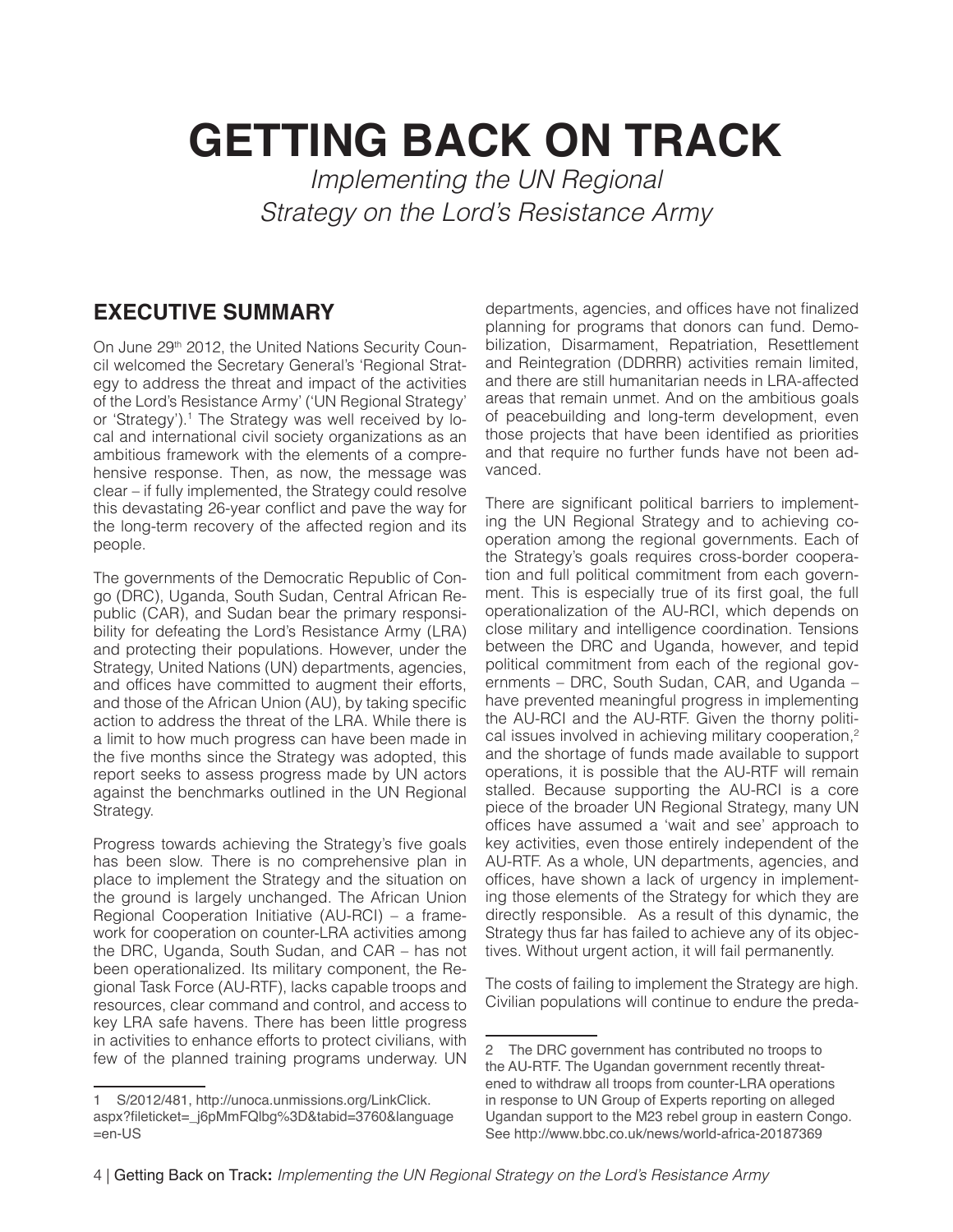tions of the LRA. Regional stability – already fragile – will be further threatened, and the prospects for future UN-AU collaboration weakened. The efforts invested in the Strategy will be wasted.

A two-tiered approach, with dynamic leadership from the Security Council and the Secretary General, can put the Strategy back on track to achieve its goals.

First, the Security Council and Secretary General should pursue aggressive diplomacy at the highest levels to ensure regional governments and the African Union fulfill their commitments under the AU-RCI. Political challenges must be overcome, not used as an excuse for abandoning existing international commitments. The Security Council and Secretary General must enlist greater commitment from their counterparts in the AU Peace and Security Council and the AU Chairman, as well as from regional governments, to forge a political path for each of the regional governments to play a constructive role in the AU-RCI and to spend the political capital necessary to operationalize the AU-RTF.

Second, the UN should recognize that the vast majority of the UN Regional Strategy can and should be implemented independent of the AU. With or without the AU military cooperation framework in place, there is progress to be made on the protection of civilians, demobilizing and disarming former LRA members, ensuring humanitarian assistance meets needs, and progressing peacebuilding and development activities in LRA-affected areas.

The role of Abou Moussa, Special Representative of the Secretary General (SRSG) and Head of the United Nations Office Regional Office for Central Africa (UN-OCA), remains very important, particularly in forging a common regional approach to the LRA violence and creating cross-border cooperation and the exchange of information between UN missions. SRSG Moussa and Department of Political Affairs representatives have done an excellent job in raising awareness of LRA violence and drafting a Strategy to marshal UN resources – diplomatic, military, and economic – that will have an enormous impact if implemented. But that framework will not be achieved without renewed public support from the Security Council and action by the Secretary General, who must engage directly with their counterparts at the African Union as well as regional governments to ensure that the full implementation of all activities in the UN Regional Strategy is made a political priority.

# **RECOMMENDATIONS**

## **To the UN Security Council**

**1)** The UN Security Council should urge regional governments to fulfill their commitments under the AU-RCI and request the Secretary General convene the heads of state from the regionally affected governments to promote regional cooperation in counter-LRA initiatives.

**2)** The UN Security Council should urge regional governments, including Sudan and Chad, to fulfill their responsibility to protect civilians by taking all steps necessary within each of their own territories to deny the LRA safe haven, including robust investigation of reported LRA presence or attacks, and to ensure counter-LRA forces are able to reach all LRA combatants.

## **To the UN Secretary General**

**3)** The UN Secretary General should work with the Chairperson of the AU Commission to convene a meeting with the heads of state of the regionally affected governments and forge a political path for the full operationalization of the AU-RCI. The meeting should seek a common vision for the AU-RTF with political support from all affected governments that ensures sufficient cross-border cooperation to deny LRA forces safe haven.

**4)** The Secretary General should publicly affirm his determination to see the UN Regional Strategy on the LRA implemented in full.

## **To UN departments, agencies, and offices**

**5)** UNOCA and the Department of Political Affairs (DPA), together with the Department of Peacekeeping Operations (DPKO), the Office for the Coordination of Humanitarian Affairs (OCHA), and UN LRA focal points should urgently finalize planning documents for projects that can be funded by donors to implement priority activities of the UN Regional Strategy. Examples of such priority activities include:

- expanding early warning systems;
- expanding FM radio coverage;
- disseminating 'come home' messaging in close collaboration with NGOs to promote LRA defections; and
- rehabilitating critical roads and bridges.

**6)** SRSG Moussa should move urgently to raise funds for priority projects by convening a high-level donor conference.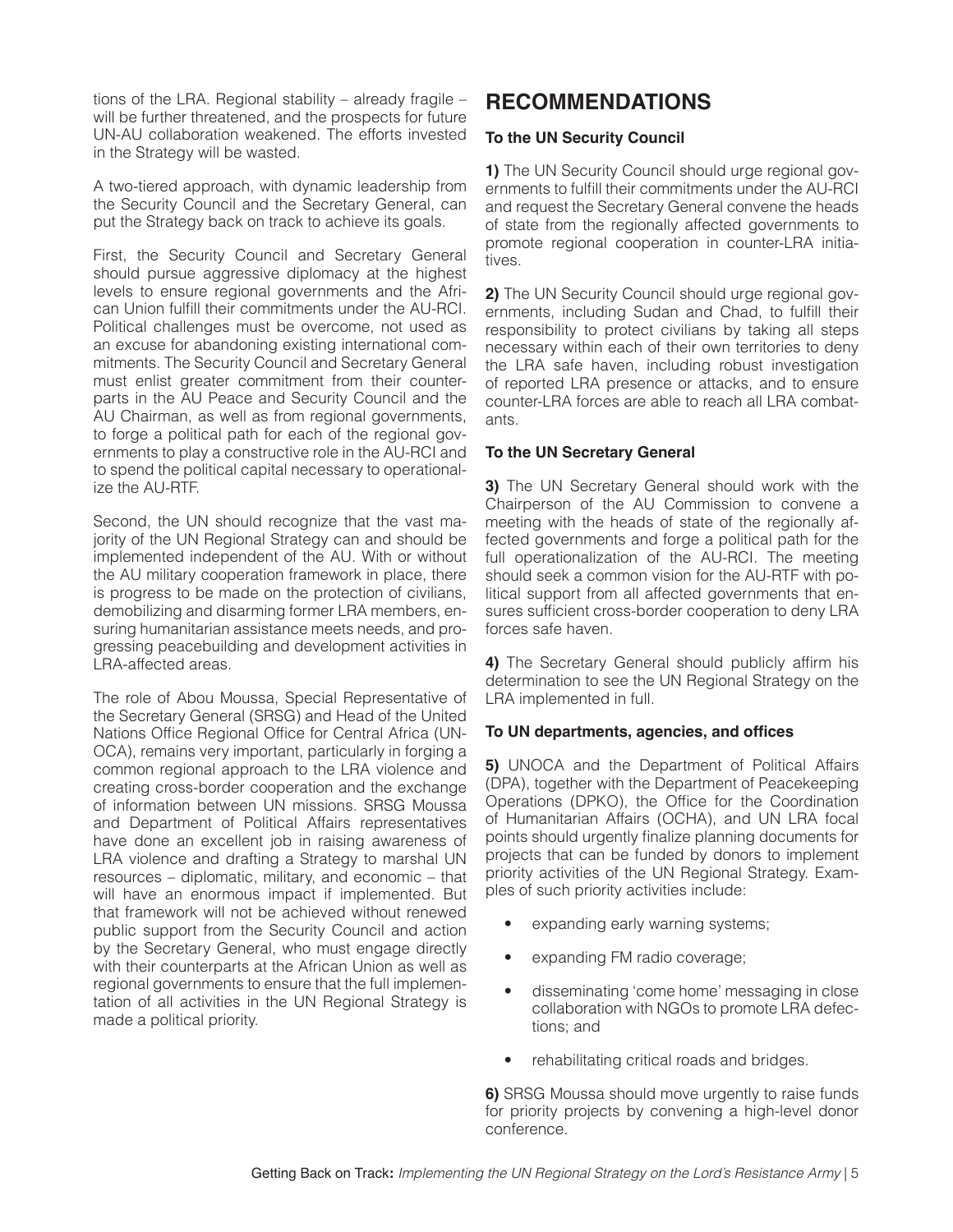**7)** UNOCA should oversee the design of projects that provide the AU-RTF with the capacity to investigate LRA-attacks and facilitate the exchange of information on LRA-related activities among UN actors, regional armies and other partners (including U.S.-initiated Counter-LRA Operation Fusion Centers and MONUS-CO's Joint Information and Operations Cell (JIOC)).

**8)** Appropriate UN offices and agencies including UN-OCA, the UN Office to the African Union (UNOAU), DPKO, and the United Nations Children's Fund (UNI-CEF) should work with the relevant AU offices and regional government officials to help the AU finalize its document on "Common Measures on the Treatment of LRA Combatants and Assistance of Victims of the LRA." They should also ensure that the document includes specific standard operating procedures (SOPs) for the handover, repatriation and reunification of children and women who leave the LRA. The SOPs developed by UNICEF and currently used by the Ugandan army should form the basis for this document. The AU should be encouraged to emulate UNICEF's model of appointing focal points and a coordinator to monitor these practices in LRA affected areas.

**9)** DPKO should work with the UN missions in DRC (MONUSCO), the Central African Republic (BINUCA) and South Sudan (UNMISS), to finalize the standard operating procedures for UN support to the demobilization, disarmament and reintegration of LRA combatants and abductees across the affected region.

**10)** MONUSCO, BINUCA and UNMISS, with support from DPKO, affected governments and other relevant international partners should expand work to establish and publicize 'safe reporting sites' along the CAR-DRC, CAR-South Sudan, CAR-Sudan, and DRC-South Sudan borders, where the LRA can safely surrender.

**11)** The Office of the High Commissioner for Human Rights (OHCHR) should work with relevant UN actors to undertake a regional needs assessment and best practices study on human rights in the LRA-affected areas and to develop a comprehensive regional plan to support human rights in those areas.

**12)** UNOCA in cooperation with DPA staff should convene a meeting of headquarters and field-based LRA focal points to review implementation of the UN Regional Strategy, identify next steps to address remaining gaps, and improve cross-border coordination.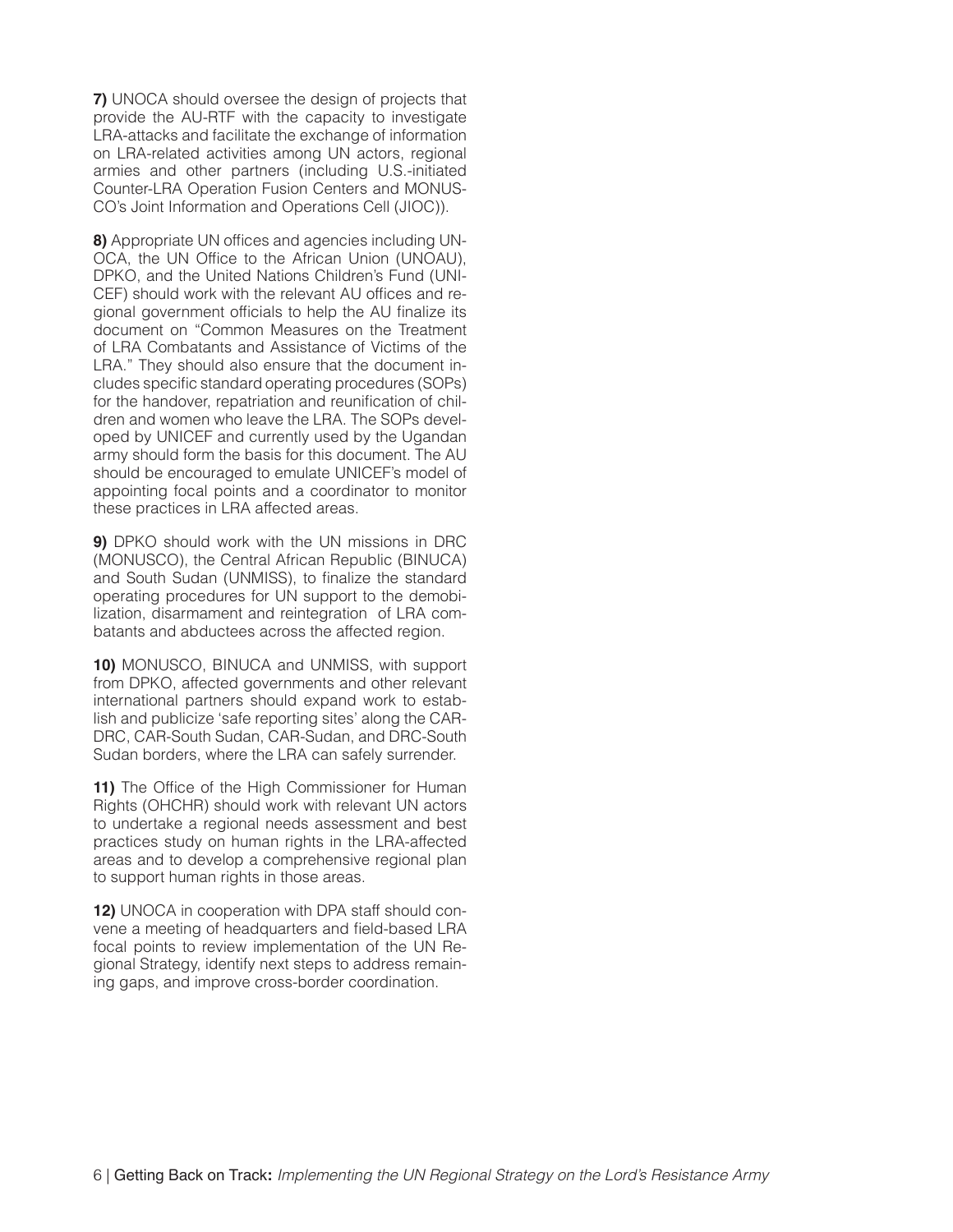# **1. INTRODUCTION**

On June 29<sup>th</sup>, the Security Council welcomed the Secretary General's 'Regional Strategy to address the threat and impact of the activities of the Lord's Resistance Army' ('UN Regional Strategy' or 'Strategy').3 The United Nations Office on Central Africa (UNOCA) led the development of the Strategy, which had been requested by the Security Council<sup>4</sup>, and consulted widely within the UN system, the AU, and non-governmental organizations (NGOs) while drafting. UNOCA's careful consultations, transparent process, and collaborative approach yielded impressive results.

The response from local activists and international NGOs to the Strategy was clear – the UN got the elements right. The Strategy's five goals are thorough and comprehensive: 1) operationalization of the AU's Regional Cooperation Initiative (AU-RCI), 2) enhanced protection of civilians, 3) expansion of DDRRR activities to all LRA affected areas, 4) a coordinated humanitarian and child protection response, and 5) long-term peacebuilding, human rights, and rule of law development. Yet progress towards each of these goals has been slow.

This report, commissioned by 11 organizations, provides an assessment of that progress to date, and recommendations for how to close the gap between the aspiration to end the scourge of the LRA and the current reality.

The report was drawn up on the basis of research carried out by a consultant from September-November 2012. Most of the information collected was received through interviews conducted by the consultant in person, by phone, or via email. Representatives from the Department of Political Affairs (DPA) as the lead agency in implementing the UN Regional Strategy were frequently consulted.

The report first introduces UNOCA, the main UN vehicle tasked with coordinating implementation of the UN Regional Strategy, and outlines its inherent limits and need for high-level political support. It then assesses progress toward achieving each of the Strategy's five goals in turn. For each, the report analyzes progress made to date and outlines critical gaps in Strategy activities that must be corrected if the Strategy is to succeed.

For too long, the people of the DRC, CAR, South Sudan, and Uganda have suffered from unspeakable atrocities committed by the LRA. Their children have been abducted and murdered. Their families have been forced from their homes and their livelihoods destroyed. Their communities have been torn apart.

The UN has shown great leadership, and invested a great deal, in developing a Strategy to support these populations and respond to the horrors of the LRA. It must not fall short now. There is too much at stake and too much to lose.

# **2. IMPLEMENTING THE UN STRATEGY – THE ROLE AND LIMITS OF UNOCA**

After the UN Regional Strategy was made public in June of this year, the newly established United Nations Regional Office for Central Africa (UNOCA) was designated to lead its implementation.<sup>5</sup> Headed by SRSG Abou Moussa, UNOCA was created to address crossborder security threats in Central Africa, in particular the LRA. As a political mission, UNOCA is attached to the UN's Department of Political Affairs (DPA).<sup>6</sup> DPA staff in New York backstop UNOCA'S programs including leading inter-agency meetings relating to the implementation of the UN Regional Strategy.

SRSG Moussa has played an important role in driving forward the implementation of the UN Regional Strategy. In particular, the SRSG has established a strong working relationship with the African Union Special Envoy for the LRA issue, Mr. Francesco Madeira, and has worked well with regional politicians, diplomats and NGO representatives working on the LRA conflict.

SRSG Moussa and his staff have also led planning on implementation of the Strategy.7 In July 2012, SRSG Moussa and AU Envoy Madeira convened a meeting of stakeholders in Entebbe aimed at producing a roadmap for implementing the Strategy. After further consultations within the UN as well as with NGOs and donor governments, UNOCA is working with LRA focal points throughout the UN system to develop a programmatic document outlining high priority programs that need outside funds.

<sup>3</sup> S/2012/481, http://unoca.unmissions.org/LinkClick. aspx?fileticket=\_j6pMmFQlbg%3D&tabid=3760&language =en-US

<sup>4</sup> PRST/2011/21, available at http://www.un.org/Docs/journal/asp/ws.asp?m=S/PRST/2011/21

<sup>5</sup> Telephone interview with Jacqueline Seck, DPA, New York, October 19, 2012.

<sup>6</sup> http://www.un.org/wcm/content/site/undpa/main/activities\_by\_region/africa/central\_africa

<sup>7</sup> Telephone interview with Gumisai Mutume, UNOCA, Libreville, October 11, 2012.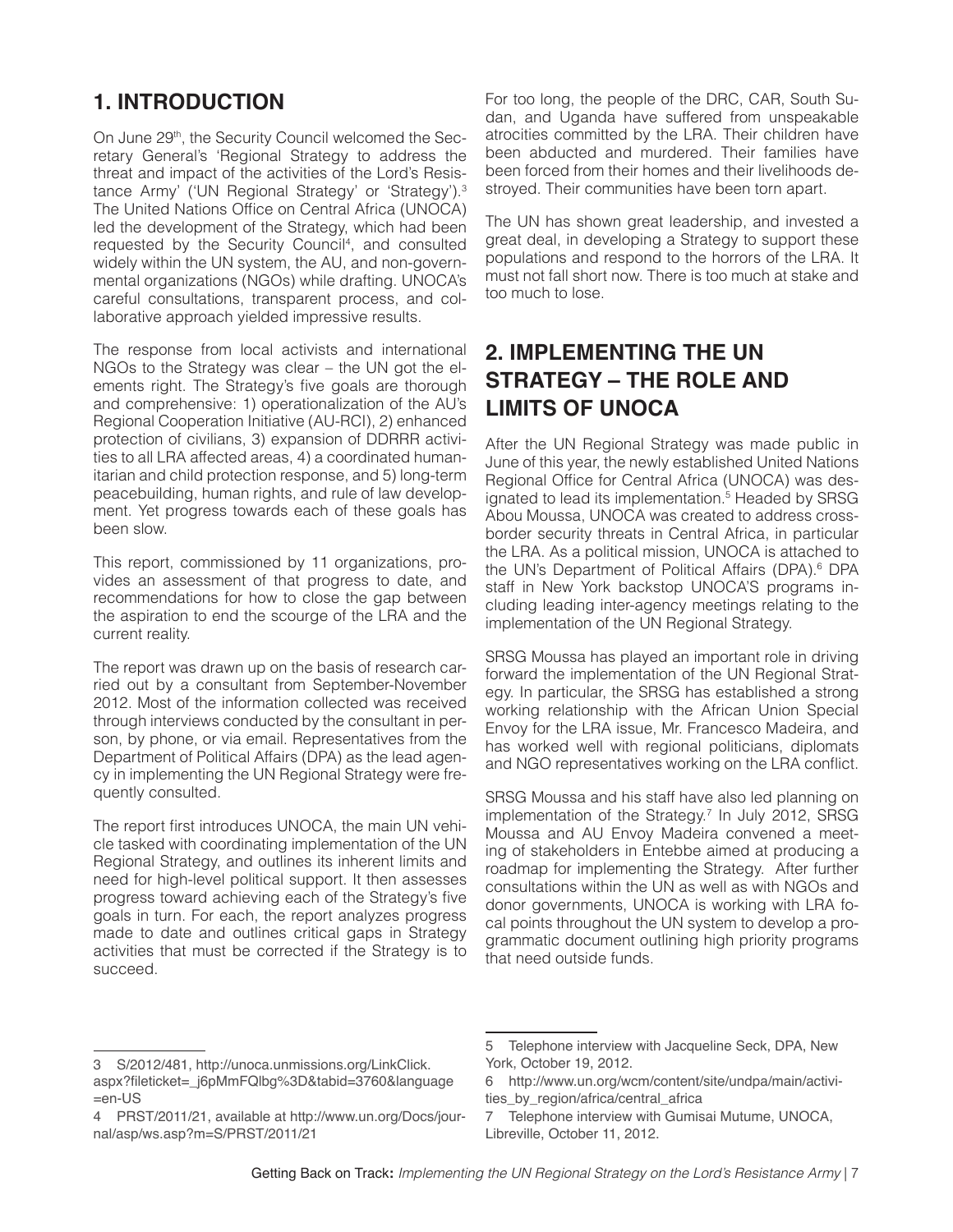However, more than five months after the Strategy was adopted, no projects are sufficiently developed to be funded. As a relatively new office with limited resources, UNOCA's efforts must be augmented if it is to succeed. The Security Council and Secretary General must set a clear agenda within the UN system and insist that all agencies and departments give sufficient priority to developing projects to implement activities under the Strategy. In doing so they will both empower UNOCA and create clear grounds to hold it accountable for results.

# **3. ASSESSMENT OF THE PROGRESS IN ACHIEVING THE FIVE GOALS OF THE UN REGIONAL STRATEGY**

#### **a) Goal 1: The African Union led Regional Cooperation Initiative against the Lord's Resistance Amy is fully operational and implemented.**

The African Union Regional Cooperation Initiative (AU-RCI) against the LRA was authorized by the African Union Peace and Security Council in November 2011 and officially launched in March 2012.<sup>8</sup> The AU Special Envoy for the LRA issue, Ambassador Madeira, is responsible for overall coordination of the AU-RCI. It is focused on the military response to the LRA and has two main components: the Joint-Coordination Mechanism (JCM) and Regional Task Force (AU-RTF). The JCM is composed of security ministers from South Sudan, Uganda, Democratic Republic of Congo (DRC) and Central African Republic (CAR) and chaired by the AU Commissioner for Peace and Security. The AU-RTF is headquartered in Yambio, South Sudan, and, as originally conceived, is intended to include a brigade force of 5,000 soldiers sourced from the four countries and deployed across the LRA affected areas.

By making operationalization of the AU-RCI the Strategy's first goal, the UN has effectively incorporated the AU-RCI into its own Strategy. The success of the UN Regional Strategy is, to a significant extent, contingent on the success of the AU-RCI. This is a deliberate move by the Security Council to promote African solutions to African problems, with the UN playing a supporting role. Under this strategic goal, UN offices are intended to support the AU-RCI by encouraging countries to contribute necessary troops to the AU-RTF, identify gaps in capacity and providing training to the AU-RTF, and help create a unified approach to dealing with the LRA.

However, the AU-RTF is not close to realizing the vision of a multi-national force conducting effective offensive operations against the LRA and protecting civilians. It exists only on paper and cannot be considered operational.

The failings are four fold: a shortage of troops, no clarity on command and control of troops, poor capacity of those troops provided, and the lack of access to all LRA-affected areas. All of these failings are underpinned by the political challenges arising from the current state of relations among the member states, in particular between Uganda and the DRC.

## *Troop shortages*

As a preliminary matter, there are too few troops available. SRSG Moussa has worked closely with the AU Envoy to secure AU-RTF troop contributions from regional governments. Their lobbying has produced some results. Uganda has reportedly pledged 2,000 of its soldiers to the AU-RTF, which were already in the LRA theater of operations as part of the ongoing Ugandan offensive.9 The South Sudanese government has provided 500 of its troops (SPLA) to the AU-RTF, now stationed in Nzara, South Sudan, and the CAR government has pledged a further 500 of its troops (FACA). This is progress. However, the DRC government has not contributed any troops to the AU-RTF and, according to field reports, the FACA contingent is closer to 90 soldiers than the 500 pledged.<sup>10</sup> In total, there are fewer than 2,600 troops available to the AU-RTF at the moment, only slightly more than half the requested 5,000. These troops are insufficient to cover the vast area in which the LRA operates, which is approximately 115,000 square miles.

But the problems in operationalizing the AU-RTF run much deeper. Even the available troops are hamstrung by three interrelated problems that are, at their root, political: no clear command and control structure, inadequate troop capacity, and a lack of access to key LRA safe havens.

## *No clear command and control*

A fundamental problem is that no Concept of Operations (CONOPS) has been agreed to and adopted by the four regional governments and the AU. The CONOPS is a foundational document that would outline a coherent and agreed vision for the mission. Criti-

<sup>8</sup> http://unoca.unmissions.org/Default.aspx?tabid=3760&c tl=Details&mid=6487&ItemID=539864&language=en-US

<sup>9</sup> Field research conducted by Resolve in October of 2012 puts the number of Ugandan forces in the field at closer to 1200. Email correspondence with Resolve, November 27, 2012.

<sup>10</sup> Phone interviews and email correspondence with UN sources, international diplomats and aid workers. September and October 2012.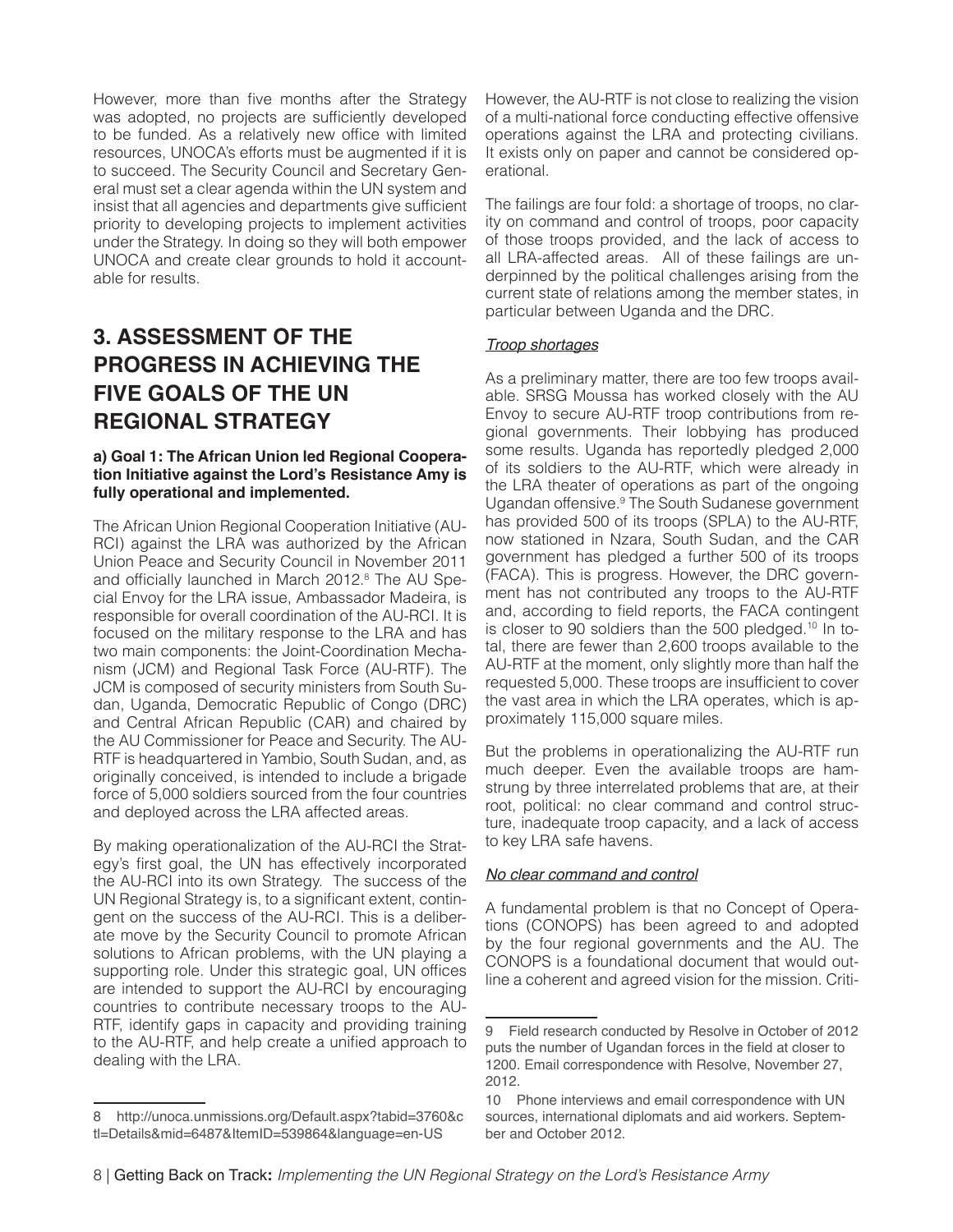cally, it would establish a chain of command for troops assigned to the AU-RTF. The CONOPS is also essential to codify the mission, area of operation, rules of engagement, tactics, logistics and supply plan, and overall strategy for the AU-RTF. Without it the AU-RTF simply does not function.<sup>11</sup>

The failure to adopt a CONOPS is political. During consultations that led to the creation of the AU-RCI, the AU-RTF was conceived as a multi-national force that would have a unified command structure at AU-RTF headquarters in Yambio, South Sudan.<sup>12</sup> Once handed over to the AU-RTF, troops would be outside their national chains of command and accountable to AU-RTF leadership in Yambio, until they were formally returned to their national armies.

This vision for the AU-RTF papered over deep-seated distrust between the Ugandan and Congolese governments, and has not been codified in a CONOPS because it has proved politically untenable. Under this vision, troops under AU-RTF command would be able to access LRA affected areas of three countries with reported LRA presence; CAR, DRC and South Sudan. But the Congolese government will not allow access to DRC territory for Ugandan troops under the AU-RTF umbrella, citing reports of exploitation of natural resources by the Ugandan army (UPDF) and Ugandan support to rebel militias operating in the eastern Congo.13 The DRC has not formally allowed access for any troops operating as part of the AU-RTF to its territory, and has not handed troops over to the AU-RTF. This political impasse has made, to date, the centralized command and control option politically untenable.

A second option has emerged over time and is being considered as a possible plan-b in diplomatic and policy circles.14 Under this option, the AU-RTF would act in a robust coordination role, facilitating cooperation, collaboration, and information flow among national armies out of its headquarters. Each national army would operate against LRA elements in its own country (with a special exemption for Ugandan forces to operate in CAR and South Sudan), and would be supported by the AU-RTF leadership. Access to CAR for UPDF troops could be considered on a case-by-case basis. The role of the AU-RTF would be to enhance ongoing operations. This is closer to the de facto state of affairs on the ground now.

Without a clear vision for the force with the full political support of the regional governments, the AU-RTF is all form and no function. Resolving this will require the UN to encourage the AU urgently to adopt a CONOPS with the political support of all regional governments. Given the political tensions between the DRC and Uganda, this is likely to require the attention of the Security Council and the engagement of the Secretary General to supplement SRSG Moussa's efforts. The AU-RTF may be most effective – and may only be politically plausible – in a robust coordination role backed by the full commitment of each state and allowing a special exception for UPDF access to CAR and South Sudan. But regardless of which vision is endorsed in the CONOPS, until this crucial issue is settled the AU-RTF will not be operational, and there will be no chance to address two related problems: the lack of troop capacity and the inability to access all LRA-affected areas.

## *The lack of troop capacity*

All the troops provided to the AU-RTF lack capacity in some way. The troops provided to the AU-RTF by the armed forces of South Sudan and the Central African Republic lack the capacity to conduct effective operations against the LRA and protect civilians. The SPLA battalion in Nzara, South Sudan, reportedly lacks elemental supplies like rations and fuel for their vehicles, making it impossible for them to conduct the most basic operations.<sup>15</sup> The FACA contingent is, if anything, less adequately supplied than the SPLA troops. Both sets of troops lack basic military training needed to be an effective, professional fighting force in addition to critical mission-specific training.<sup>16</sup> The Ugandan force is much better trained and equipped, in part due to

<sup>11</sup> The CONOPs was supposed to have been completed by 10 October 2012 but has not been adopted at the time of writing. There is reportedly a draft version of the CONOPS but it has not been approved by the AU-RCI's Joint Coordination Mechanism, made up of the Ministers of Defense of CAR, DRC, South Sudan, and Uganda.

<sup>12</sup> Phone interview with UN source, Addis Ababa, October 4, 2012.

<sup>13</sup> The UN Group of Experts on the Democratic Republic of Congo stated in their report of 15 November 2012 that "Senior officials of the Government of Uganda have also provided support to M23 [rebel group in DRC] in the form of direct troop reinforcements in Congolese territory, weapons deliveries, technical assistance, joint planning, political advice and facilitation of external relations." Available at http://www.un.org/Docs/journal/asp/ ws.asp?m=S/2012/843. For alleged Ugandan exploitation of resources in DRC see http://news.bbc.co.uk/today/hi/ today/newsid\_9397000/9397111.stm. For the response of the Ugandan government to the UN Group of Experts report see http://www.opm.go.ug/assets/media/resources/442/ STATEMENT%20ON%20UGANDA%20STAND%20 AND%20RESPONSE%20ON%20ALLEGATIONS%20 BY%20UN%20New.pdf

<sup>14</sup> This option has been discussed internally by the AU and western governments. Call with US diplomat, September 21, 2012.

<sup>15</sup> Phone interviews with UN staff, October 11, 2012 and international consultant, 18 October 2012.

<sup>16</sup> Interview with diplomat, Washington DC, October 12, 2012.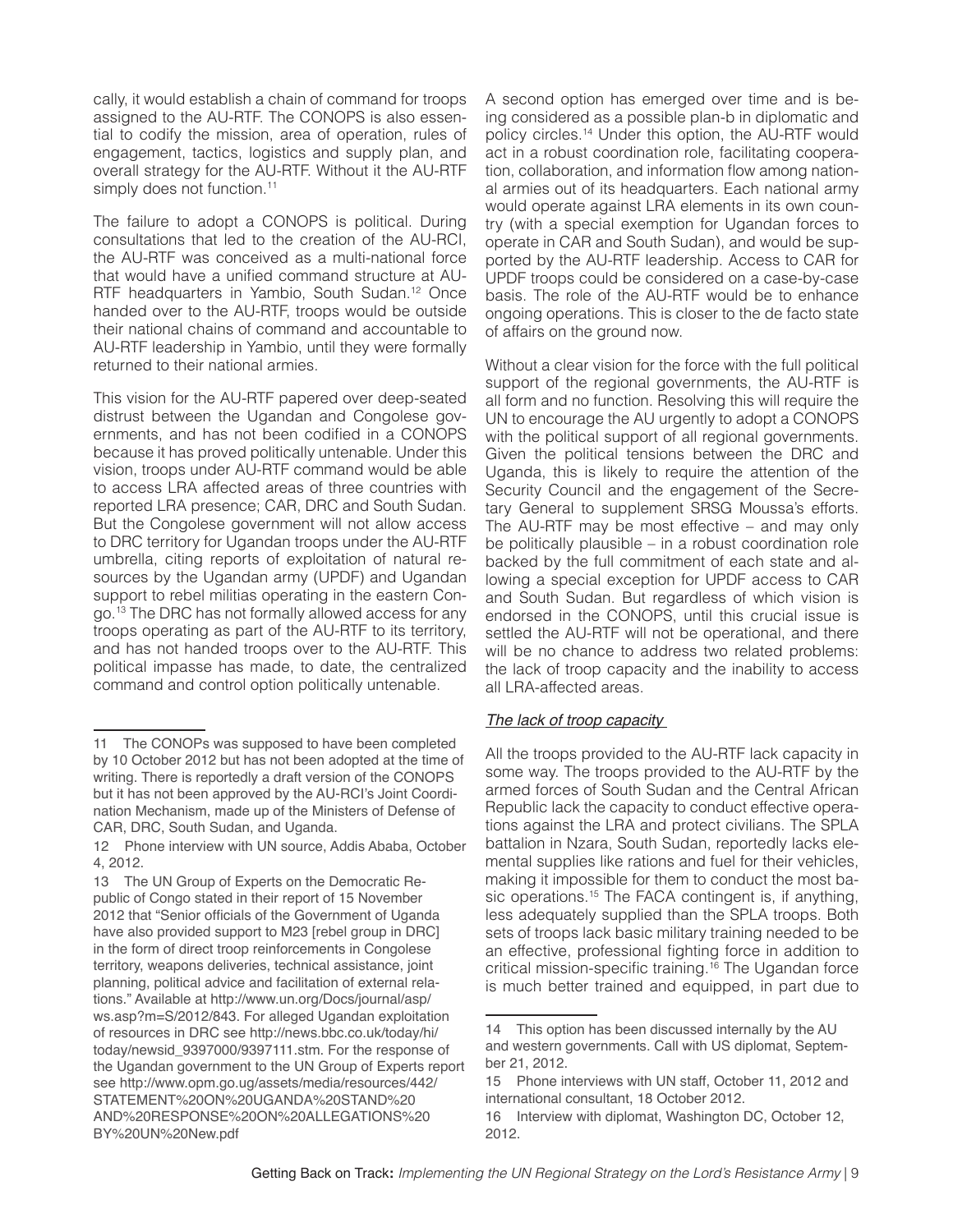#### **Denying Safe Haven in Sudan**

Though not explicitly referenced in the Strategy, its success will also depend on denying the LRA safe haven anywhere in the region. In addition to the risk of safe haven for the LRA in DRC as outlined above, credible reports from multiple sources indicate that the LRA has moved in and out of territory controlled by the Sudanese government since October 2009. LRA activity has been concentrated in the Kafia Kingi enclave, a disputed area on the border of Sudan and South Sudan that is claimed by both countries. LRA leader Joseph Kony's personal bodyguard Otto Agweng is said to have led the first LRA mission to Kafia Kingi in October 2009, where

bilateral support of the US government. It is the most capable national army in the region by far. But even the UPDF forces are often without the logistical support and intelligence gathering capabilities needed to pursue the LRA in such a difficult operational environment.<sup>17</sup>

Furthermore, staff at AU-RTF headquarters based in Yambio, South Sudan, are stymied by a shortage of supplies and logistical support. Staff have extremely limited basic communications systems, and reportedly no means of secure communication.<sup>18</sup> They lack basic transport capacity, including fuel for trucks, making it difficult for them to complete even the most basic tasks.19

Confusion over the structure and role of the AU-RTF is contributing to the continued low capacity of troops and command centers under the AU-RTF. The AU leadership expects each troop contributing country to equip and support its soldiers, while the governments expect the UN or the international community to provide for their troops. As a foreign diplomat said in the case of the SPLA contingent, "the South Sudanese said to [AU Envoy] Madeira, you can have 500 soldiers but they are your responsibility now."<sup>20</sup> AU Envoy Madeira has turned to the UN, asking UN missions to help with communication, logistics and movement, and beginning to plan, along with SRSG Moussa, a donor conference to raise funds.21 But UN support and

they met with representatives from Sudan's armed forces and discussed the possibility of Kony later using the territory as a safe haven. LRA defectors report that Kony himself was located near the town of Dafak within the enclave from October 2011 until at least early 2012, and that the LRA is receiving protection and material support from Sudanese military forces. Local traders and community members from border areas in both South Sudan and CAR have confirmed reports of the LRA's presence in the Kafia Kingi enclave. None of the regional forces currently operating under the AU-RTF have permission to enter the Kafia Kingi enclave.

a successful donor conference will not be possible without a needs assessment and clear vision for the AU-RTF as laid out in an authorized CONOPS.

#### *The lack of access to all LRA-affected areas*

The confusion around command and control of troops directly affects the access of the AU-RTF to all LRA affected areas. SRSG Moussa and AU Envoy Madeira have been unable to convince DRC officials to contribute to troops to the AU-RTF, or to allow AU-RTF soldiers into Congolese territory. Given the behavior of Ugandan troops in Congo during the late 1990s and early 2000s, and recent allegations of Ugandan support to the M23 rebel group in eastern Congo, the DRC government has legitimate reason to be concerned about allowing Ugandan troops to operate in DRC.<sup>22</sup> But a clear CONOPS with the proper political support could assuage their concerns, either by endorsing a coordination role for the AU-RTF (rather than one of command and control) or by negotiating robust guarantees against abuses by the UPDF. As it stands, neither path is being pursued. This allows the DRC government to continue its preferred course of refusing to cooperate in any way with regional counter-LRA initiatives, blaming reported LRA attacks on isolated cases of banditry, and suggesting a basic police response is the best course of action. As a result, there are isolated pockets of DRC, beyond the reach of current MONUSCO patrols, where the LRA are, in effect, provided a safe-haven in which to operate.

2012.

<sup>17</sup> Enough Project, Chasing the Lord's Resistance Army: Challenges Faced by Ugandan Soldiers Pursuing the LRA, November 2012.

<sup>18</sup> NGO partner interview with AU-RTF commander in Yambio, October 2012.

<sup>19</sup> Id.

<sup>20</sup> Interview with diplomat, Washington DC, October 12, 2012.

<sup>21</sup> Phone interview with AU diplomat, September 28,

<sup>22</sup> See UN Group of Experts Report, November 15, 2012, available at http://www.un.org/Docs/journal/asp/ ws.asp?m=S/2012/843. See also "Rwanda, Uganda arming Congo rebels, providing troops - U.N. panel," Reuters, October 17, 2012.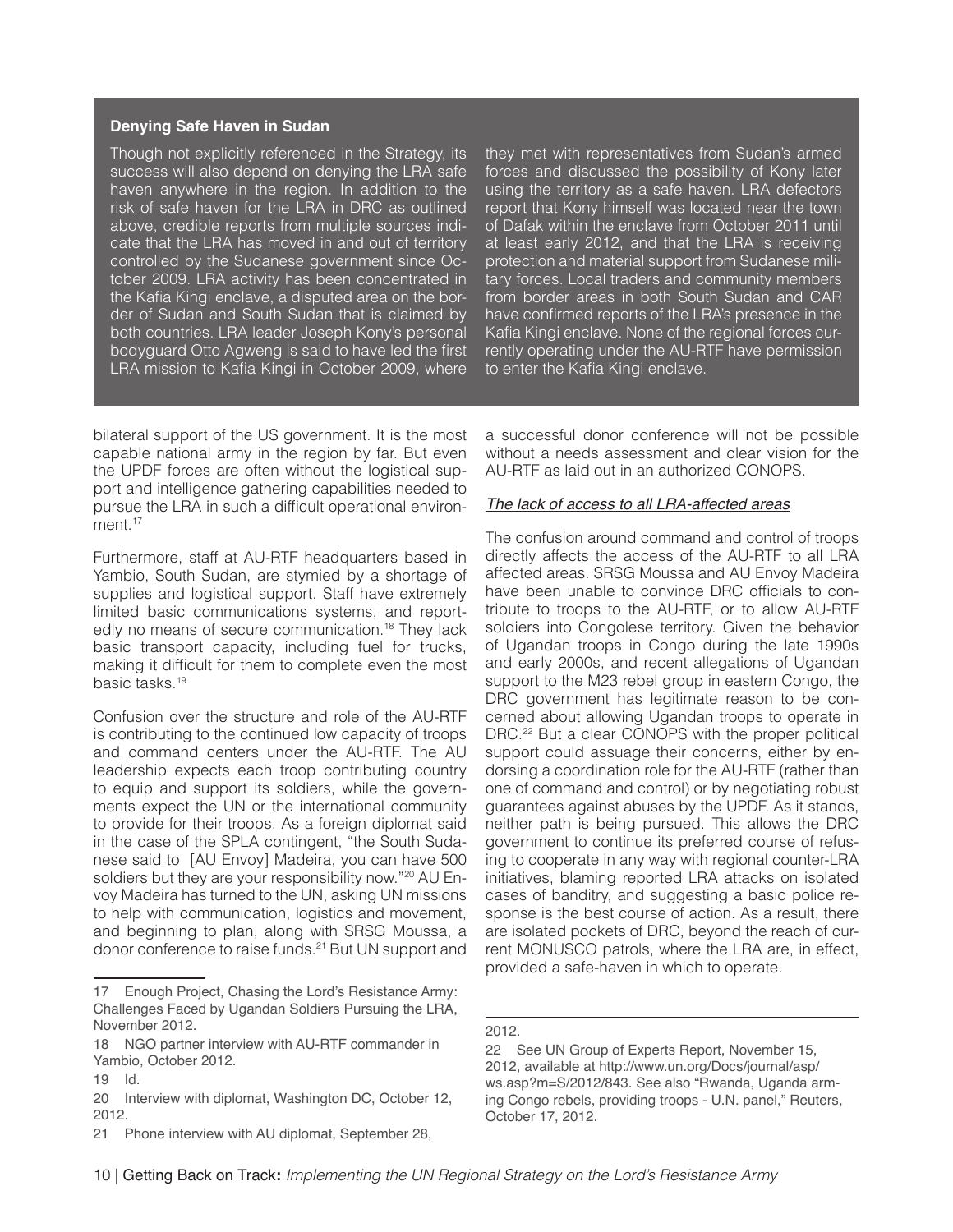In July, the UN Security Council included language in the new mandate of the United Nations Mission in Darfur (UNAMID) encouraging it to share information about LRA activity with regional UN missions. Sudan publicly denied any LRA presence in its territory and objected to LRA-focused language in the mandate. In October, AU Envoy Madeira traveled to Khartoum and discussed the allegations of LRA activity in Kafia Kingi with Sudanese officials and encouraged them to provide their support for regional counter-LRA initiatives.23 He has since publicly stated he "received a commitment they will collaborate" with the AU-RCI.24 However, no action whatsoever has yet been taken by the Sudanese government.

It is extremely difficult for UN offices to fulfill their role to support and assist the AU-RTF until these basic political issues are addressed. This is not an easy task. Strained relations between the Ugandan and Congolese governments, and an African Union distracted by competing crises in Mali and eastern Congo, mean the odds are long for success in operationalizing the AU-RTF. But having placed the AU initiative at the center of its own Strategy, the UN has a responsibility to take all necessary steps to ensure the AU supports its own initiative and regional governments break their impasse and collaborate effectively. Nothing short of clear direction from the UN Security Council and the direct engagement of the Secretary General will do.

#### **b) Goal 2: Efforts to promote the protection of civilians are enhanced.**

The protection of civilians should be at the core of all efforts to defeat the LRA. The Strategy rightly includes objectives to protect civilians both during military operations and as part of a humanitarian and development agenda. On each, progress has been inadequate. In particular, there has been little progress in training troops in the protection of civilians, ensuring information sharing across borders, expanding civilian early warning programs, and facilitating humanitarian access.

Much of the protection of civilians section of the Strategy focuses on the links to the AU-RTF. There, progress is understandably slowed by the failure of the AU-RTF to become operational. But this must not prevent the urgent implementation of those portions of the Strategy related to the protection of civilians that are directly within the UN's control. Indeed, it makes the need for their implementation all the more apparent.

## *Inadequate training*

The Strategy rightly recognizes that military forces conducting counter-LRA operations under the AU-RTF umbrella must ensure that civilians are protected, and must be properly trained. However, there has not been enough progress in this area. There is no formal pre-deployment training program for AU-RTF soldiers. Ugandan forces have reportedly received systematic training in child protection, including training on Standard Operating Procedures adopted by the Ugandan army when encountering children.<sup>25</sup> However, troops from CAR operating under the AU-RTF have received only one training session on child protection<sup>26</sup> and South Sudanese forces haven't been trained on child protection at all. None of the troops provided to the AU-RTF have received broader training in international humanitarian law or human rights, as outlined in the Strategy. If and when the AU-RTF forces are equipped and able to conduct missions in the field, their lack of training will put the civilian population at risk.

## *Blocks on funding*

The draft UN program document calls for US \$2 million for training AU-RTF troops in international humanitarian law and child protection. This would be a good start. But the draft program document has not been developed sufficiently to approach potential donors to provide funding. Furthermore, as with the Strategy's first goal, development of the CONOPS will be critical to paving the way for training and capacity building for troops necessary to protect civilians. Donors will be hesitant to provide funding to train troops without a CONOPs and a clear understanding of the mission with political support.

#### *Weak information sharing across borders*

The UN Regional Strategy identifies increased cooperation and information sharing between the AU-RTF and UN offices as a key objective. Such cooperation is important in many areas, including protection of civilians, DDR and humanitarian access. While the UN has tried to improve coordination internally by appointing focal points at field level and headquarters, and SRSG Moussa and AU Envoy Madeira maintain good lines of communications, there has been little information sharing between the AU-RTF and UN actors and humanitarian agencies. Below the most senior levels, information sharing between UN offices and the AU-RTF is infrequent, in part because the AU-RTF doesn't have the basic communications equipment needed to send and receive secure messages.<sup>27</sup> This is a missed

<sup>23</sup> Email correspondence with AU Envoy Madeira, October 23, 2012.

<sup>24</sup> Public statement of AU Envoy Madeira at LRA Global Summit, November 17, 2012.

<sup>25</sup> Email correspondence with Pernille Ironside, UNICEF, November 23, 2012.

<sup>26</sup> Id.

<sup>27</sup> Email correspondence with UN official, international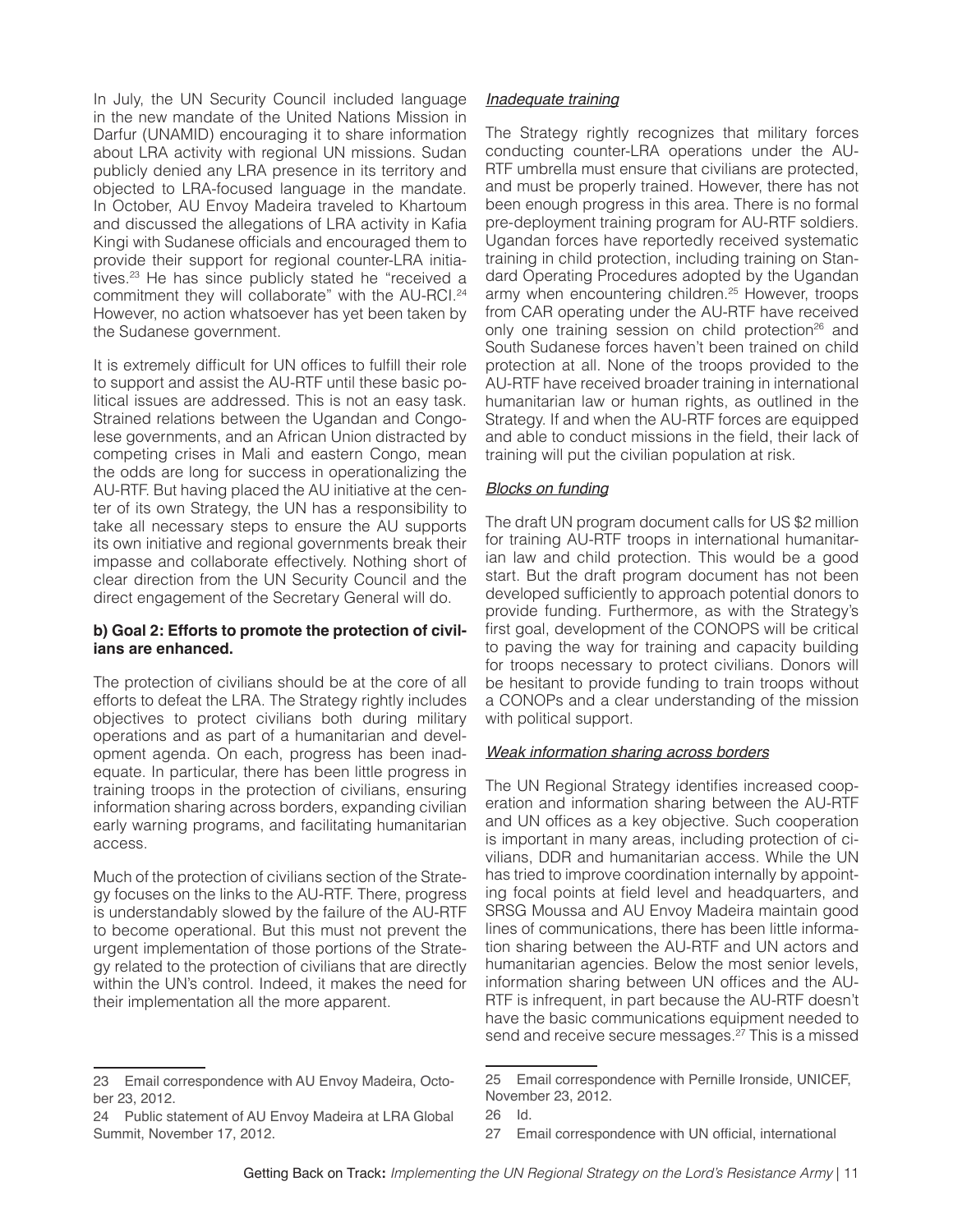opportunity. UN actors should invite and urge the AU-RTF staff to participate in existing information sharing mechanisms like MONUSCO's Joint Information and Operations Cell (JIOC) in Dungu, DRC. Furthermore, UNOCA should seek funding for secure communications systems for the AU-RTF headquarters to make information sharing possible and secure.

UNOCA could also encourage the AU-RTF staff to aggressively investigate and analyze reports of LRA activity, and help coordinate transport and logistical support from UN missions. Fact-finding investigations of reported LRA activity would have enormous valueadded for relatively little cost, particularly in remote areas where national armies have little presence. In doing so, the AU-RTF staff could immediately begin to fill their intended role of facilitating intelligence and information sharing across borders.

#### *The need to expand civilian early warning systems*

Early warning systems have proven effective in helping to protect civilians. The Strategy makes clear that such systems should be expanded. There has been some progress since the Strategy was adopted. NGOs have expanded high frequency radio networks in Congo, with logistical assistance from MONUSCO. In CAR, USAID has independently pledged US \$15 million over 3 years to implement a Secure, Empowered, Connected Communities program, intended to reduce communities' isolation and vulnerability including through communications technology.<sup>28</sup> But there is much more that the UN can and should do to promote early warning and protect civilians without waiting for the AU-RTF to become operational. The UN should design and prioritize programs that expand low cost HF radio, FM radio, and cellular infrastructure to LRA affected areas, and should aggressively seek donors for these programs. MONUSCO, UNMISS, and BI-NUCA should provide logistical and political support to NGOs seeking to establish these networks themselves, including by engaging national governments to reduce the barriers for local communities to utilize these technologies.29

#### *Facilitating humanitarian access*

UN field missions can also do more to fulfill the Strat-

egy's objective to create the necessary conditions for the provision of humanitarian assistance. Prior to adopting the Strategy, MONUSCO made great strides in carrying out Operation 'Bienvenue a la paix' in Haut Uele, in northeastern DRC, and also opened two new bases in Bas Uele at Ango and Buta, farther west towards the CAR border.<sup>30</sup> While MONUSCO's peacekeepers have been unable to stop LRA attacks, their presence has proven effective in protecting civilians and creating a secure environment in which humanitarian organizations can deliver assistance. The poor quality of roads, however, continues to hinder humanitarian access, and MONUSCO could play an expanded role in rehabilitating vital arteries for the provision of aid.31 There is a key gap in CAR where BINUCA, as a small political mission, does not have the logistical capacity to tackle road rehabilitation or provide security directly. But BINUCA can work with the CAR government to stress the need to provide security to enable humanitarian actors to reach LRA affected populations.

The UN must move urgently to implement those portions of the Strategy related to the protection of civilians that are independent of the AU-RTF and focused on early warning systems, community protection strategies, and infrastructure development.

#### **c) Goal 3: Current DDRRR activities are expanded to cover all LRA affected areas.**

The UN Regional Strategy's third goal is to expand current disarmament, demobilization, repatriation, resettlement and reintegration (DDRRR) programs. Under the Strategy, UN missions in the affected countries are to implement the Coordinated Approach on DDRRR of the LRA, in particular the establishment and support of assembly points where there are high levels of LRA movements. MONUSCO is tasked with providing technical support to BINUCA and UNMISS. UNICEF is to lead the development of SOPs for national armies in the region on the handover, repatriation, and reunification of children separated from the LRA, while BINUCA and UNMISS are tasked with developing procedures for the repatriation of adult LRA escapees from South Sudan and the CAR back to their countries of origin.

The UN Regional Strategy is right to emphasize DDRRR as a critical component of the overall effort to defeat the LRA. Effective DDRRR programs are a costeffective means of weakening the LRA by persuading

consultant and Ugandan diplomat. October 2012.

<sup>28</sup> http://www.usaid.gov/news-information/press-releases/ usaid-program-strengthen-communities-threatened-lracentral-african

<sup>29</sup> For example, taxes levied by the CAR government on HF radios can be prohibitively expensive, as high as several thousand dollars per radio per year. In CAR and DRC, taxes on mobile phone towers are extremely high, and a major impediment to expanded coverage. Email correspondence with Resolve, November 27, 2012.

<sup>30</sup> Interview with Kathy Jones and Kwami Mawunyo Lavon, DPKO, New York, 16 October 2012.

<sup>31</sup> MONUSCO has played some role in rehabilitating the East-West road from Faradje to Dungu and the Dungu airstrip. It has begun some work on the roads from Dungu to Duru, and from Faradje to Duru. http://www.un.org/en/ peacekeeping/documents/factsheet\_%20MONUSCO.pdf.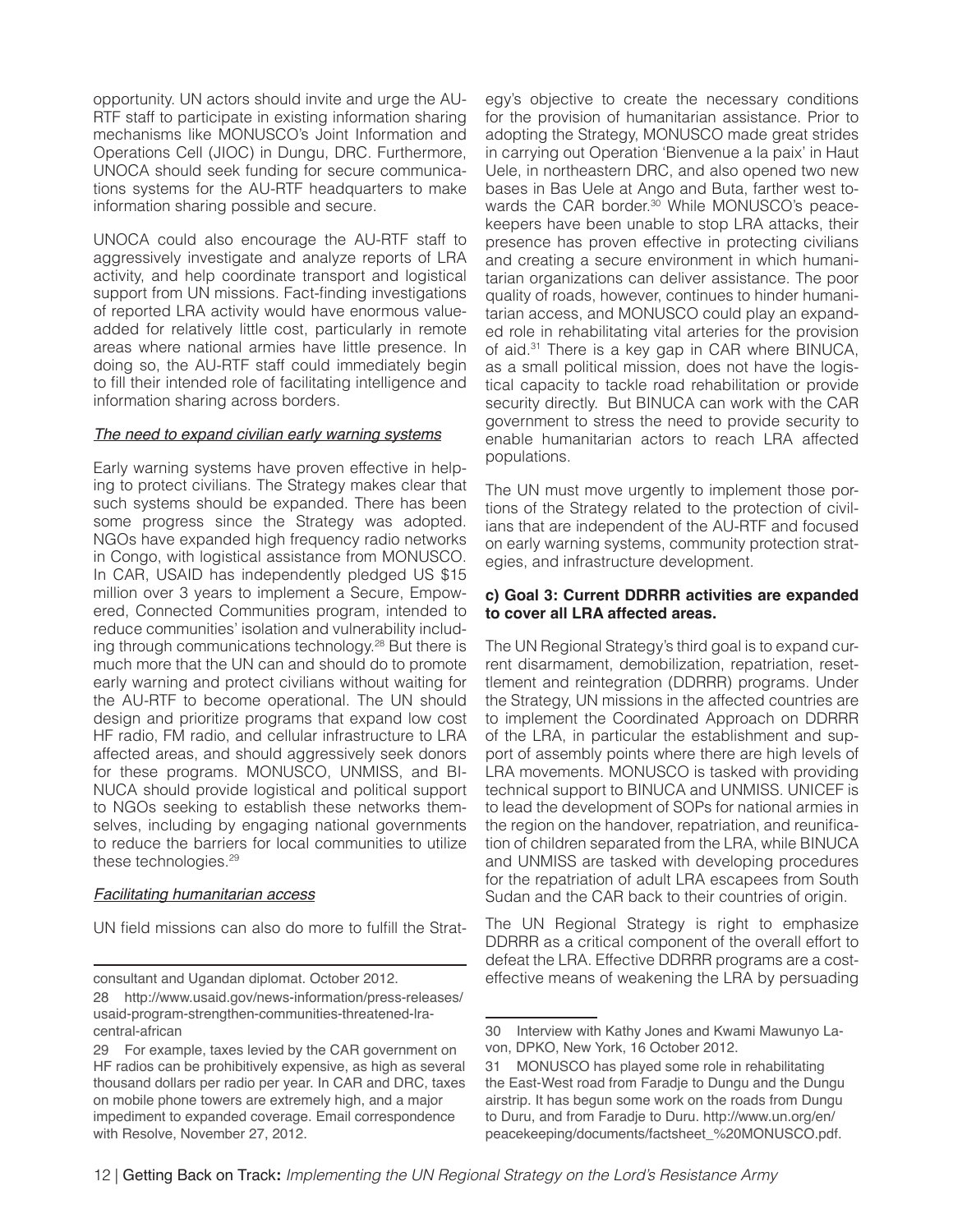combatants to leave the bush voluntarily, and without risking the lives of abducted combatants or soldiers.

#### *The progress in establishing standard operating procedures*

The Strategy rightly seeks specific DDRRR standard operating procedures (SOPs) on the LRA to be developed by BINUCA, MONUSCO, and UNMISS in close consultation with national governments, and applied regionally. The German government, in collaboration with DPKO, has taken a step that could pave the way for significant progress on this objective. It funded a four-day meeting in November 2012 in Addis Ababa, Ethiopia, intended to develop LRA specific SOPs on DDRRR for all persons separated from the LRA. The meeting included UN missions, representatives from the AU, UNICEF, as well as regional governments and armed forces. The aim was to develop SOPs that are common to all stakeholders and enable actors in the region to work together to promote DDRRR.<sup>32</sup> Though the impact of the meeting remains to be seen, this was a much needed step.

The Strategy also inherited some successes on which to build. UNICEF signed a Memorandum of Understanding (MOU) with the Ugandan army agreeing to SOPs regarding the handover and repatriation of children taken into UPDF custody in May of 2011. The SOPs are consistent with international best practices on child protection. Through regular coordination with the Ugandan army command in Kampala, UNICEF has trained Ugandan troops on the SOPs and child protection, including UPDF troops based in Obo, CAR,33 and provided soldiers with simple cards in both English and Kiswahili reminding them of the required steps should they take a child separated from the LRA into custody.<sup>34</sup> In addition, MONUSCO has previously developed innovative and effective SOPs on DDRRR of adults in foreign armed groups, including the LRA. Because UNMISS, BINUCA, and regional armies are all without SOPs on DDRRR for former LRA combatants, it is critical that all stakeholders build on the progress made in the Addis Ababa meeting and agree and adopt SOPs on DDRRR to fill this gap.

However, there are five key areas essential to the third goal of the Strategy where not enough progress has been made.

#### *The lack of radio coverage*

First, UN agencies have not made sufficient progress

in designing and supporting programs to expand FM radio coverage. FM radio is the most efficient way to reach isolated LRA cells with 'come home' messages that have proven enormously effective – and cost effective – in persuading LRA to defect. MONUSCO has played a pivotal role in supporting radio stations in Congo, but FM coverage with 'come home' messages is incredibly limited in CAR and, in total, covers only approximately 30% of LRA affected areas.35 Acting on the release of the Strategy, the German government has made plans to support expanded FM coverage and messaging, with a specific program to be developed at the meeting in Addis Abbaba.<sup>36</sup> However, the UN has not designed fundable projects to expand FM infrastructure.

#### *Revoking amnesty*

Second, there has been no progress on the difficult but critical issue of treatment of LRA escapees with respect to amnesty provisions and potential criminal prosecution. The UN Regional Strategy tasks relevant UN actors with "encourage[ing] the AU to work with affected Governments to identify a common policy for treatment of LRA escapees and non-indicted LRA excombatants who escape or surrender, particularly with respect to amnesty provisions and potential criminal prosecution."37 A clear legal framework that allows for amnesty for rank and file LRA, in line with international best practices and human rights law, is an essential building block of effective DDRRR. Without clear, transparent law and policy on the process of demobilization and reintegration into society, LRA combatants fear prosecution and are less likely to defect.

In a significant setback in May of 2012, Uganda's Minister of Internal Affairs declared the Amnesty Act to have lapsed. Local civil society organizations organized to condemn the decision  $38$  but it has not been

<sup>32</sup> Telephone interview with German diplomat, November 13, 2012.

<sup>33</sup> Telephone interview with Pernille Ironside, UNICEF, October 22, 2012.

<sup>34</sup> Email correspondence with AU official, November 9, 2012.

<sup>35</sup> Resolve and Invisible Children calculations based on research on the ground, November 28, 2012. The total LRAaffected areas are calculated as 230,893 square kilometers. Total possible radio coverage is calculated as 69,414 square kilometers, or some 30% of the total LRA-affected area. It is worth noting that most stations tend to broadcast no more than 10 hours of DDRRR programming per week, and some much less.

<sup>36</sup> Telephone interview with German Diplomat, November 13, 2012.

<sup>37</sup> UN Regional Strategy Objective 3.3.

<sup>38</sup> Communiqué of Traditional and Religious Leaders, Civil Society and other Organisations Concerning The decision of the Minister of Internal Affairs of Uganda to declare, on 23rd May, 2012, the lapse of the amnesty provisions of the Amnesty Act of Uganda (The Amnesty Act (Declaration of Lapse of the Operation of Part II) Instrument, 2012), June 12, 2012.

http://www.c-r.org/sites/c-r.org/files/Communique%27%20 on%20Amnesty%20Act-June%202012.pdf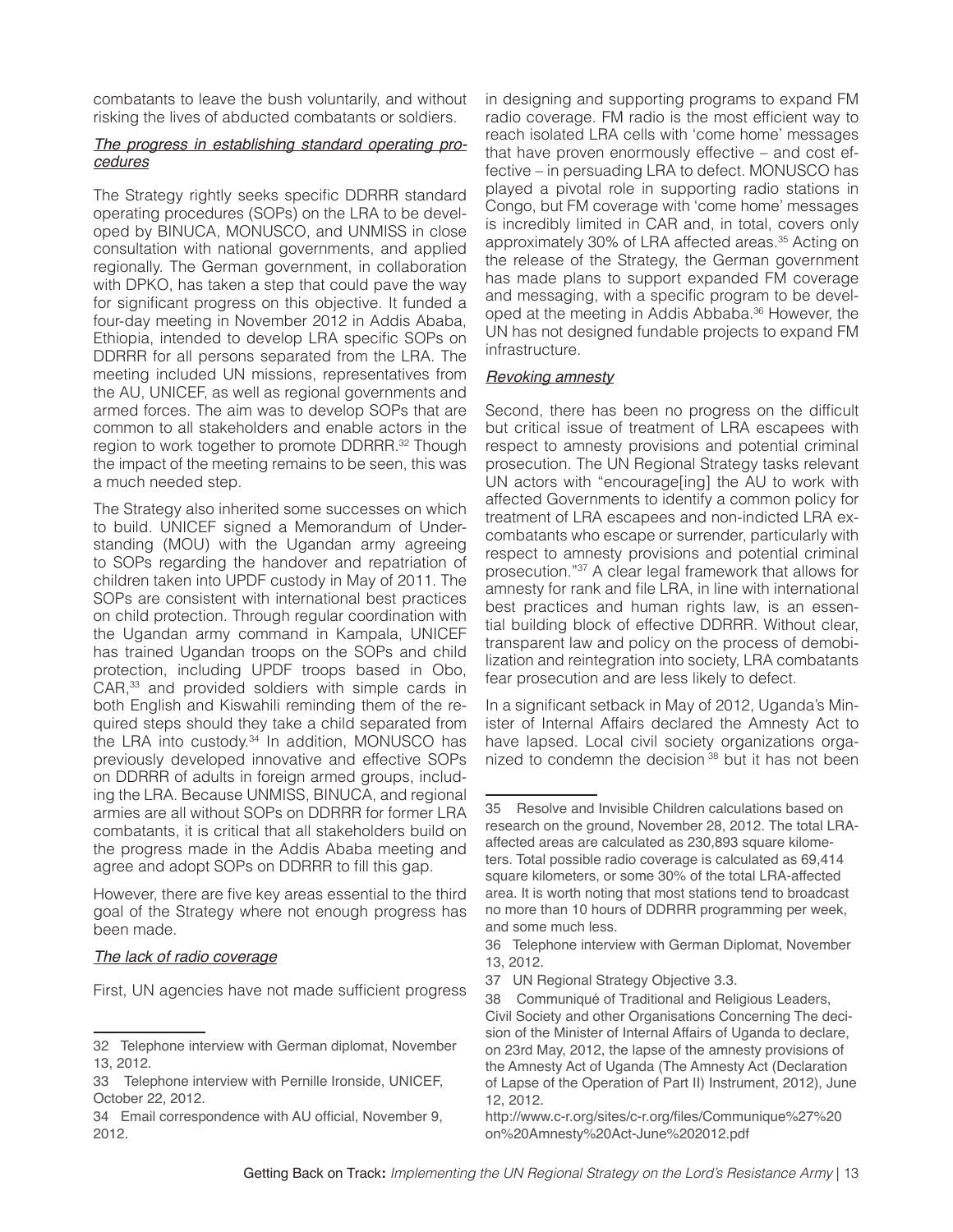reversed. The AU has not raised this issue with regional governments, and none of the sources interviewed for this paper indicated that UN actors are urging the AU or regional governments to prioritize a common policy for treatment of LRA escapees. This is a significant missed opportunity.

#### *The lack of assembly points*

Third, there has not been sufficient progress in establishing and resourcing assembly points to receive LRA combatants who have escaped and are attempting to defect. In the DRC, MONUSCO began a project in January of 2012, prior to adoption of the Strategy, to create a series of secure assembly points in DRC.39 This initiative is to be applauded, but the assembly points have not been sufficiently resourced to be effective. MONUSCO assembly points are in remote areas, and patrols to the assembly points are not frequent enough to ensure safe defection. Furthermore, UNMISS and BINUCA have not been active enough in supporting safe defection in South Sudan and CAR respectively. Both are aware of and participate, to some degree, in "safe reporting sites" established by US military advisors in collaboration with national militaries and local community leaders. However, UNMISS and BINUCA should do more to support the development of these assembly points and to ensure they are sustained, including by supporting community-led efforts to sensitize people to the need to receive defectors peacefully.

#### *Failures to adhere to agreed procedures for repatria*tion

Fourth, UNICEF, UN missions on the ground, and UNOCA must do more to ensure that repatriation, in particular by the Ugandan army, follows SOPs, where adopted, and is in line with international standards in all cases. MONUSCO repatriates all Congolese adults that surrender outside of Congo as well as Ugandan adults who surrender in Congo. UNICEF, International Committee of the Red Cross (ICRC) and non-governmental organizations such as Save the Children and Cooperazione Internazionale (COOPI) repatriate children. There have been, however, reported cases of former combatants who surrendered to the Ugandan army, including children, who were not handed over to UN or aid workers but instead used as scouts by the Ugandan soldiers.40 Ugandan army officials have previously stated that it is difficult to hand over former combatants to UN or aid workers when former combatants surrender in remote locations with no international presence. However, in some cases, the Ugandan army reportedly transports defectors to Uganda themselves, and does not hand over former combatants, children or adults, to the UN or designated NGOs. UNICEF, the relevant UN mission, and UNOCA should raise any reported abuses directly with the UPDF.

#### *The lack of resources for BINUCA DDRRR staff*

Finally, the staff of the UN's political mission in CAR tasked with DDRRR has not been supported with sufficient resources. BINUCA has long been the weakest link in the regional DDRRR process. Before the summer of 2012, it did not have DDRRR officers in LRA-affected areas. Though two DDRRR officers supported by the World Bank are now stationed in Obo, CAR, their work has been hindered significantly by a lack of office space, communication devices, and electricity.<sup>41</sup> They have been unable to work with any regularity outside of Obo, as they have not been provided the resources to travel to other LRA-affected areas where DDRRR sensitization and support is greatly needed.<sup>42</sup> Given that many LRA fighters are still in CAR, it is imperative that the new DDRRR officers are provided with the means necessary to work effectively.

#### **d) Goal 4: A coordinated humanitarian and child protection response is promoted in all LRA affected areas.**

In June of 2012, just as the UN Regional Strategy was being adopted, OCHA compiled a regional analysis of the humanitarian needs and priorities in LRA affected communities.43 The report concluded that humanitarian aid in LRA affected areas remains inadequate due to insecurity and poor infrastructure. A lack of funding for programs has forced some NGOs to leave the LRA affected areas and there is a perception among some humanitarian actors that the UN Regional Strategy, in the words of one aid worker, "tended to treat the humanitarian aspect as an afterthought."<sup>44</sup> As of June 2012 the consolidated humanitarian appeals for DRC and CAR, a critical source of humanitarian assistance to LRA affected areas, remained underfunded, at 35% and 42% respectively of total requirements.45 It is unclear how the UN intends to find funds to increase aid in these areas and if discussions to improve aid delivery are taking place.

<sup>39</sup> Email correspondence with MONUSCO staff, October 2012.

<sup>40</sup> Telephone interview with UN Official, October 2012.

<sup>41</sup> Phone interviews with BINUCA staff, 11 and 21 October 2012.

<sup>42</sup> Id.

<sup>43</sup> Available at http://reliefweb.int/report/democratic-republic-congo/humanitarian-action-lra-affected-areas-regional-overview-needs-and

<sup>44</sup> Phone interview with aid worker, October 21, 2012 45 Id.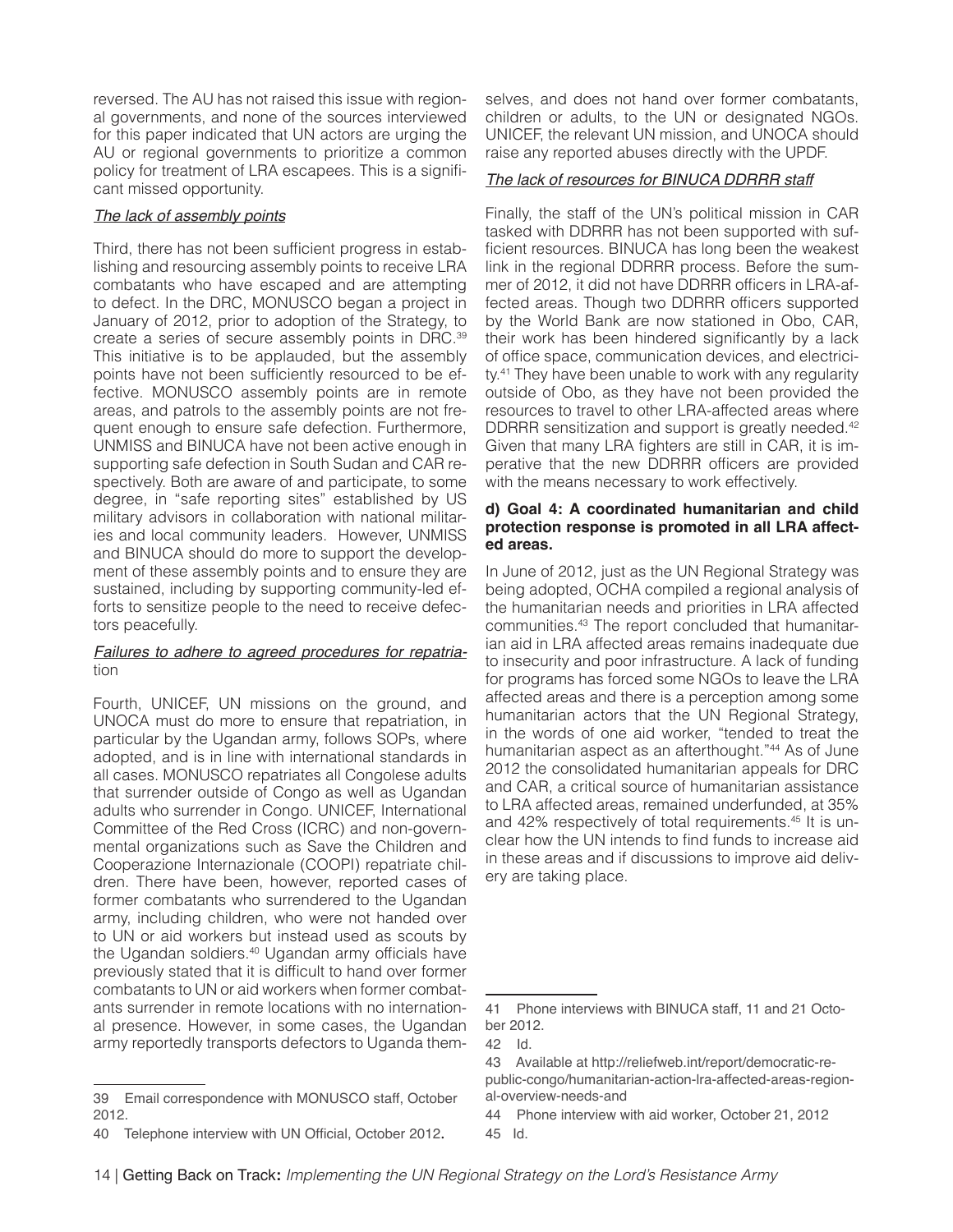The Strategy's activities under the humanitarian goal must be aggressively implemented if it is to overcome these inherent barriers, and meet the significant humanitarian needs of LRA affected populations. But little progress has been made.

One of the projects LRA focal points, in collaboration with UNOCA, have prioritized for development includes an estimated budget of \$9 million to "provide humanitarian assistance including food, support and enhanced Protection Monitoring to the most vulnerable groups, particularly children, women, refugees, IDPs and people with special needs."46 While the funds would be welcome, this is a recycling of existing appeals, and does not represent new funds or programs being sought specifically for LRA affected populations under the Strategy.

A second proposal under development by DPA aims to promote civil-military coordination between humanitarian actors and the AU-RTF, including by creating a regional operational focal point. Improved information sharing between civilian and military actors is critical. However, the project does not outline any significant new activities, nor clarify how civilian-military information sharing would be improved. It seems to rely on supporting the existing coordination mechanisms, such as Protection Clusters and Monitoring Working groups.<sup>47</sup> At \$1 million, the proposed cost is high for such modest activities. Vigorous leadership from OCHA to ensure existing mechanisms work is likely to be as effective.

#### **e) Goal 5: Peacebuilding, human rights, rule of law and long-term development support is provided to LRA-affected governments to enable them to establish authority across their territory.**

The UN is intended to support regional governments to develop peacebuilding and recovery frameworks that specifically address LRA-affected areas, with particular attention to gender and human rights issues. UN actors and international partners are to play a role in supporting LRA-affected countries in improving infrastructure and encouraging economic activity.

Due to the enormity of some of the tasks, the activities under this strategic goal are perhaps the most neglected. Planning must begin to implement two priority activities. First, the Office of the High Commissioner for Human Rights (OHCHR) should carry out the regional needs assessment and a best practice study on human rights abuses in the LRA-affected areas as a foundation to develop a comprehensive regional plan to support human rights in those areas. There is

no reported progress on this activity.<sup>48</sup> It is an essential first step to long-term efforts to establish the rule of law and human rights in LRA-affected areas.

Second, much more must be done to fulfill the objective of supporting LRA-affected countries in improving infrastructure. In particular, better roads, bridges and airfields in LRA-affected areas wil improve accessibility and encourage economic activity. LRA focal points and UNOCA have discussed rehabilitation of the vital Obo-Bambouti road, in southeastern CAR. However, proper assessment and planning has not yet been done, and there is no credible budget for the project.49 UNOCA needs to partner with an appropriate development organization to carry out a clear and concise assessment of the cost and implementation process of rehabilitating the Obo-Bambouti axis. Furthermore, more ambitious planning and assessment must be done to determine which roads will provide the greatest return on investment for LRA-affected populations in terms of promoting economic development and facilitating the protection of civilians and humanitarian assistance. The road from Obo to Djema, also in southeastern CAR, is a likely candidate. UNOCA should prioritize and coordinate the development of fundable projects for the rehabilitation and construction of top priority roads. In addition to seeking funds from donor states, UNOCA should approach MONUS-CO, UNMISS, and senior DPKO officials to determine which roads might be rehabilitated within existing mission resources. Additionally, UNOCA should consider joint ventures with the World Bank to secure funds for road infrastructure projects in CAR and South Sudan.

Planning for programs aimed at sustainable long-term peacebuilding can and should begin immediately. UN agencies should implement programs within their existing capacities wherever possible. A list of steps that require no additional funding was compiled at the meeting in Entebbe.<sup>50</sup> Many of its recommendations are related to UN-wide planning mechanisms, and should be begun now; incorporating LRA affected areas into country-specific United Nations frameworks such as United Nations Development Assistance Frameworks, Integrated Strategic Frameworks, the Peacebuilding Support Plan and appointing lead Focal Points for each agency including OHCHR. In addition, SRSG Moussa should lobby regional government to establish LRA focal points in order to improve communications, exchange of information and to form a

<sup>46</sup> Project 2, Humanitarian Assistance to Civilians in LRA affected areas, Draft.

<sup>47</sup> Project 3, Coordinated humanitarian protection and assistance, Draft.

<sup>48</sup> There are reportedly plans within the UN to organize workshops to train civil society members to report on LRA crimes. While this is a welcome, it is not a significant step towards a comprehensive regional plan to support human rights.

<sup>49</sup> A budget of \$3-5 million is contemplated in draft documents, without providing any further breakdown.

<sup>50</sup> No cost immediate LRA activities, Draft.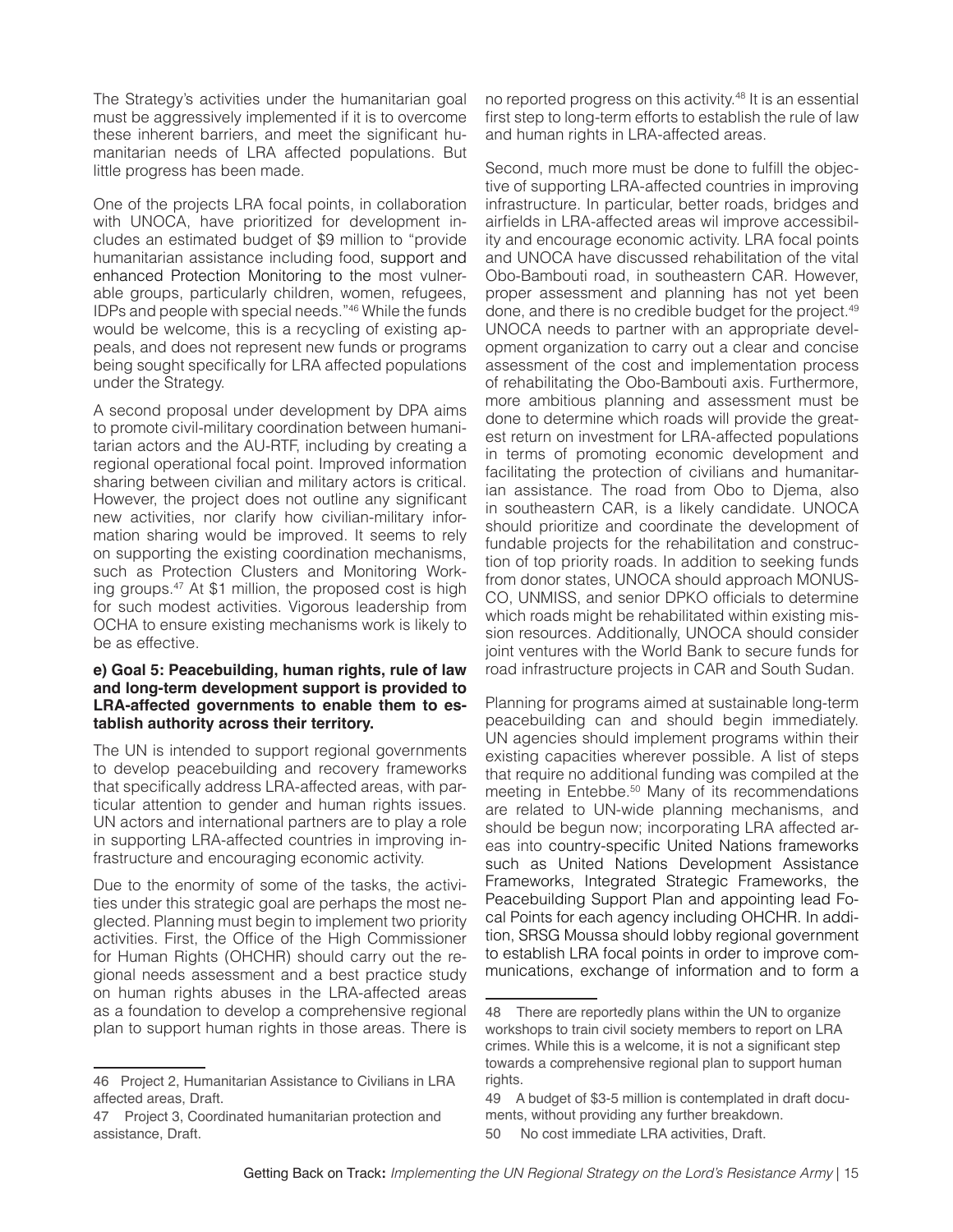unified approach in dealing with the LRA between the UN, AU and the countries involved. These steps are cost effective, will facilitate vital long-term investment needed to ensure a sustainable peace, and should be fully implemented immediately.

Since January 2011, and predating the Strategy, the UN has been implementing a long-term peacebuilding project in Uganda involving eight different UN agencies and funded by the Peacebuilding Fund.51 The program, carried out in conjunction with the Ugandan government, focuses on the areas of Justice and Human Rights, Social Protection, Livelihoods and Economic Recovery. The UN is currently developing a follow up program on peacebuilding to support the Ugandan government's Peace Recovery and Development Plan for northern Uganda that covers LRAaffected areas. Once developed and if funded, the new program will address education, access to justice (including land issues and transitional justice), livelihoods and reintegration of LRA-returnees.<sup>52</sup> However, no such peacebuilding plans exist for the countries most affected by LRA violence now: CAR, DRC and South Sudan. Planning for comprehensive peacebuilding plans such as that in Uganda should begin now for areas currently affected by the LRA.

# **4. CONCLUSION**

The UN's Strategy to tackle the consequences inflicted on hundreds and thousands of people by the Lord's Resistance Army is the result of decisive action by the Security Council, effective leadership from the Secretary General, a growing partnership with the African Union, determined campaigning from NGOs, and an initial commitment from the regional governments. A great deal has been invested in getting the right strategy on paper, and providing a chance to finally resolve one of the world's most protracted and complex crises. The UN must seize this opportunity.

For the Strategy's ambitious goals to be achieved, the efforts of SRSG Moussa must be augmented by renewed and direct engagement by the Security Council and the Secretary General. The political issues that risk derailing the AU-RCI, and by extension the UN Regional Strategy, go to the heart of relations between DRC and Uganda, and to the failure of regional governments to prioritize the LRA conflict. The technical challenges in coordinating a response across five countries, three peacekeeping missions, a political mission, and a dizzying array of UN agencies and NGOs are significant. It will take the determined engagement of the Security Council and a clear message from the Secretary General of continued priority if these barriers are to be overcome.

What's at stake is not only the 440,000 currently displaced by the LRA, the thousands more living in limbo under constant fear of LRA attacks and abductions, or the memories of tens of thousands murdered. It is also the credibility of UN-AU collaboration to resolve and prevent myriad conflicts to come. The UN must ensure that the commitments already made in tandem with the AU are credibly and fully implemented. It must fulfill the promise of the UN's Regional Strategy, of an end to the conflict and preventative action that will extend state authority and empower a devastated population.

# *RECOMMENDATIONS*

## **To the UN Security Council**

**1)** The UN Security Council should urge regional governments to fulfill their commitments under the AU-RCI and request the Secretary General convene the heads of state from the regionally affected governments to promote regional cooperation in counter-LRA initiatives.

**2)** The UN Security Council should urge regional governments, including Sudan and Chad, to fulfill their responsibility to protect civilians by taking all steps necessary within each of their own territories to deny the LRA safe haven, including robust investigation of reported LRA presence or attacks, and to ensure counter-LRA forces are able to reach all LRA combatants.

## **To the UN Secretary General**

**3)** The UN Secretary General should work with the Chairperson of the AU Commission to convene a meeting with the heads of state of the regionally affected governments and forge a political path for the full operationalization of the AU-RCI. The meeting should seek a common vision for the AU-RTF with political support from all affected governments that ensures sufficient cross-border cooperation to deny LRA forces safe haven.

**4)** The Secretary General should publicly affirm his determination to see the UN Regional Strategy on the LRA implemented in full.

## **To UN departments, agencies, and offices**

**5)** UNOCA and the Department of Political Affairs (DPA), together with the Department of Peacekeeping Operations (DPKO), the Office for the Coordination of Humanitarian Affairs (OCHA), and UN LRA focal points should urgently finalize planning documents for projects that can be funded by donors to implement

<sup>51</sup> See http://www.unpbf.org/countries/uganda/

<sup>52</sup> Project 8, UN Uganda Peacebuilding Program, 2013-

<sup>2015,</sup> Draft.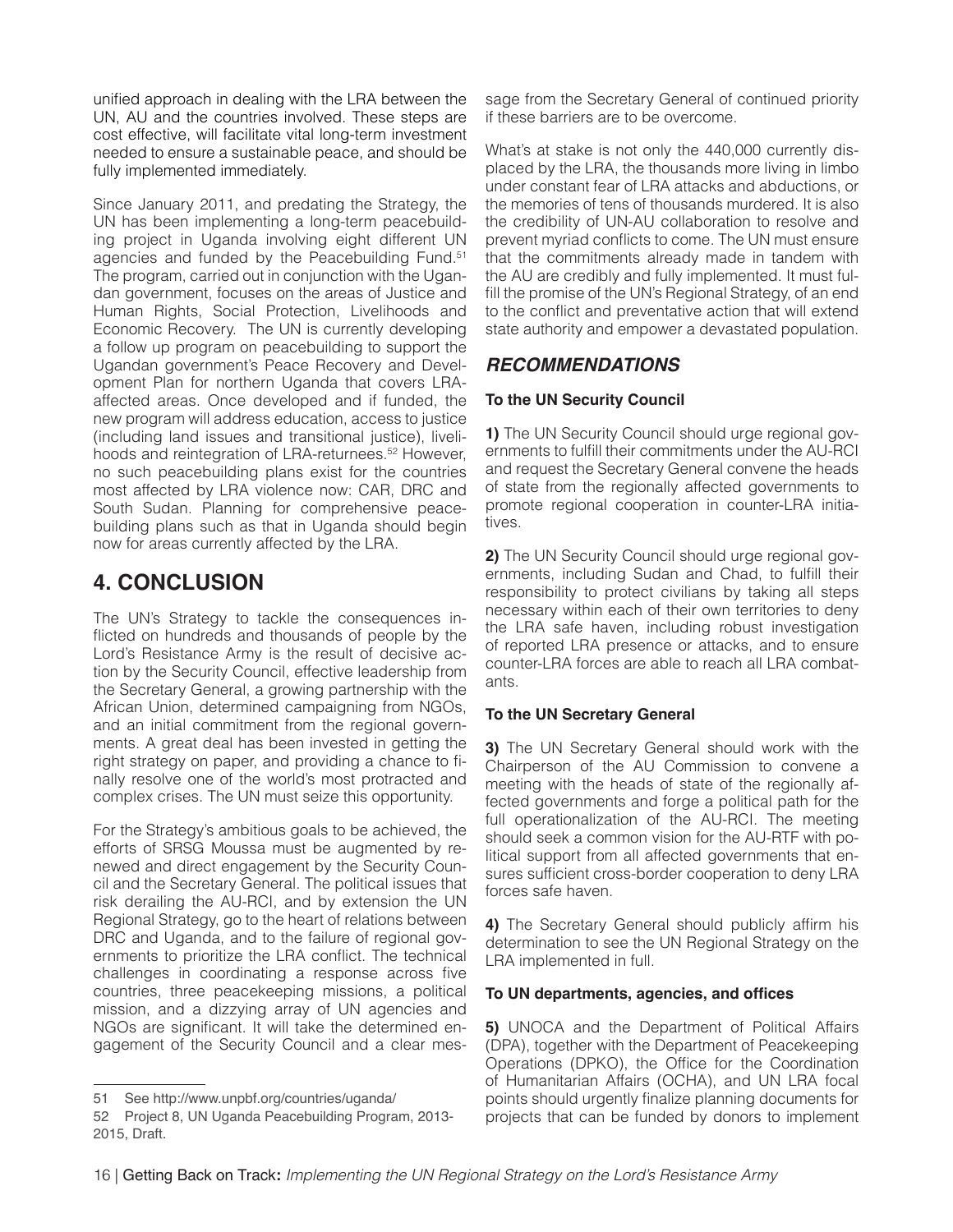priority activities of the UN Regional Strategy. Examples of such priority activities include:

- expanding early warning systems;
- expanding FM radio coverage;
- disseminating 'come home' messaging in close collaboration with NGOs to promote LRA defections; and
- rehabilitating critical roads and bridges.

**6)** SRSG Moussa should move urgently to raise funds for priority projects by convening a high-level donor conference.

**7)** UNOCA should oversee the design of projects that provide the AU-RTF with the capacity to investigate LRA-attacks and facilitate the exchange of information on LRA-related activities among UN actors, regional armies and other partners (including U.S.-initiated Counter-LRA Operation Fusion Centers and MONUS-CO's Joint Information and Operations Cell (JIOC)).

**8)** Appropriate UN offices and agencies including UN-OCA, the UN Office to the African Union (UNOAU), DPKO, and the United Nations Children's Fund (UNI-CEF) should work with the relevant AU offices and regional government officials to help the AU finalize its document on "Common Measures on the Treatment of LRA Combatants and Assistance of Victims of the LRA." They should also ensure that the document includes specific standard operating procedures (SOPs) for the handover, repatriation and reunification of children and women who leave the LRA. The SOPs developed by UNICEF and currently used by the Ugandan army should form the basis for this document. The AU should be encouraged to emulate UNICEF's model of appointing focal points and a coordinator to monitor these practices in LRA affected areas.

**9)** DPKO should work with the UN missions in DRC (MONUSCO), the Central African Republic (BINUCA) and South Sudan (UNMISS), to finalize the standard operating procedures for UN support to the demobilization, disarmament and reintegration of LRA combatants and abductees across the affected region.

**10)** MONUSCO, BINUCA and UNMISS, with support from DPKO, affected governments and other relevant international partners should expand work to establish and publicize 'safe reporting sites' along the CAR-DRC, CAR-South Sudan, CAR-Sudan, and DRC-South Sudan borders, where the LRA can safely surrender.

11) The Office of the High Commissioner for Human Rights (OHCHR) should work with relevant UN actors to undertake a regional needs assessment and best practices study on human rights in the LRA-affected

areas and to develop a comprehensive regional plan to support human rights in those areas.

**12)** UNOCA in cooperation with DPA staff should convene a meeting of headquarters and field-based LRA focal points to review implementation of the UN Regional Strategy, identify next steps to address remaining gaps, and improve cross-border coordination.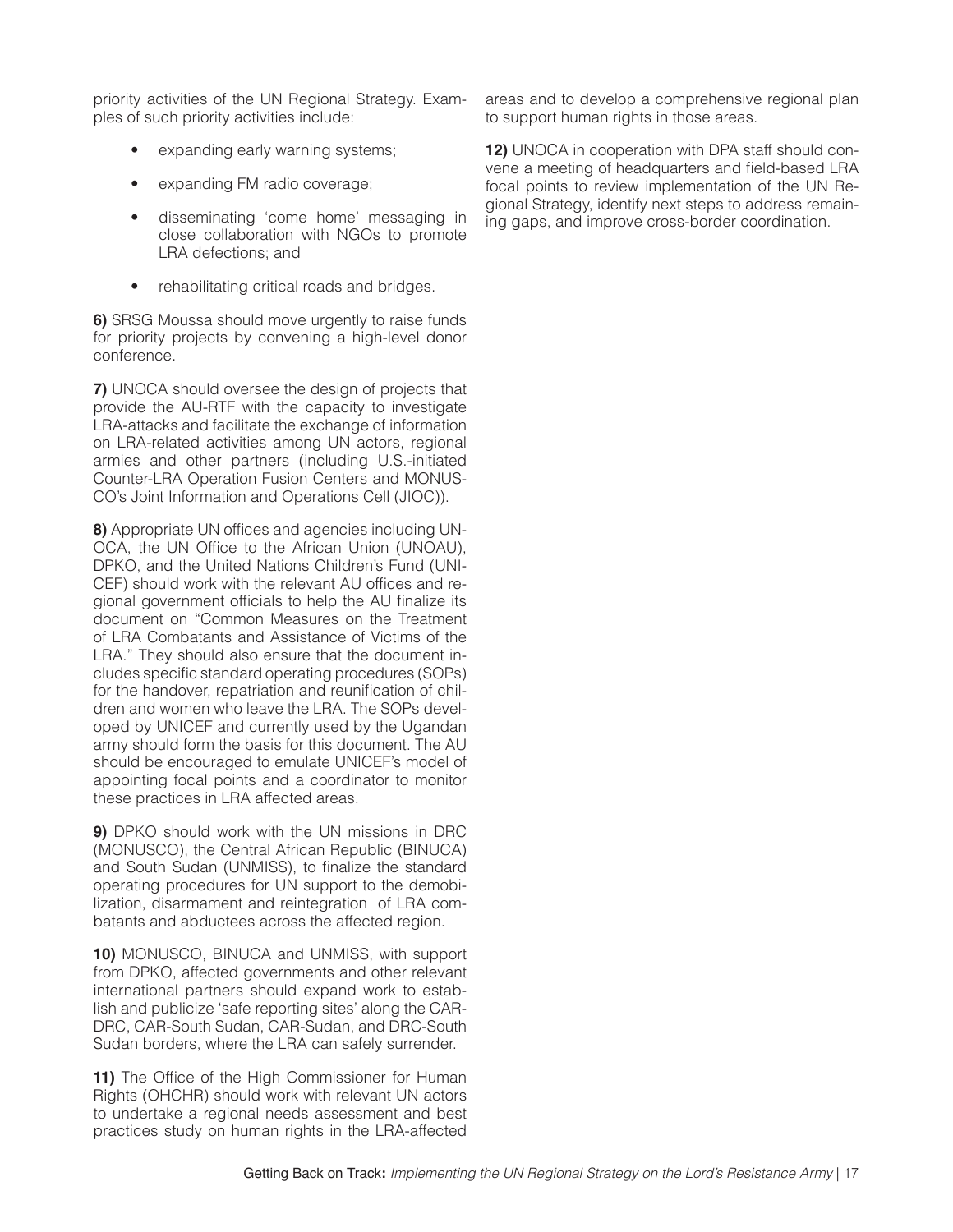# **ANNEX A – UN LRA STRATEGY IMPLEMENTATION CHART**

# **GOAL 1: THE AFRICAN UNION-LED REGIONAL COOPERATION INITIATIVE AGAINST THE LORD'S RESISTANCE ARMY IS FULLY OPERATIONAL AND IMPLEMENTED**

#### **1.1: Adequate resources are mobilized to ensure the full operationalization of the AU-RCI LRA**

| <b>Actions</b>                                                                                                                                | <b>Progress Report</b>                                                                                                                                                                                                                                                                                                                                                                                                                                                                                                                                                                                                                                                                                                                                                                                                                                                                                                                                                                                                                 | <b>Responsible Entity</b>                                                                                      | <b>Challenges</b>                                                                                                                                                                                                                                                                                                                                                                                                                                                                                                                                                                                                                                                                                                                 | <b>Notes</b>                                                                                                                                                                                                                                                                                                        |
|-----------------------------------------------------------------------------------------------------------------------------------------------|----------------------------------------------------------------------------------------------------------------------------------------------------------------------------------------------------------------------------------------------------------------------------------------------------------------------------------------------------------------------------------------------------------------------------------------------------------------------------------------------------------------------------------------------------------------------------------------------------------------------------------------------------------------------------------------------------------------------------------------------------------------------------------------------------------------------------------------------------------------------------------------------------------------------------------------------------------------------------------------------------------------------------------------|----------------------------------------------------------------------------------------------------------------|-----------------------------------------------------------------------------------------------------------------------------------------------------------------------------------------------------------------------------------------------------------------------------------------------------------------------------------------------------------------------------------------------------------------------------------------------------------------------------------------------------------------------------------------------------------------------------------------------------------------------------------------------------------------------------------------------------------------------------------|---------------------------------------------------------------------------------------------------------------------------------------------------------------------------------------------------------------------------------------------------------------------------------------------------------------------|
| Relevant United Nations actors<br>encourage the LRA-affected coun-<br>tries to provide the 5,000 troops to<br>the AU-RTF as soon as possible. | Some progress. Close to 3000<br>part of the AU-RTF. The Ugandan<br>(UPDF) contingent of 2,000 sol-<br>diers already in the field of opera-<br>tions as part of the on-going mili-<br>tary operations makes up the bulk<br>of the force.<br>An additional force of 500 South<br>Sudanese (SPLA) soldiers is also<br>in situ, deployed in Nzara in West-<br>ern Equatoria, and was officially<br>handed over to the AU-RTF in<br>Sept. 2012.<br>Unclear how many Central African<br>Republic (FACA) troops have been<br>provided. 360 were initially pro-<br>vided to the AU-RTF but, following<br>an LRA attack on FACA troops on<br>Sept 10, it is reported that only 90<br>soldiers have remained part of the<br>force. They are deployed in Obo,<br>CAR.<br>No Congolese (FARDC) forces<br>whatsoever have been provided<br>to the AU-RTF.<br>As of November 30, 2012, there<br>was no accepted concept of op-<br>erations including command and<br>control structures for the AU-RTF,<br>though one has reportedly been<br>drafted. | <b>UNOAU and UNOCA</b><br>troops are reportedly deployed as SRSG Moussa and Ambassador<br>port for the AU-RTF. | Without a concept of operations<br>for the 5,000 troops, their hando- not finalized (by 15 November<br>Madeira conducted meetings in ver to the AU-RTF makes little 2012). Once it is available UN of-<br>various capital cities to seek sup- contribution to efforts to track the<br>LRA and protect civilians.<br>No Congolese troops available to<br>AU-RTF despite visits to Kinshasa<br>from Moussa, Madeira and AU-<br>RTF commanders.<br>Lack of clarity on number of sol-<br>diers. Uganda claims 2000 but<br>possibly fewer troops while the<br>CAR government promised 500<br>troops, only 90 are available so<br>far.<br>The South Sudanese have provid-<br>ed about 500 troops, but they are<br>essentially inactive. | The AU concept of operations was<br>fices could provide support for the<br>operation within existing resourc-<br>es, help with resource mobiliza-<br>tion, and encourage countries to<br>provide all the troops needed.<br>Existing AU-RTF troops can work<br>to coordinate more closely with<br>UNMISS and MONUSCO |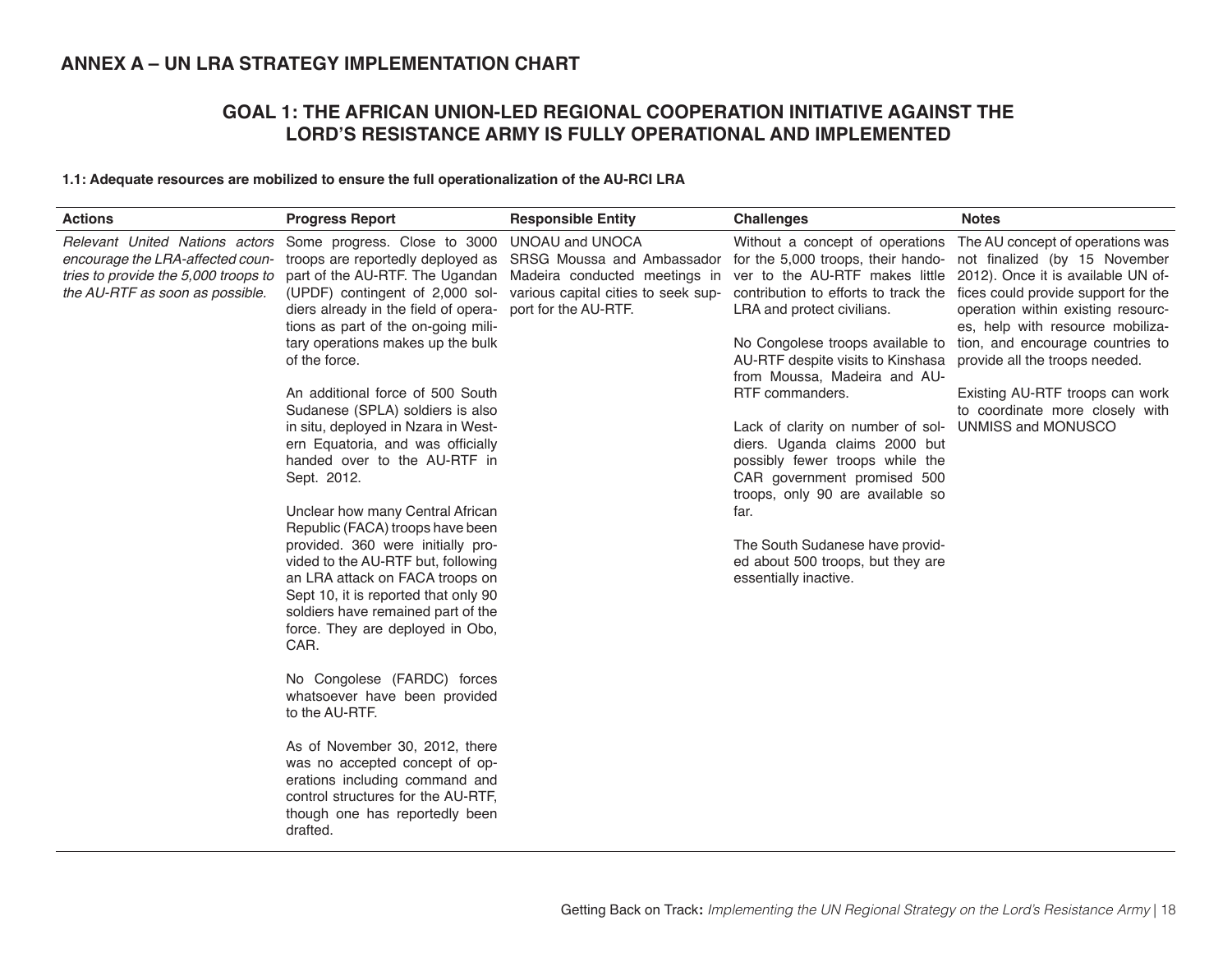| <b>Actions</b>                                                                                               | <b>Progress Report</b>                                                                                                                                                                                                                                                                                                                                                                                                                                                                                                                                                                                                                                                                                                                                                                                                                                                                                                                                                                                                                                                                                                                                                                                                                                                                                                                                                                                                                            | <b>Responsible Entity</b>                          | <b>Challenges</b>                                                                                                                                                                                                                   | <b>Notes</b> |
|--------------------------------------------------------------------------------------------------------------|---------------------------------------------------------------------------------------------------------------------------------------------------------------------------------------------------------------------------------------------------------------------------------------------------------------------------------------------------------------------------------------------------------------------------------------------------------------------------------------------------------------------------------------------------------------------------------------------------------------------------------------------------------------------------------------------------------------------------------------------------------------------------------------------------------------------------------------------------------------------------------------------------------------------------------------------------------------------------------------------------------------------------------------------------------------------------------------------------------------------------------------------------------------------------------------------------------------------------------------------------------------------------------------------------------------------------------------------------------------------------------------------------------------------------------------------------|----------------------------------------------------|-------------------------------------------------------------------------------------------------------------------------------------------------------------------------------------------------------------------------------------|--------------|
| cal support, and fuel and rations, in the works.<br>as soon as possible, and no later<br>than December 2012. | Relevant United Nations actors Minimal progress. After a Techni- UNOAU with support from BI- AU-RTF troops, particularly the<br>support the AU in identifying the cal Assessment Mission carried NUCA, MONUSCO, UNMISS and FACA and SPLA contingents, lack<br>gaps and financial resources re- out early in 2012, UN military ad- DFS for the AU-RTF Headquar- basic food and armament supplies<br>quired to ensure that the 5,000 visers have participated in identify- ters and the secretariat of the JCM<br><i>troops are adequately equipped</i> , ing key gaps and needs. It is pos- including Madeira's office.<br>including with regard to air capa- sible that the needs requirements<br>bilities, communications, office should be covered in a concept of Additional funding requirements to funding for headquarters at the<br>and living accommodation, medi- operations the AU reportedly has<br>AU has asked for UN support to<br>AU-RTF, status of that request is<br>still pending.<br>There are plans in the making<br>for a donor conference to secure<br>funds for AU and UN programs<br>but they are only in preliminary<br>stages. Originally planned for No-<br>vember, there is now no fixed date<br>but only the possibility of a confer-<br>ence sometime in the first quarter<br>of 2013. A concept of operations,<br>needs assessment, and a budget<br>would all have to be completed for<br>an effective conference. | be determined on the basis of the<br>AU TAM report | and mobility capacity.<br>The AU-RTF will risk losing its EU<br>end of 2012 if the AU does not re-<br>quest continued EU funding and<br>move quickly to finalize the Con-<br>cept of Operations and operation-<br>alize the AU-RTF. |              |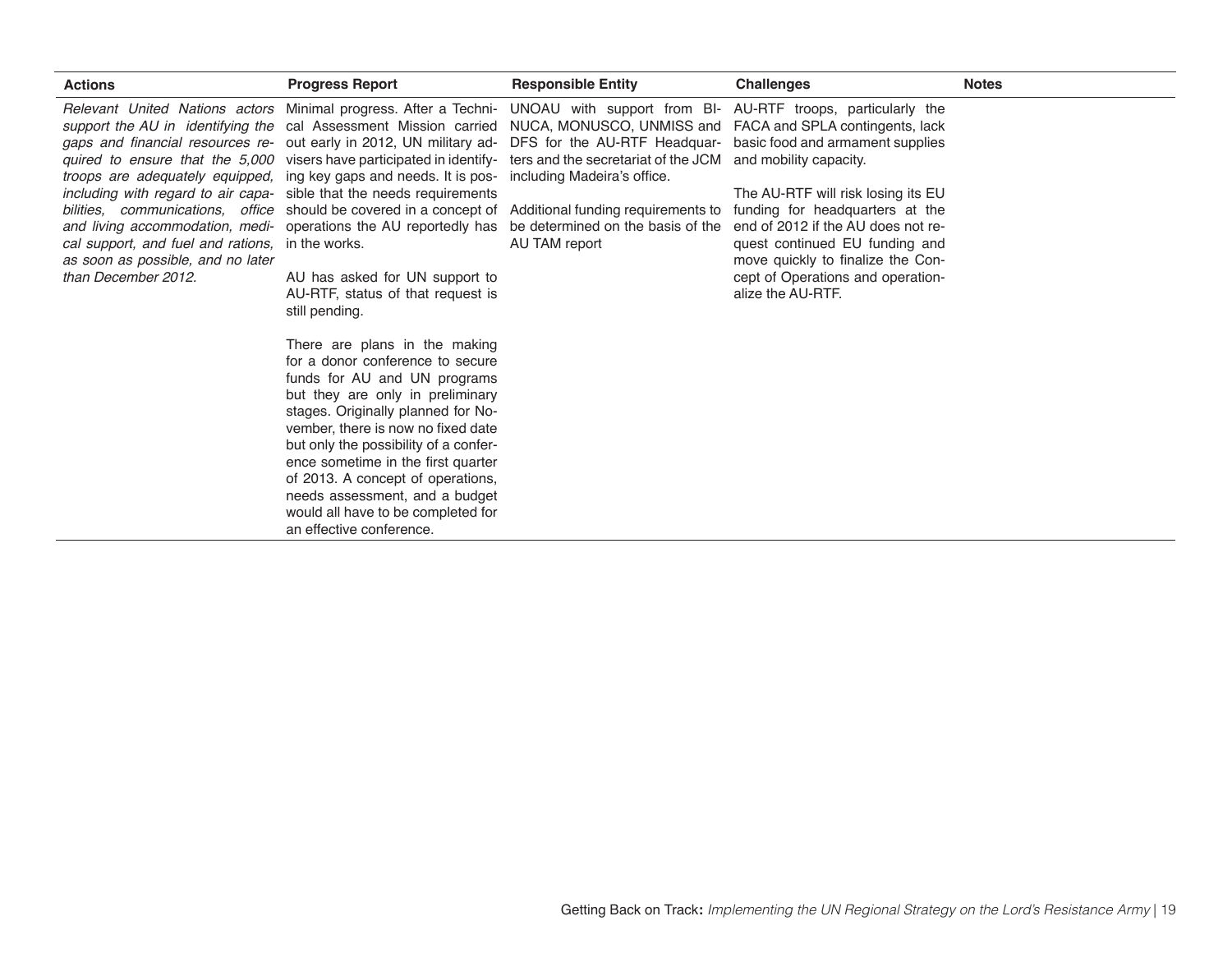| <b>Actions</b>                                                                                             | <b>Progress Report</b>                                                                                                                                                                                                                                                                                                                                                                                                                                                                                                                                                                                          | <b>Responsible Entity</b>                                                                                       | <b>Challenges</b>                                                                                                                                                                                                                                                                                                 | <b>Notes</b>                                                                                                                                                                                                                                       |
|------------------------------------------------------------------------------------------------------------|-----------------------------------------------------------------------------------------------------------------------------------------------------------------------------------------------------------------------------------------------------------------------------------------------------------------------------------------------------------------------------------------------------------------------------------------------------------------------------------------------------------------------------------------------------------------------------------------------------------------|-----------------------------------------------------------------------------------------------------------------|-------------------------------------------------------------------------------------------------------------------------------------------------------------------------------------------------------------------------------------------------------------------------------------------------------------------|----------------------------------------------------------------------------------------------------------------------------------------------------------------------------------------------------------------------------------------------------|
| encourage international partners<br>to provide additional training to the<br>5,000 troops where necessary. | Relevant United Nations actors Minimal progress. UNICEF has UNOAU with support from BI- UN agencies are waiting for the<br>conducted training on SOPs on NUCA, MONUSCO, UNMISS, AU to identify its own training<br>cedures with UPDF troops, now UNICEF and UNHCR<br>part of AU-RTF.<br>Specific SOPs on extraction and<br>repatriation of LRA and on infor-<br>mation-sharing processes be-<br>tween regional UN missions and<br>AU are currently being developed<br>by MONUSCO. Should be region-<br>al in scope, but suggestions by<br>those who have seen drafts indi-<br>cate they are very focused on the | child protection and handover pro- DPKO, OCHA, OHCHR, UNDP, needs. This approach is too pas-                    | sive.<br>The \$2 million project on interna-<br>tional humanitarian law and child<br>protection is not sufficiently devel-<br>oped to be proposed to donors,<br>and no outreach to donors has<br>vet been done. Unclear where the<br>funds would come from or what<br>forum will be created to pursue<br>funding. | DPA suggested a needs assess-<br>ment was to be undertaken as a<br>priority to determine type of train-<br>ing necessary and timelines. It<br>also recommended that DPKO's<br>Integrated Training Services be<br>considered in providing training. |
|                                                                                                            | DRC. It remains to be seen how<br>this can be "regionalised."<br>DPA has begun initial planning<br>for a \$2 million program to cover<br>training for AU-RTF troops specifi-<br>cally on international humanitarian<br>law and Child Protection, but plan-<br>ning is in very early stages.<br>No other training as UN agencies                                                                                                                                                                                                                                                                                 |                                                                                                                 |                                                                                                                                                                                                                                                                                                                   |                                                                                                                                                                                                                                                    |
|                                                                                                            | are waiting for the AU to iden-<br>tify training needs and include as<br>part of the Concept of Operations,<br>which has yet to be adopted.                                                                                                                                                                                                                                                                                                                                                                                                                                                                     |                                                                                                                 |                                                                                                                                                                                                                                                                                                                   |                                                                                                                                                                                                                                                    |
| the AU and international partners<br>the initiative.                                                       | Relevant United Nations actors Minimal progress. One meeting<br>organise regular meetings with took place in Entebbe (25-27 July<br>2012) with international partners<br>to mobilize financial resources and UN workers. However, there<br>with international partners to en- have been no meetings to date<br>sure the full operationalization of presenting fundable projects de-<br>signed to operationalize the AU-<br>RTF to possible donors. There<br>was discussion of a donor confer-<br>ence for November 2012, but now<br>the earliest possible date will be<br>the first quarter of 2013.            | UNOAU and UNOCA with sup-<br>port from BINUCA, MONUSCO,<br>UNMISS, DPKO, OCHA, OHCHR,<br>UNDP, UNICEF and UNHCR | Without a concept of operations<br>and a needs assessment, funding<br>will not be possible. Furthermore,<br>there are limited resources and<br>financial assistance for counter<br>LRA initiatives has not been made<br>a top political priority given com-<br>peting needs in Mali, Somalia, and<br>eastern DRC. | SRSG Moussa and Special Envoy<br>Madeira reportedly planning a do-<br>nor conference for early 2013 but<br>the date has not been fixed.                                                                                                            |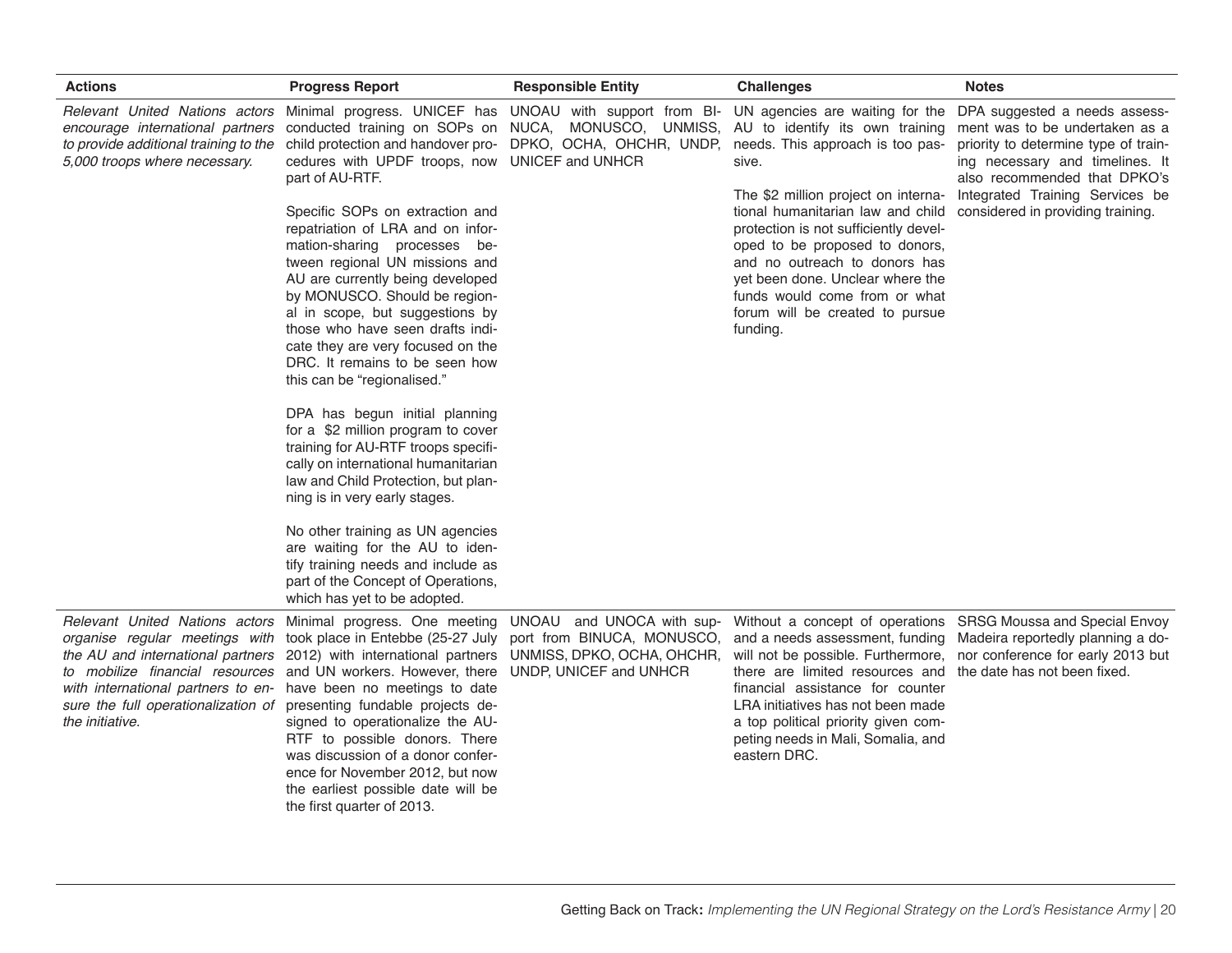#### **Objective 1.2: All aspects of the AU-RCI LRA implementation are fully coordinated at the political level**

| <b>Actions</b>                                                                                                                                    | <b>Progress Report</b>                                                                                                                                                                                                                                                                                                                                                                                                                                                                                                                                                                                                                                                                                                                                                                                                                                                                                                                    | <b>Responsible Entity</b>                                                                                                                                                                                                                                                                                                     | <b>Challenges</b>                                                                                                                                                                                                                                                                                                                                                                                                                                                                                                                                                                                                                                                                                                                                                                                                                                                                                                                    | <b>Notes</b> |
|---------------------------------------------------------------------------------------------------------------------------------------------------|-------------------------------------------------------------------------------------------------------------------------------------------------------------------------------------------------------------------------------------------------------------------------------------------------------------------------------------------------------------------------------------------------------------------------------------------------------------------------------------------------------------------------------------------------------------------------------------------------------------------------------------------------------------------------------------------------------------------------------------------------------------------------------------------------------------------------------------------------------------------------------------------------------------------------------------------|-------------------------------------------------------------------------------------------------------------------------------------------------------------------------------------------------------------------------------------------------------------------------------------------------------------------------------|--------------------------------------------------------------------------------------------------------------------------------------------------------------------------------------------------------------------------------------------------------------------------------------------------------------------------------------------------------------------------------------------------------------------------------------------------------------------------------------------------------------------------------------------------------------------------------------------------------------------------------------------------------------------------------------------------------------------------------------------------------------------------------------------------------------------------------------------------------------------------------------------------------------------------------------|--------------|
| tion Mechanism to meet at least ed in June 2012.<br>once every six months to decide<br>on policy and strategy matters re-<br>lated to the AU-RTF. |                                                                                                                                                                                                                                                                                                                                                                                                                                                                                                                                                                                                                                                                                                                                                                                                                                                                                                                                           | Relevant United Nations actors No progress. The JCM has not UNOAU and UNOCA with support<br>encourage the AU Joint Coordina- met since the strategy was adopt- from BINUCA, MONUSCO and<br>UNMISS.                                                                                                                            | Concern that the JCM is not meet-<br>ing and fulfilling its role to provide<br>dynamic leadership in reaching<br>agreement on a concept of opera-<br>tions, command and control of the<br>AU-RTF, hot pursuit, etc.                                                                                                                                                                                                                                                                                                                                                                                                                                                                                                                                                                                                                                                                                                                  |              |
| LRA issue.                                                                                                                                        | UNOCA (SRSG), in collaboration ing and supplies. The UPDF are and UNICEF<br>with the AU Special Envoy on the the only troops capable of effec-<br>LRA, continues to identify oppor- tive offensive operations, but often<br>tunities to enhance the capabili- lack adequate logistical support.<br>ties of the AU-RTF troops and to Despite close collaboration be-<br>engage the Governments of the tween SRSG Moussa and Special<br>affected countries to build consen- Envoy Madeira, no comprehen-<br>sus on a unified approach to the sive needs assessment for AU-<br>RTF troops has been undertaken.<br>Further, there has been minimal<br>progress in building a unified ap-<br>proach to the LRA.<br>The DRC government refuses<br>to acknowledge significant LRA<br>presence in the DRC, attributing<br>the violence to bandits and call-<br>ing for a police response, rather<br>than a military and humanitarian<br>response. | The United Nations Special Rep- Minimal progress. In terms of ca- UNOCA with support from BINU-<br>resentative of the Secretary-Gen- pabilities, AU-RTF troops from CA, MONUSCO and UNMISS, AU-RTF, are not permitted to en-<br>eral for Central Africa and Head of SPLA and FACA lack basic train- OCHA, OHCHR, UNDP, UNHCHR | Ugandan troops, now under the<br>ter Congolese territory, as well as<br>parts of northeastern and south-<br>central Central African Republic.<br>With recent allegations of Ugan-<br>dan support to M23 in Congo the<br>task is politically very difficult.<br>FACA logistically unable to pur-<br>sue LRA in the bush. Beyond the<br>logistical difficulties, senior diplo-<br>mats from multiple governments<br>and field staff on the ground report<br>doubts over the FACA troops de-<br>termination to pursue the LRA.<br>SPLA troops are also logistically<br>unable to pursue the LRA and pro-<br>tect civilians.<br>The regional armies lack the requi-<br>site real-time intelligence to moni-<br>tor the movements and activities<br>of the LRA in order to effectively<br>arrest the group's senior leaders<br>and protect civilians.<br>No comprehensive needs assess-<br>ment for AU-RTF troops has been<br>undertaken. |              |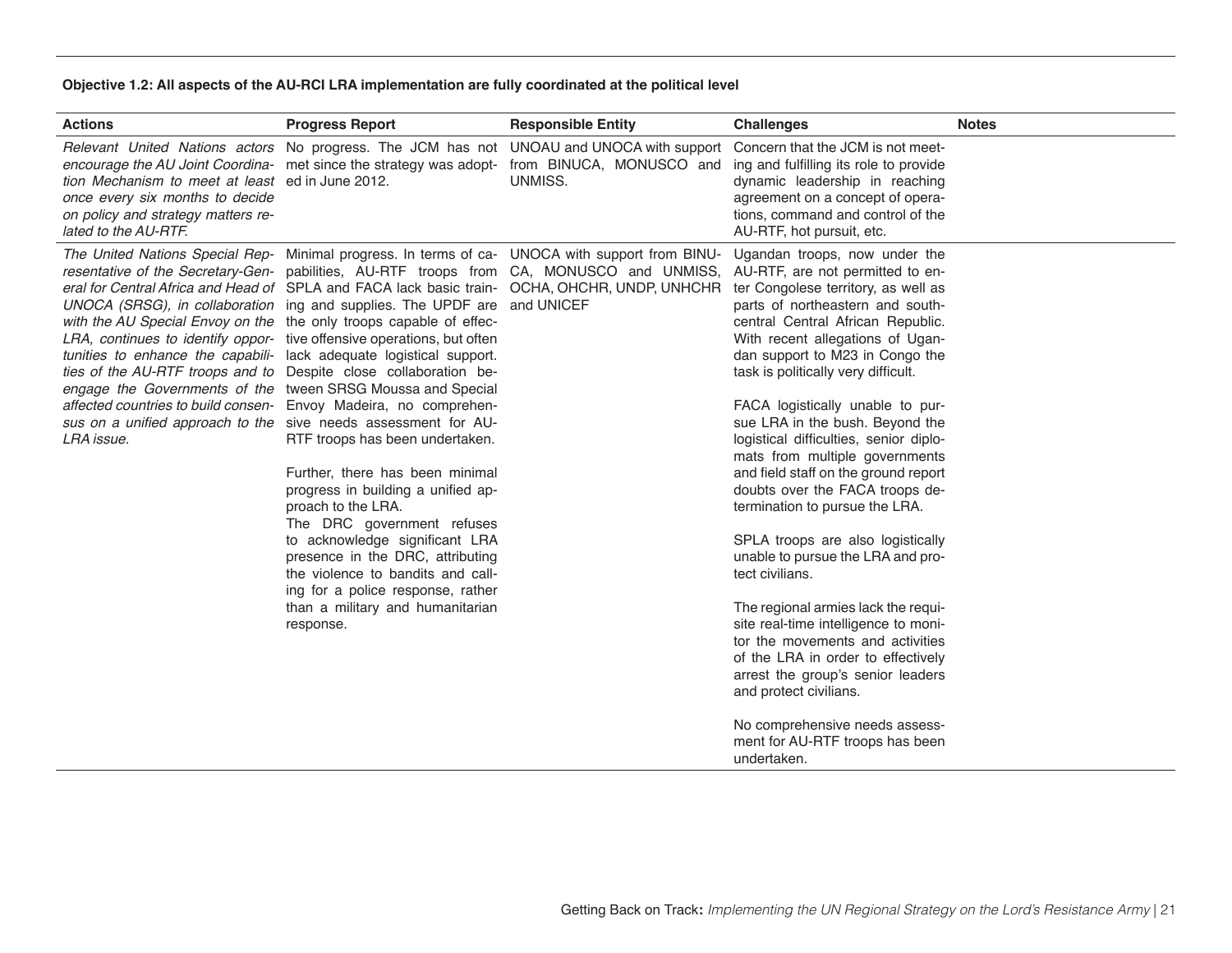| <b>Actions</b>                                                                                               | <b>Progress Report</b>                                                                                                                                                                                                                                                                                                                                                                                                                                                                                                                                                                                                                                                                                                                                                                                                                                                                                                                                                                                                                                                                            | <b>Responsible Entity</b>                                                           | <b>Challenges</b> | <b>Notes</b> |
|--------------------------------------------------------------------------------------------------------------|---------------------------------------------------------------------------------------------------------------------------------------------------------------------------------------------------------------------------------------------------------------------------------------------------------------------------------------------------------------------------------------------------------------------------------------------------------------------------------------------------------------------------------------------------------------------------------------------------------------------------------------------------------------------------------------------------------------------------------------------------------------------------------------------------------------------------------------------------------------------------------------------------------------------------------------------------------------------------------------------------------------------------------------------------------------------------------------------------|-------------------------------------------------------------------------------------|-------------------|--------------|
| ing those related to information meetings.<br>gathering and exchange.                                        | The SRSG for Central Africa and Some progress. SRSG Moussa UNOCA to lead with the support Sharing of information on LRA re-<br>Head of UNOCA, in collaboration and AU Envoy Madeira travel from BINUCA, MONUSCO and mains a significant obstacle to anti<br>with the AU Special Envoy on the regularly to countries in the region UNMISS<br>LRA, engages the troop contrib- to lobby for further support to the<br>uting countries at the highest po- AU-RTF, including by participat-<br>litical level on a regular basis on ing in International Conference on<br>issues of common interest, includ- the Great Lakes Region (ICGLR)<br>However, so far there is little in-                                                                                                                                                                                                                                                                                                                                                                                                                      |                                                                                     | LRA strategy.     |              |
|                                                                                                              | formation exchange between UN<br>missions, AU-RTF headquarters<br>and national armies, in part due to<br>lack of communication capacity in<br>AU-RTF headquarters.                                                                                                                                                                                                                                                                                                                                                                                                                                                                                                                                                                                                                                                                                                                                                                                                                                                                                                                                |                                                                                     |                   |              |
| The SRSG for Central Africa and Significant<br>ences and the AU-RTF.                                         | progress.<br>Head of UNOCA, in collaboration Moussa has frequently travelled from BINUCA, MONUSCO and<br>with the AU Special Envoy on the with Ambassador Madeira to meet UNMISS<br>LRA, engages the United Nations with UN presences in LRA affect-<br>presences in the LRA-affected ed countries. SRSG Moussa and<br>countries on a regular basis to DPA host regular meetings of the<br>discuss issues of common inter- Interagency Task Force (ITF) on<br>est regarding the LRA, including the LRA, with participation of the<br>issues related to coordination be- UN missions by video link. These<br>tween the United Nations pres- take place at least monthly. UN fo-<br>cal points on the LRA at the field<br>and headquarters level already<br>exist, and are part of a network led<br>by UNOCA and DPA.<br>Furthermore, the SRSG and AU<br>Envoy have travelled to national<br>capitals to engage directly with<br>national governments to discuss<br>issues of coordination between<br>the UN presences and national<br>governments including troops un-<br>der the AU-RTF umbrella. | SRSG UNOCA to lead with the support                                                 |                   |              |
| communication strategy on the AU 2012.<br>RCI-LRA as soon as possible and<br>by no later than December 2012. | <i>Relevant United Nations actors</i> No progress. No formal communi- UNOAU and UNOCA with sup-<br>encourage the AU to develop a cation strategy as of 15 November                                                                                                                                                                                                                                                                                                                                                                                                                                                                                                                                                                                                                                                                                                                                                                                                                                                                                                                                | port DPI, BINUCA, MONUSCO<br>UNMISS, OCHA, OHCHR, UNDP,<br><b>UNHCHR and UNICEF</b> |                   |              |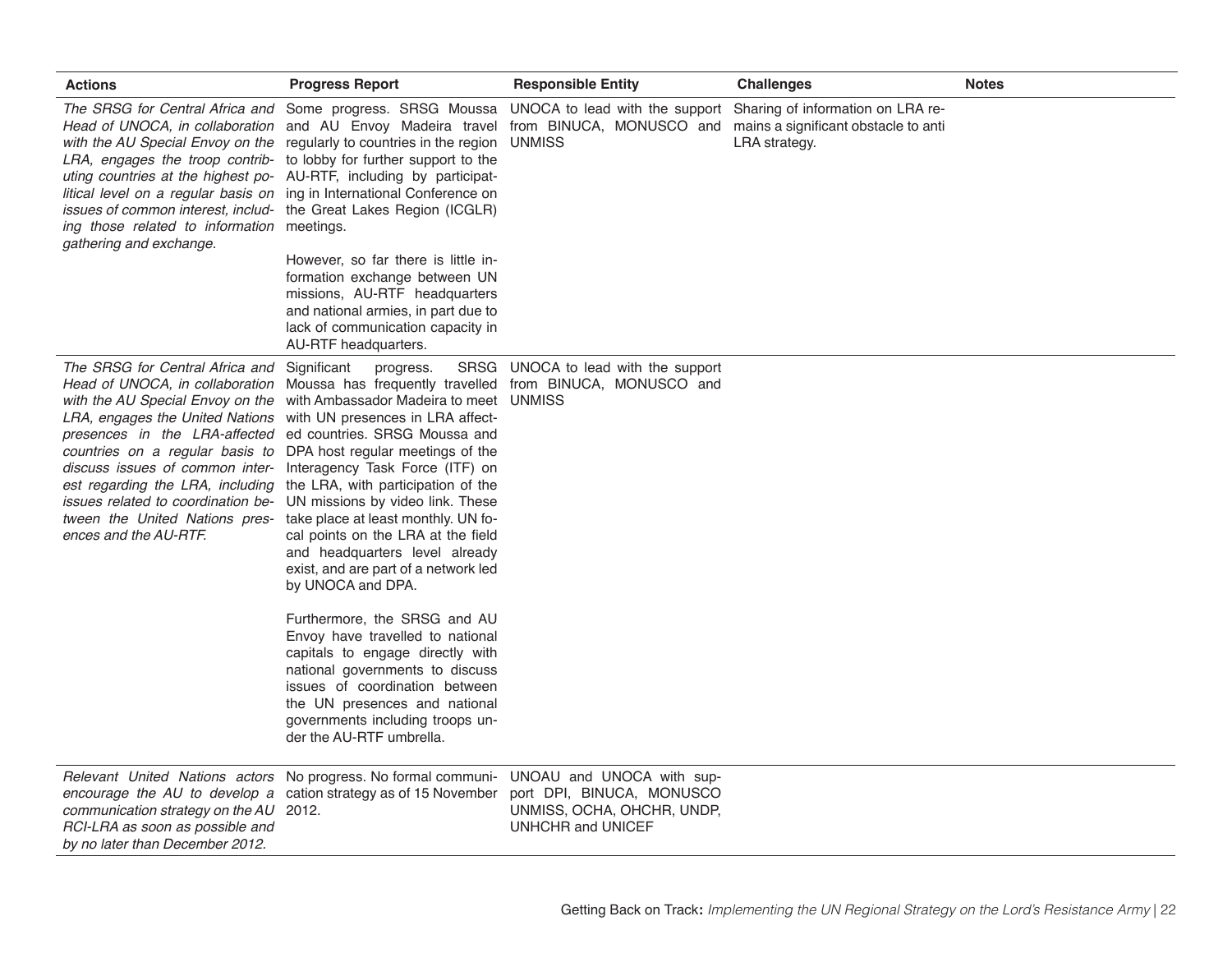#### **Objective 1.3: Policies that encourage defections amongst the LRA fighters are in place.**

| <b>Actions</b>                                                                                                                                                                                                                                    | <b>Progress Report</b>                                                                                                                                                                                                                                                                                                                                                                                                                                                                                                                                                                                                                                                                                                                                                                                                                                                                                                                                                                                                                                                                                                                                                                                                                                                                                                                                                                                                                                                                                                                                                                                                                                                                                                                                                         | <b>Responsible Entity</b> | <b>Challenges</b> | <b>Notes</b>                                                                                                                                                                                                                                   |
|---------------------------------------------------------------------------------------------------------------------------------------------------------------------------------------------------------------------------------------------------|--------------------------------------------------------------------------------------------------------------------------------------------------------------------------------------------------------------------------------------------------------------------------------------------------------------------------------------------------------------------------------------------------------------------------------------------------------------------------------------------------------------------------------------------------------------------------------------------------------------------------------------------------------------------------------------------------------------------------------------------------------------------------------------------------------------------------------------------------------------------------------------------------------------------------------------------------------------------------------------------------------------------------------------------------------------------------------------------------------------------------------------------------------------------------------------------------------------------------------------------------------------------------------------------------------------------------------------------------------------------------------------------------------------------------------------------------------------------------------------------------------------------------------------------------------------------------------------------------------------------------------------------------------------------------------------------------------------------------------------------------------------------------------|---------------------------|-------------------|------------------------------------------------------------------------------------------------------------------------------------------------------------------------------------------------------------------------------------------------|
| DDRRR programmes and possi- sue.<br>ble enactment of amnesty laws in<br>to cover LRA elements with the sue of UN DDRRR programmes.<br>inal responsibility for crimes com- AU forces.<br>mitted while associated with the<br>of their recruitment. | Relevant United Nations actors, No progress. Uganda's amnesty UNOAU and UNOCA to lead with Uganda allowed its Amnesty Act DPKO were unable to provide<br>in close collaboration with the actexpired this May, and there are the support from BINUCA, MO- to expire in May of 2012 which any details on SOPs, or concrete<br>AU, encourage the LRA-affected no LRA specific legal frameworks NUSCO and UNMISS as well as has raised concerns over treat-<br>countries to put in place policies in any other country. No evidence OCHA, OHCHR, UNDP and UNI- ment of defectors and might put<br>or provisions that promote defec- suggests UNOAU, UNOCA, or CEF<br>tions, for example through the other UN bodies have engaged<br>establishment of comprehensive LRA-affected countries on this is-<br>line with international standards, Minimal progress on the related is-<br>exception of those responsible DPKO has reportedly been work-<br>for genocide, war crimes, crimes ing on specific SOPs on extraction<br>against humanity or gross viola- and repatriation of LRA and on<br>tions of human rights. Children information-sharing processes be-<br>should be excluded from any crim- tween regional UN missions and<br>LRA because of the forced nature The German mission to the UN<br>agreed to fund a conference to<br>discuss the final product, which<br>took place in Addis Ababa, Ethio-<br>pia, November 26-30, 2012.<br>UNICEF has already agreed<br>SOPs on child protection with<br>UPDF as of May 2011. UNICEF<br>teams are working to train other<br>armies involved on a similar mod-<br>el. However, these UN projects do<br>not address the underlying prob-<br>lem of legal frameworks in affect-<br>ed governments that discourage<br>defection. |                           | campaign.         | plans to see them finalized and<br>implemented. It is unclear whether<br>in jeopardy the on-going DDRRR the SOPs are ready and at which<br>level. It is only through uncon-<br>firmed reports that we are able to<br>present this information. |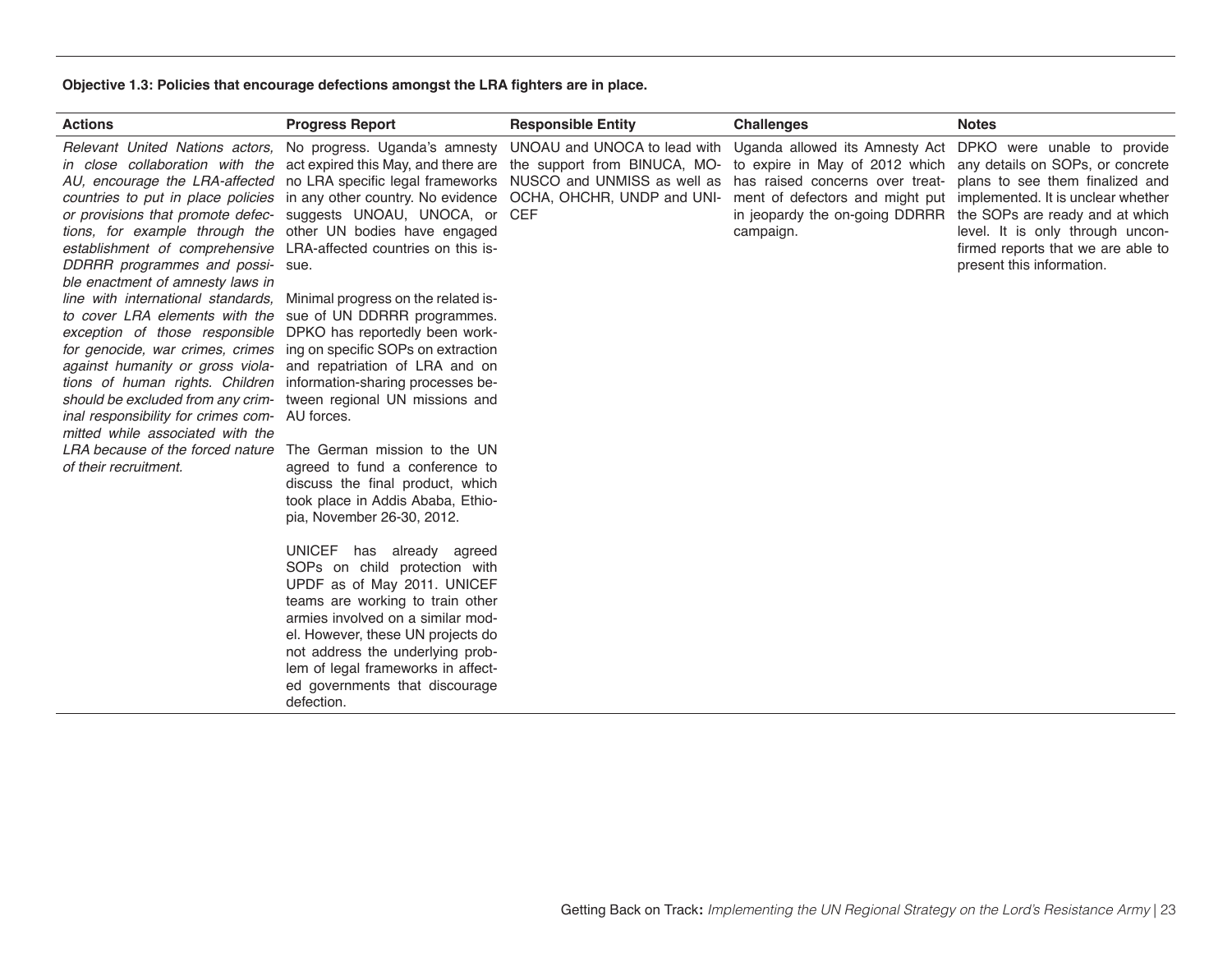| <b>Actions</b>             | <b>Progress Report</b>                                                                                                                                                                                                                                                                                                                                                                                                                                                                                                                                                                                                                                                                                                                                                                    | <b>Responsible Entity</b> | <b>Challenges</b> | <b>Notes</b> |
|----------------------------|-------------------------------------------------------------------------------------------------------------------------------------------------------------------------------------------------------------------------------------------------------------------------------------------------------------------------------------------------------------------------------------------------------------------------------------------------------------------------------------------------------------------------------------------------------------------------------------------------------------------------------------------------------------------------------------------------------------------------------------------------------------------------------------------|---------------------------|-------------------|--------------|
| have escaped from the LRA. | Relevant United Nations actors, Minimal progress. Treatment of UNOAU and UNOCA with sup-<br>in close collaboration with the AU, defectors and abductees contin- port from BINUCA, MONUSCO<br>encourage LRA-affected countries ues to be country specific. There and UNMISS as well as OCHA,<br>to ensure a common approach has been some minimal progress OHCHR, UNDP and UNICEF<br>with respect to a legal framework in providing a forum at which<br>on issues related to the treatment these issues might be discussed.<br>of defectors and abductees that namely a DDRRR SOP meeting<br>sponsored by the German govern-<br>ment in coordination with DPKO<br>scheduled for late November.<br>However, there is no actual prog-<br>ress in creating common legal<br>frameworks so far. |                           |                   |              |

**Objective 1.4: An effective outreach programme is put in place to raise awareness about the AU RCI-LRA.**

| <b>Actions</b>                                                                                                                                                                                                                                                                                                                                                          | <b>Progress Report</b>                                                                                                                                                                                                                                                                                                 | <b>Responsible Entity</b>                                                                               | <b>Challenges</b>                                           | <b>Notes</b>                                                                                                                                                                                                                         |
|-------------------------------------------------------------------------------------------------------------------------------------------------------------------------------------------------------------------------------------------------------------------------------------------------------------------------------------------------------------------------|------------------------------------------------------------------------------------------------------------------------------------------------------------------------------------------------------------------------------------------------------------------------------------------------------------------------|---------------------------------------------------------------------------------------------------------|-------------------------------------------------------------|--------------------------------------------------------------------------------------------------------------------------------------------------------------------------------------------------------------------------------------|
| Relevant United Nations actors, in No progress.<br>collaboration with the AU, develop<br>an advocacy strategy, comple-<br>mentary to the communication<br>strategy, as soon as possible and<br>no later than December 2012, to<br>create awareness of initiatives<br>against the LRA, promote defec-<br>tions and mobilise support among<br>other countries and actors. |                                                                                                                                                                                                                                                                                                                        | UNOCA with support from DPI, BI-<br>NUCA, MONUSCO and UNMISS,<br>OCHA, OHCHR, UNDP, UNICEF<br>and UNHCR |                                                             | UN actors could partner with ac-<br>tive civil society networks includ-<br>ing the Regional Civil Society<br>Task Force to raise awareness of<br>counter-LRA initiatives among the<br>population and support advocacy<br>activities. |
| UNOCA establishes and manages<br>a website for sharing information mation on meetings conducted.<br>on the LRA with relevant partners<br>as soon as possible and by no<br>later than December 2012.                                                                                                                                                                     | Ongoing. UNOCA maintains infor- UNOCA<br>(http://unoca.unmissions.org/De-<br>fault.aspx?tabid=3760&ctl=Detail<br>s∣=6487&ItemID=539864&la<br>nguage=en-US)<br>A dedicated section on LRA on the<br>UN News website. (http://www.<br>un.org/apps/news/infocusRel.asp<br>?infocusID=143&Body=Resistanc<br>e&Body1=Army). |                                                                                                         | No actual sharing of information<br>on LRA in the websites. | OCHA also releases quarterly up-<br>dates on LRA activity in the region.<br>NGOs provide some extremely<br>high quality information at Crisis<br>Tracker and elsewhere.                                                              |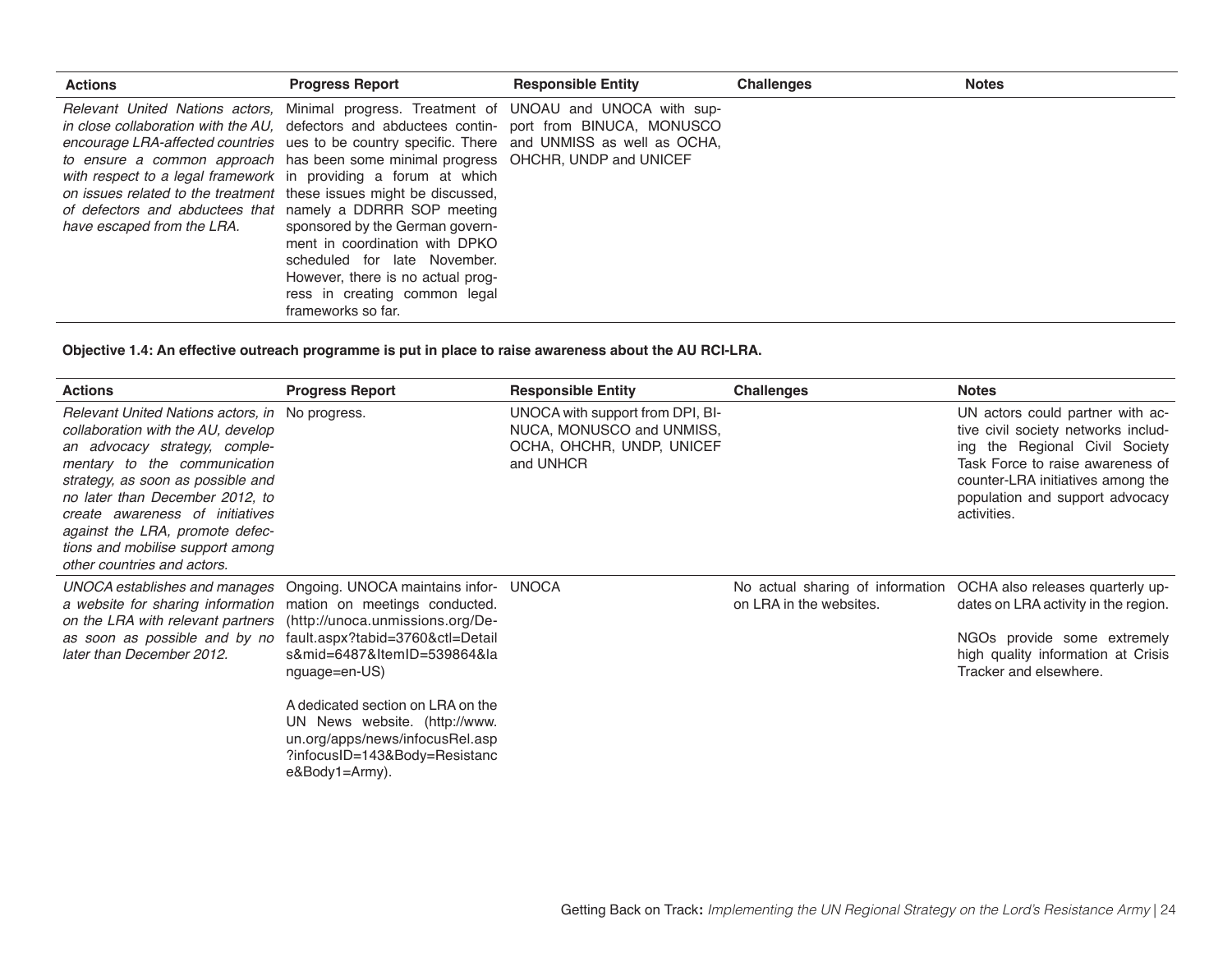# **GOAL 2: EFFORTS TO PROMOTE THE PROTECTION OF CIVILIANS ARE ENHANCED**

#### **Objective 2.1: The risk of harm to civilian populations is minimized during military operations to combat the LRA threat.**

| <b>Actions</b>                                                                                                              | <b>Progress Report</b>                                                                                                                                                                                                                                                                                                                                                                                                                                                                                                                                                                                                                                                                                                                                                                                                            | <b>Responsible Entity</b>                                                                                       | <b>Challenges</b> | <b>Notes</b>                                                                                                                                                                                                                   |
|-----------------------------------------------------------------------------------------------------------------------------|-----------------------------------------------------------------------------------------------------------------------------------------------------------------------------------------------------------------------------------------------------------------------------------------------------------------------------------------------------------------------------------------------------------------------------------------------------------------------------------------------------------------------------------------------------------------------------------------------------------------------------------------------------------------------------------------------------------------------------------------------------------------------------------------------------------------------------------|-----------------------------------------------------------------------------------------------------------------|-------------------|--------------------------------------------------------------------------------------------------------------------------------------------------------------------------------------------------------------------------------|
| manitarian law as they engage<br>ture LRA combatants                                                                        | Relevant United Nations actors Minimal progress. No structures<br>encourage the AU-RTF troops to encourage troops to priori-<br>and other military actors to pri- tise POC or uphold IHL have<br>oritise the protection of civilians been put in place. No training<br>and uphold international hu-so far due to lack of finalization<br>of concept of operations from<br>in operations to track and cap- AU. LRA focal points did iden-<br>tify need for training on IHL and<br>Child Protection in its project<br>document out of the July meet-<br>ing in Entebbe, and the need for<br>at least \$2 million to cover train-<br>ing to AU-RTF.                                                                                                                                                                                  | UNOCA and UNOAU with sup-<br>port from BINUCA, MONUSCO<br>and UNMISS as well as OCHA,<br>OHCHR, UNDP, and UNHCR |                   | Some AU-RTF troops have al-<br>ready been trained by the US.<br>This applies to the UPDF, SPLA<br>(a battalion trained by Ethiopian<br>troops paid for by the US) and<br>some FACA trained by the US<br>Special Forces in Obo. |
| development of the AU Strate- dertaken yet.<br>gic Framework for the Protec-<br>tion of Civilians in LRA-affected<br>areas. | Relevant United Nations actors, No progress. Proposals exist UNOAU and OCHA to lead with<br>in collaboration with other hu- to merge or learn from UNICEF support from DPKO<br>manitarian actors, support the SOPs but not such action un-                                                                                                                                                                                                                                                                                                                                                                                                                                                                                                                                                                                        |                                                                                                                 |                   |                                                                                                                                                                                                                                |
| released from the LRA.                                                                                                      | Relevant United Nations ac- Minimal progress. There is BINUCA, MONUSCO and UN-<br>tors encourage the AU-RTF some progress on DDRRR MISS to lead with the support<br><i>troops to conduct operations</i> SOPs but no concrete evidence from UNOAU, OCHA, UNOCA,<br>in a manner that minimizes the from DPKO that SOPs will be UNICEF and CAAC<br>risk of harm to civilian popu- ready imminently. The meeting<br>lations in the affected areas. in Addis Ababa funded by the<br>This includes the application of German government to develop<br>standard operating procedures SOPs on DDRRR is a good<br>regarding the treatment, repa- step, but must be adopted by<br>triation and reintegration of de- AU-RTF troops in their national<br>fectors, abductees and others capacities to be considered sig-<br>nificant progress. |                                                                                                                 |                   |                                                                                                                                                                                                                                |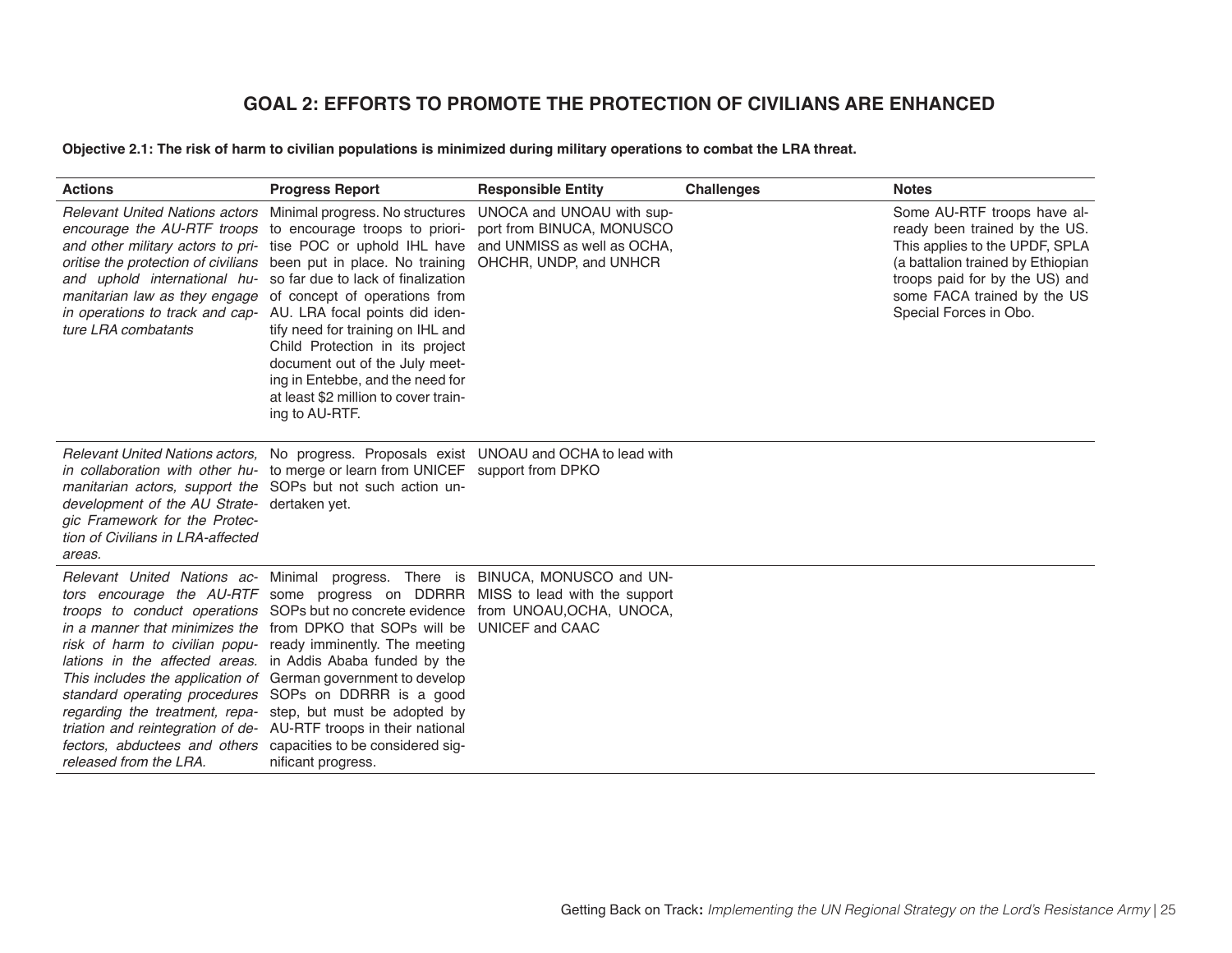| <b>Actions</b>                                                                                                                                                                                                                                                                                                        | <b>Progress Report</b>                                                                                                                                                                                                                                                                                                                                                                                                                                                                                                                                                                                                                                                                                           | <b>Responsible Entity</b>                   | <b>Challenges</b> | <b>Notes</b> |
|-----------------------------------------------------------------------------------------------------------------------------------------------------------------------------------------------------------------------------------------------------------------------------------------------------------------------|------------------------------------------------------------------------------------------------------------------------------------------------------------------------------------------------------------------------------------------------------------------------------------------------------------------------------------------------------------------------------------------------------------------------------------------------------------------------------------------------------------------------------------------------------------------------------------------------------------------------------------------------------------------------------------------------------------------|---------------------------------------------|-------------------|--------------|
| conduct regular assessments so far.<br>of the military response to the<br>LRA with a view to ensuring that<br>it is in compliance with interna-<br>tional standards in line with the<br>Human Rights Due Diligence<br>Policy.                                                                                         | Relevant United Nations actors No progress. No assessments DPKO                                                                                                                                                                                                                                                                                                                                                                                                                                                                                                                                                                                                                                                  |                                             |                   |              |
| that refresher courses and in-<br>are provided to AU-RTF troops pre-deployment<br>at least once within a six-month<br>period.                                                                                                                                                                                         | Relevant United Nations actors Minimal Progress. No formal OHCHR, UNICEF and CAAC to<br>support the AU pre-deployment training provided yet. UNICEF lead with the support from BI-<br>programmes to ensure that has provided training on child NUCA, MONUSCO, UNMISS,<br>troops are trained on interna- protection to UPDF and infor- UNOAU and UNOCA<br>tional humanitarian law, human mally to FARDC and SPLA but<br>rights and child protection and these initiatives pre-date the<br>adoption of the strategy. Criti-<br>theatre training on these issues cally, there is no formal AU-RTF<br>programme<br>established and, as a result, no<br>obvious forum for pre-deploy-<br>ment training to the AU-RTF. |                                             |                   |              |
| United Nations inter-agency<br>country-specific security risk<br>management strategies and<br>practices are developed to im-<br>prove access to populations in<br>LRA-affected areas, taking into<br>account the need for an oper-<br>ating environment more condu-<br>cive to principled humanitarian<br>operations. | No progress.                                                                                                                                                                                                                                                                                                                                                                                                                                                                                                                                                                                                                                                                                                     | UNDP, BINUCA, MONUSCO<br>and UNMISS to lead |                   |              |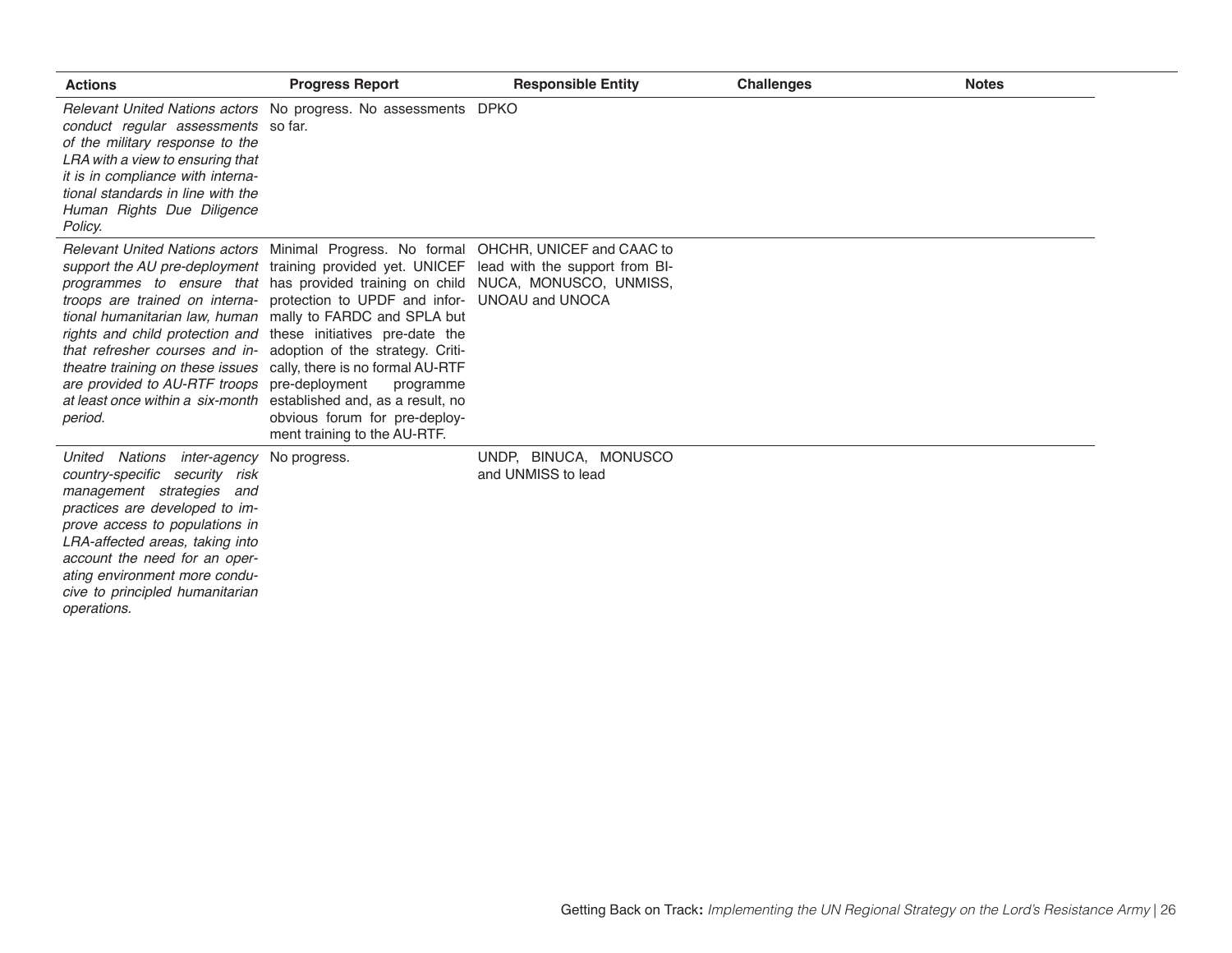**Objective 2.2: Coordination among humanitarian, development, gender, child protection, peacekeeping and military actors is enhanced**

| <b>Action</b>                                                                                                                                                                                                                                            | <b>Progress Report</b>                                                                                                                                                                                                                                                                                                                                                                                                                                                                                                                                                                                               | <b>Responsible Entity</b>                                                                                  | <b>Challenges</b>                                                                                                                                                             | <b>Notes</b>                                                                                                                                                                                                                     |
|----------------------------------------------------------------------------------------------------------------------------------------------------------------------------------------------------------------------------------------------------------|----------------------------------------------------------------------------------------------------------------------------------------------------------------------------------------------------------------------------------------------------------------------------------------------------------------------------------------------------------------------------------------------------------------------------------------------------------------------------------------------------------------------------------------------------------------------------------------------------------------------|------------------------------------------------------------------------------------------------------------|-------------------------------------------------------------------------------------------------------------------------------------------------------------------------------|----------------------------------------------------------------------------------------------------------------------------------------------------------------------------------------------------------------------------------|
| establish mechanisms for coordi-<br>nation and information exchange<br>between the AU RCI-LRA and the<br>humanitarian actors in the field.                                                                                                               | Relevant United Nations actors Minimal Progress. SRSG Moussa BINUCA, MONUSCO and UN- AU-RTF officers stationed in Yam-<br>frequently and AU-RTF officials<br>interact with humanitarian actors AU and UNOCA<br>in South Sudan. However, it does<br>not appear that there is any co-<br>ordination between AU-RCI and<br>LRA humanitarian actors, in part<br>because the AU-RTF is only mini-<br>mally operational.                                                                                                                                                                                                   | and Ambassador Madeira meet MISS to lead with the support from<br>OCHA, OHCHR, UNHCR, UNO-                 | bio, South Sudan, do not have<br>the vehicles and logistical support<br>required to travel to gather intelli-<br>gence and brief humanitarian ac-<br>tors and other partners. |                                                                                                                                                                                                                                  |
|                                                                                                                                                                                                                                                          | BINUCA and MONUSCO have<br>had LRA focal points for some<br>time, and UNICEF has designated<br>a point person at headquarters<br>level.                                                                                                                                                                                                                                                                                                                                                                                                                                                                              |                                                                                                            |                                                                                                                                                                               |                                                                                                                                                                                                                                  |
| assistance.                                                                                                                                                                                                                                              | BINUCA, MONUSCO and UN- Some progress. MONUSCO bas- BINUCA, MONUSCO and UN- Unclear where these funds will For MONUSCO, field-level co-<br>MISS continue their operations es in Bas Uele, Buta and Ango MISS to lead with the support from come from.<br>in LRA-affected areas within the (though all predate strategy) are OCHA<br>constraints of existing resources critical in facilitating humanitarian<br>to create the necessary conditions access. UN and ECHO flights to<br>for the provision of humanitarian Obo, CAR, bring food and sup-<br>plies to IDP and refugee camps<br>though they are infrequent. |                                                                                                            | Roads are in extremely poor con-<br>dition in CAR and DRC.                                                                                                                    | ordination between UN military<br>and humanitarian actors is active<br>(mobile operating bases, patrols,<br>escorts).<br>JIOC should have official and per-<br>manent link to AU-RTF, including<br>exchange on POC coordination. |
| strengthen their cooperation with mally operational.<br>the AU-RTF on the protection of<br>civilians in LRA-affected areas.                                                                                                                              | Relevant United Nations actors No progress. AU-RTF only mini- BINUCA, MONUSCO, UNMISS                                                                                                                                                                                                                                                                                                                                                                                                                                                                                                                                | from UNICEF and OHCHR                                                                                      | MONUSCO has no AU-RTF part-<br>and OCHA to lead with the support ner with which to cooperate. No<br>FARDC troops under AU-RTF um-<br>brella and no UPDF access to the<br>DRC. |                                                                                                                                                                                                                                  |
| Points, including United Nations teragency Task Force.<br>child protection focal points and<br>focal points for Sexual and Gen-<br>der Based Violence (SGBV), take<br>part in strategic decision-making<br>and planning exercises related to<br>the LRA. | The United Nations LRA Focal Ongoing. Takes place through In-                                                                                                                                                                                                                                                                                                                                                                                                                                                                                                                                                        | BINUCA, MONUSCO and UN-<br>MISS to lead with the support from<br>CAAC, OCHA, OHCHR, UNDP,<br><b>UNICEF</b> |                                                                                                                                                                               |                                                                                                                                                                                                                                  |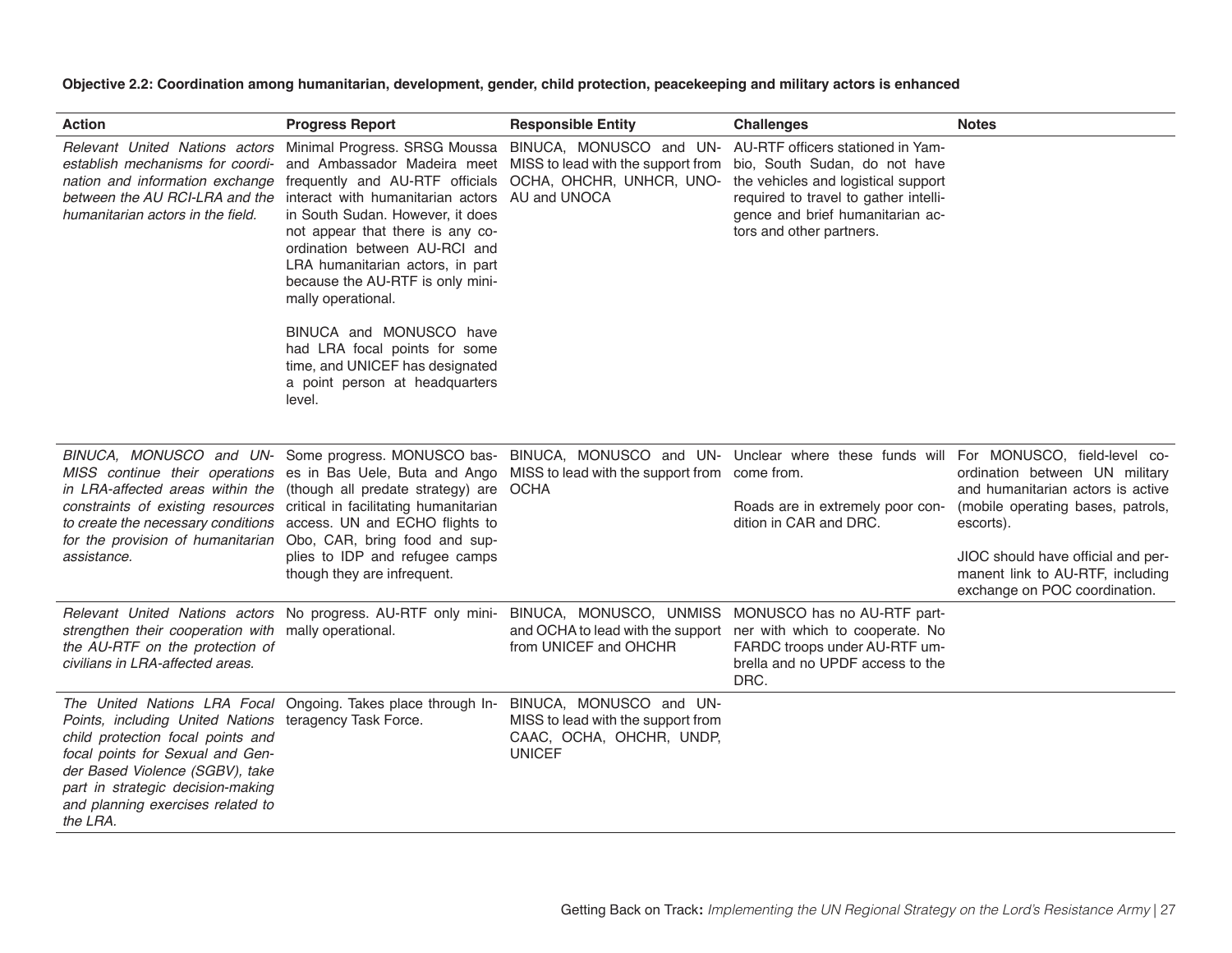| <b>Actions</b>                                                                                                                                                                                                            | <b>Progress Report</b>                                                                                                                                                                                                                                                                                                                                                                                                                                                                                                                                                                                           | <b>Responsible Entity</b> | <b>Challenges</b> | <b>Notes</b> |
|---------------------------------------------------------------------------------------------------------------------------------------------------------------------------------------------------------------------------|------------------------------------------------------------------------------------------------------------------------------------------------------------------------------------------------------------------------------------------------------------------------------------------------------------------------------------------------------------------------------------------------------------------------------------------------------------------------------------------------------------------------------------------------------------------------------------------------------------------|---------------------------|-------------------|--------------|
| operational plan between child on this in CAR.<br>protection actors in the CAR, the<br>DRC, South Sudan and Uganda,<br>within their interview processes<br>for children escaping from or be-<br>ing rescued from the LRA. | Relevant United Nations actors Some progress. So far only im- BINUCA, MONUSCO and UN-<br>develop and share a list of DDRRR plemented fully in DRC, though MISS to lead with the support from<br>areas of interest [and questions] there is a DDRRR working group CAAC, OHCHR, UNDP and UNI-<br>with child protection actors for in- in Yambio, South Sudan, that AU- CEF<br>corporation, in accordance with RTF officers participate in. Un-<br>the principles of the cross border clear if any action has been taken                                                                                            |                           |                   |              |
| organizations, continue to support NGOs and in close cooperation<br>protection of civilians.                                                                                                                              | Relevant United Nations actors, Some progress. HF radios in the BINUCA, MONUSCO and UN-<br>in collaboration with international DRC, now stretching into areas of MISS to lead with the support from<br>partners and non-governmental CAR with MONUSCO support to OCHA<br>programmes to establish early with US advisors. MONUSCO has<br>warning systems to ensure the also previously provided transpor-<br>tation, protection, and other logis-<br>tical support to USAID projects<br>establishing cell phone towers in<br>DRC and Community Action Net-<br>works (implemented by Catholic<br>Relief Services). |                           |                   |              |
|                                                                                                                                                                                                                           | In early October 2012 (USAID)<br>awarded a new contract to Catho-<br>lic Relief Services to help support<br>communities in CAR and reduce<br>their vulnerability to violence<br>from the Lord's Resistance Army<br>(LRA). The Secure, Empowered,<br>Connected Communities (SECC)<br>program will support communities<br>to develop and implement security<br>plans and reduce their isolation<br>and vulnerability through com-<br>munications technology and skills<br>building.                                                                                                                                |                           |                   |              |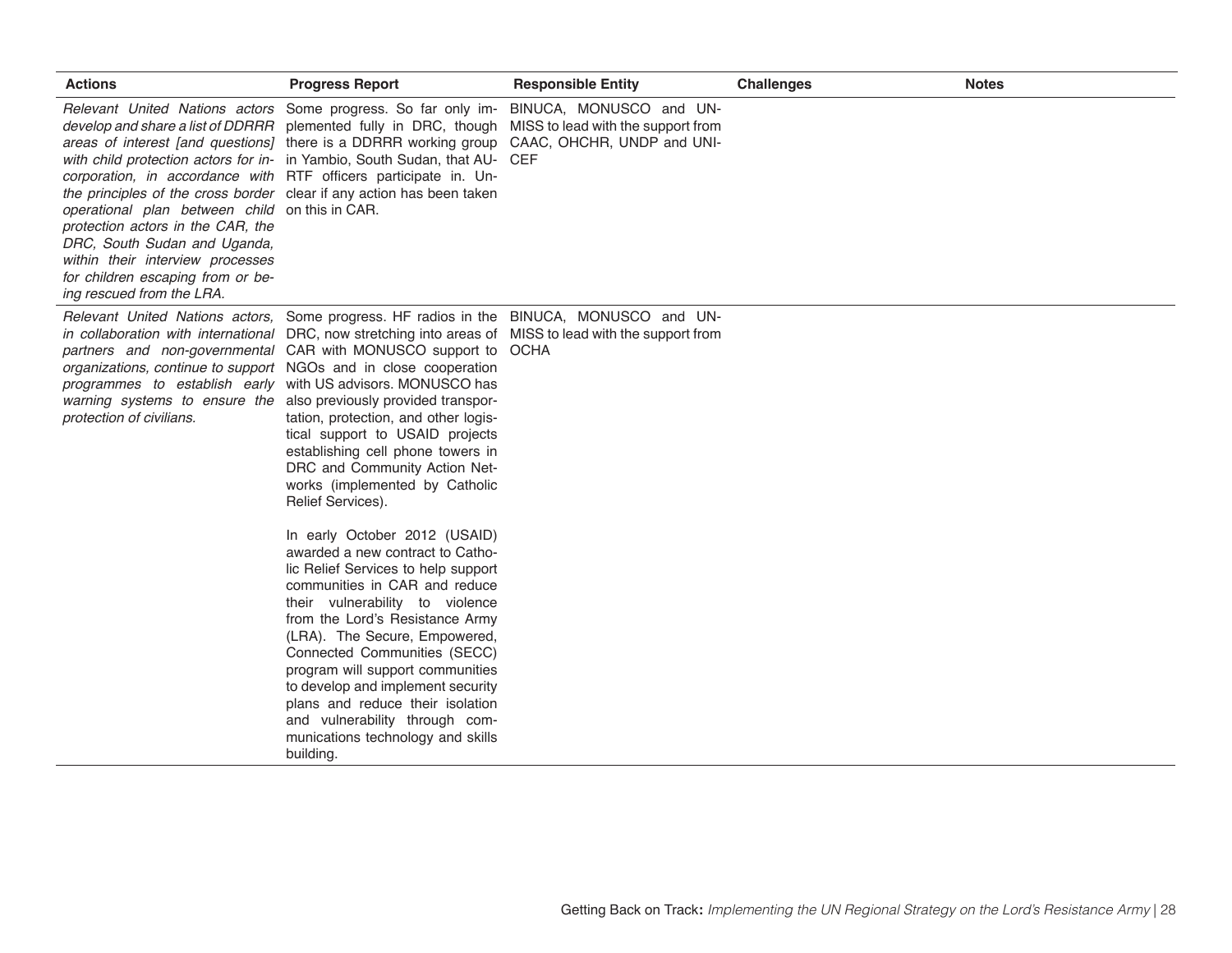| <b>Actions</b>                                                                                                | <b>Progress Report</b>                                                                                                                                                                                                                                                                                                                                                                                                                                                                                                                   | <b>Responsible Entity</b> | <b>Challenges</b> | <b>Notes</b> |
|---------------------------------------------------------------------------------------------------------------|------------------------------------------------------------------------------------------------------------------------------------------------------------------------------------------------------------------------------------------------------------------------------------------------------------------------------------------------------------------------------------------------------------------------------------------------------------------------------------------------------------------------------------------|---------------------------|-------------------|--------------|
| presences in each of the LRA- sible impact on communities.<br>affected countries to discuss the<br>LRA threat | Relevant United Nations actors Ongoing. However, the quality of BINUCA, MONUSCO and UN-<br>hold regular meetings with mili- feedback to local communities is MISS to lead with the support from<br>tary actors, community leaders in poor. Local communities report OCHA, OHCHR, UNDP, UNHCR,<br>LRA-affected areas, child protec- feeling excluded from true consul- UNICEF and UNOCA<br><i>tion agencies, non-governmental</i> tations and from hearing back on<br>organizations and United Nations changes to policies and their pos- |                           |                   |              |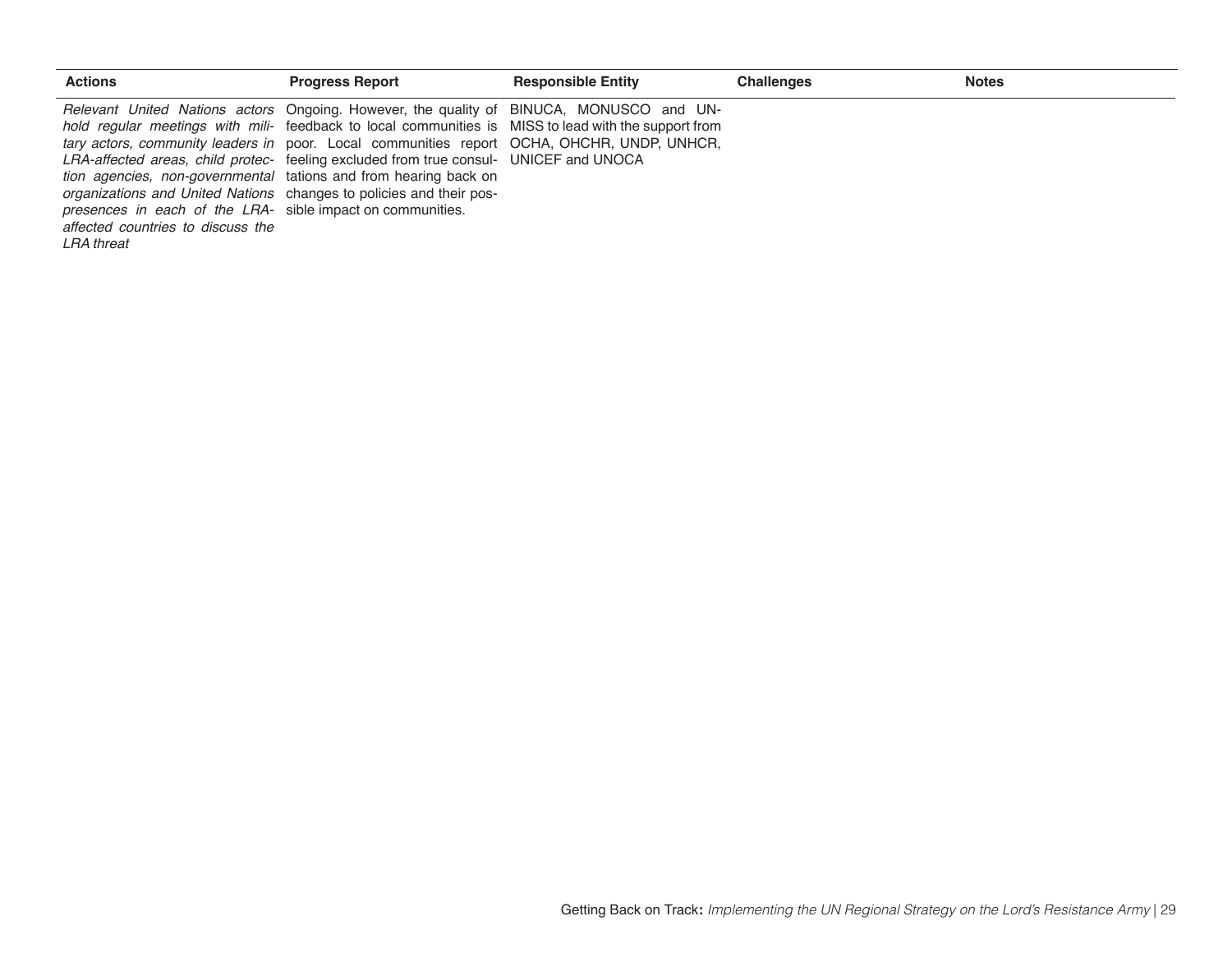# **GOAL 3: CURRENT DDRRR ACTIVITIES ARE EXPANDED TO COVER ALL LRA-AFFECTED AREAS**

**Objective 3.1: A common and coordinated approach on DDRRR in LRA-affected countries is developed by the UN Missions**

| <b>Actions</b>                                                                                                                                                                                                                                                   | <b>Progress Report</b>                                                                                                                                                                                                                                                                                                                                                                                                                                                                                                                                                                                                                                                                                                                                                                                                                                                                                                                                                                                                                                                                                                                                                                                                                                                                                                                                                                  | <b>Responsible Entity</b> | <b>Challenges</b>                                                                                                                                | <b>Notes</b>                                                                                                                                                   |
|------------------------------------------------------------------------------------------------------------------------------------------------------------------------------------------------------------------------------------------------------------------|-----------------------------------------------------------------------------------------------------------------------------------------------------------------------------------------------------------------------------------------------------------------------------------------------------------------------------------------------------------------------------------------------------------------------------------------------------------------------------------------------------------------------------------------------------------------------------------------------------------------------------------------------------------------------------------------------------------------------------------------------------------------------------------------------------------------------------------------------------------------------------------------------------------------------------------------------------------------------------------------------------------------------------------------------------------------------------------------------------------------------------------------------------------------------------------------------------------------------------------------------------------------------------------------------------------------------------------------------------------------------------------------|---------------------------|--------------------------------------------------------------------------------------------------------------------------------------------------|----------------------------------------------------------------------------------------------------------------------------------------------------------------|
| assembly points where there is a enough to ensure safe defection.<br>high level of LRA movements and/<br>or the anticipated movement of BINUCA and UNMISS are aware<br>LRA due to military pressure or for of "safe reporting sites" run by US<br>other reasons. | BINUCA, MONUSCO and UN- Some progress. MONUSCO ini- BINUCA, MONUSCO and UN-<br>MISS, within the limits of their tiated a project in January 2012 MISS to lead with the support<br>mandates, implement the Coordi- (prior to the strategy) to establish<br>nated Approach on DDRRR of the a number of permanent areas or<br>LRA in coordination with relevant Assembly Point sites, specifically<br>national authorities and/or in ac- intended for receiving potential<br>cordance with national DDR pro- LRA-Combatant (ex-com) sur-<br>grammes. This will include identi- renders and escapees. However,<br>fying greater synergies between MONUSCO assembly points are<br>military and DDRRR operations in remote areas, and patrols to the<br>by supporting the establishment of assembly points are not frequent<br>military advisors, and coordinate<br>with them to some extent.<br>BINUCA consultants in Obo, CAR,<br>have limited means to implement<br>DDRRR operations. They have<br>been effective in Obo, but lack<br>transport to reach other LRA af-<br>fected areas.<br>MONUSCO in lead on DDRRR<br>through leaflet and message dis-<br>tribution as well. BINUCA has<br>been provided two seconded con-<br>sultants from the World Bank, but<br>they have not been able to make<br>significant progress due to lack of<br>resources and prioritization from<br>BINUCA. | from DPKO                 | DDRRR consultants in BINUCA<br>do not have means of transport<br>to get to LRA affected areas of<br>CAR other than Obo, where they<br>are based. | Need for Assembly Point proj-<br>ect to be expanded in CAR and<br>South Sudan in conjunction with<br>regional actors, including the<br>U.S. military advisors. |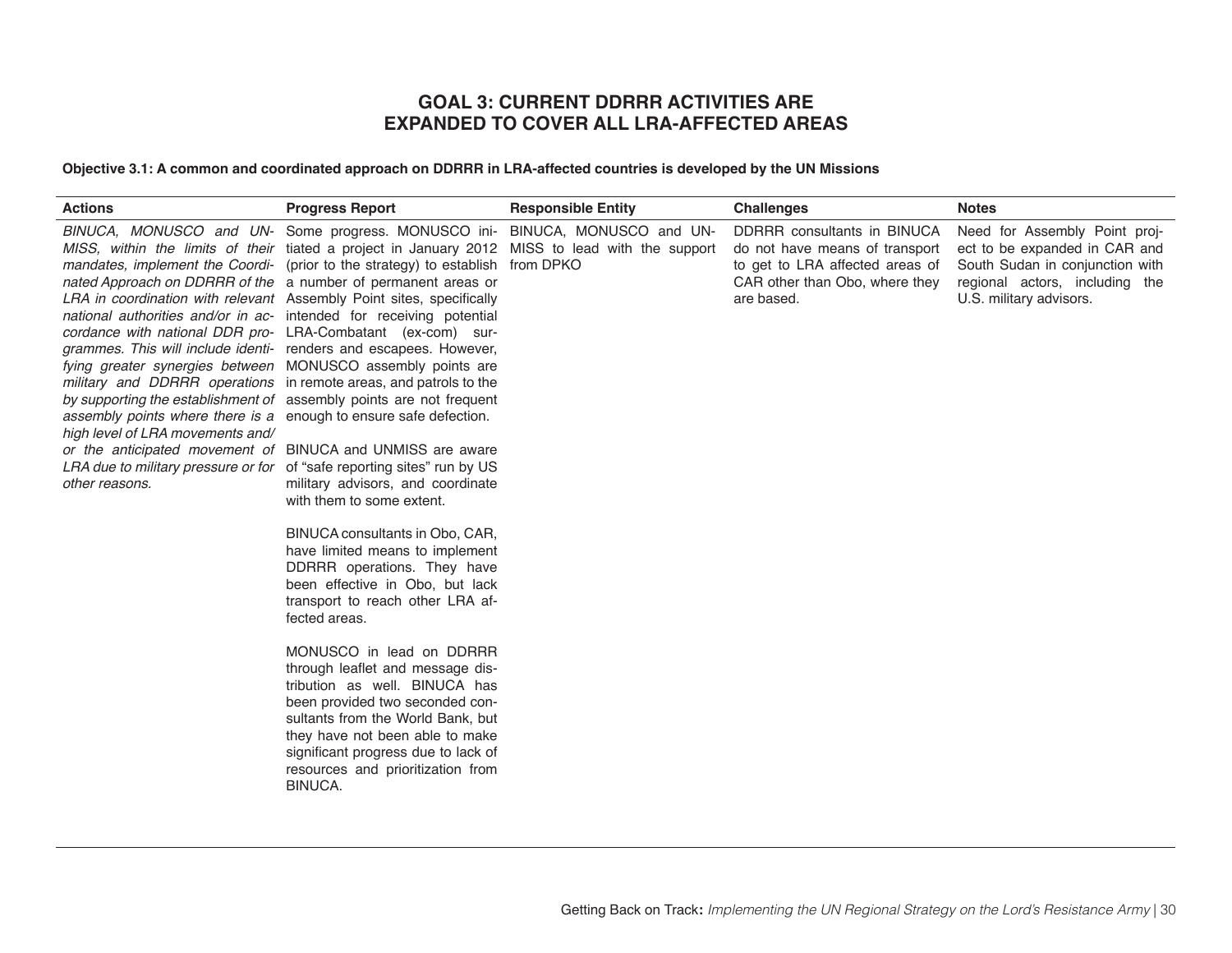| <b>Actions</b>                                                                                                                                                                                                                                                                                                                                                                                                                                                                                                                                                                                                                                                                                                        | <b>Progress Report</b>                                                                                                                                                                                                                                                                                                                                                                                                                                                                                                                                                                                                                                                           | <b>Responsible Entity</b>                                                     | <b>Challenges</b>                                                                                                                                                                                                                                                                                                                           | <b>Notes</b> |
|-----------------------------------------------------------------------------------------------------------------------------------------------------------------------------------------------------------------------------------------------------------------------------------------------------------------------------------------------------------------------------------------------------------------------------------------------------------------------------------------------------------------------------------------------------------------------------------------------------------------------------------------------------------------------------------------------------------------------|----------------------------------------------------------------------------------------------------------------------------------------------------------------------------------------------------------------------------------------------------------------------------------------------------------------------------------------------------------------------------------------------------------------------------------------------------------------------------------------------------------------------------------------------------------------------------------------------------------------------------------------------------------------------------------|-------------------------------------------------------------------------------|---------------------------------------------------------------------------------------------------------------------------------------------------------------------------------------------------------------------------------------------------------------------------------------------------------------------------------------------|--------------|
| MONUSCO provides technical<br>support and backstopping to fa-<br>cilitate BINUCA and UNMISS field<br>offices in implementing the Coor-<br>dinated Approach on DDRRR.                                                                                                                                                                                                                                                                                                                                                                                                                                                                                                                                                  | Some progress. There is a re-<br>ported strengthening of field-level<br>coordination and information-<br>sharing between UN missions<br>on disarmament, demobilization,<br>repatriation, resettlement and<br>reintegration issues MONUSCO<br>officials spoke of an increasing<br>close collaboration on DDRRR<br>efforts, particularly of repatriation<br>of ex-combatants. MONUSCO<br>also continues its DDRRR efforts<br>in terms of active participation in<br>JIOC in information-sharing and<br>information analysis, with the aim<br>of further engaging disarmament,<br>demobilization, repatriation, re-<br>settlement and reintegration ac-<br>tivities within the JIOC | MONUSCO to lead with the sup-<br>port from BINUCA and UNMISS                  |                                                                                                                                                                                                                                                                                                                                             |              |
| UNICEF leads in the develop- Significant Progress. The SOPs<br>ment of SOPs for national armies have largely been developed.<br>in the region on the handover, UNICEF had previously signed<br>repatriation and reunification of MOU with UPDF in May 2011.<br>children who escape or are res- SOPs have not been signed with<br>cued from the LRA on the basis FACA, SPLA, or FARDC though<br>of existing SOPs currently in use progress in development of SOPs<br>by the UPDF. The SOPs will be is significant.<br>developed jointly by relevant child<br>protection actors operating in the<br>CAR, the DRC and South Sudan,<br>in close collaboration with the re-<br>spective national armies and the<br>AU-RTF. |                                                                                                                                                                                                                                                                                                                                                                                                                                                                                                                                                                                                                                                                                  | UNICEF to lead with the support<br>from BINUCA, MONUSCO, UN-<br>MISS and CAAC | Progress in developing SOPs<br>needs to be translated into adop-<br>tion and operationalization of<br>SOPs, including formal training.<br>Multiple sources in the field in-<br>dicate that UPDF do not always<br>hand children over to UNICEF or<br>NGOs, and use them as scouts<br>or combatants in violation of the<br>SOP <sub>s</sub> . |              |
| Repatriation of Children Asso- No progress. No framework,<br>ciated with Armed Forces and Case by case basis, MONUSCO<br>Groups is the primary responsibil-<br>ity of ICRC. Under circumstances<br>where this is not possible, resourc- sible.<br>es from BINUCA, MONUSCO and<br>UNMISS are jointly leveraged to<br>facilitate the return of children<br>across borders to their communi-<br>ties of origin with minimum delay.                                                                                                                                                                                                                                                                                       | assists in repatriation of children<br>associated to LRA wherever pos-                                                                                                                                                                                                                                                                                                                                                                                                                                                                                                                                                                                                           | UNICEF to lead with the support<br>from ICRC, BINUCA, MONUSCO<br>and UNMISS   |                                                                                                                                                                                                                                                                                                                                             |              |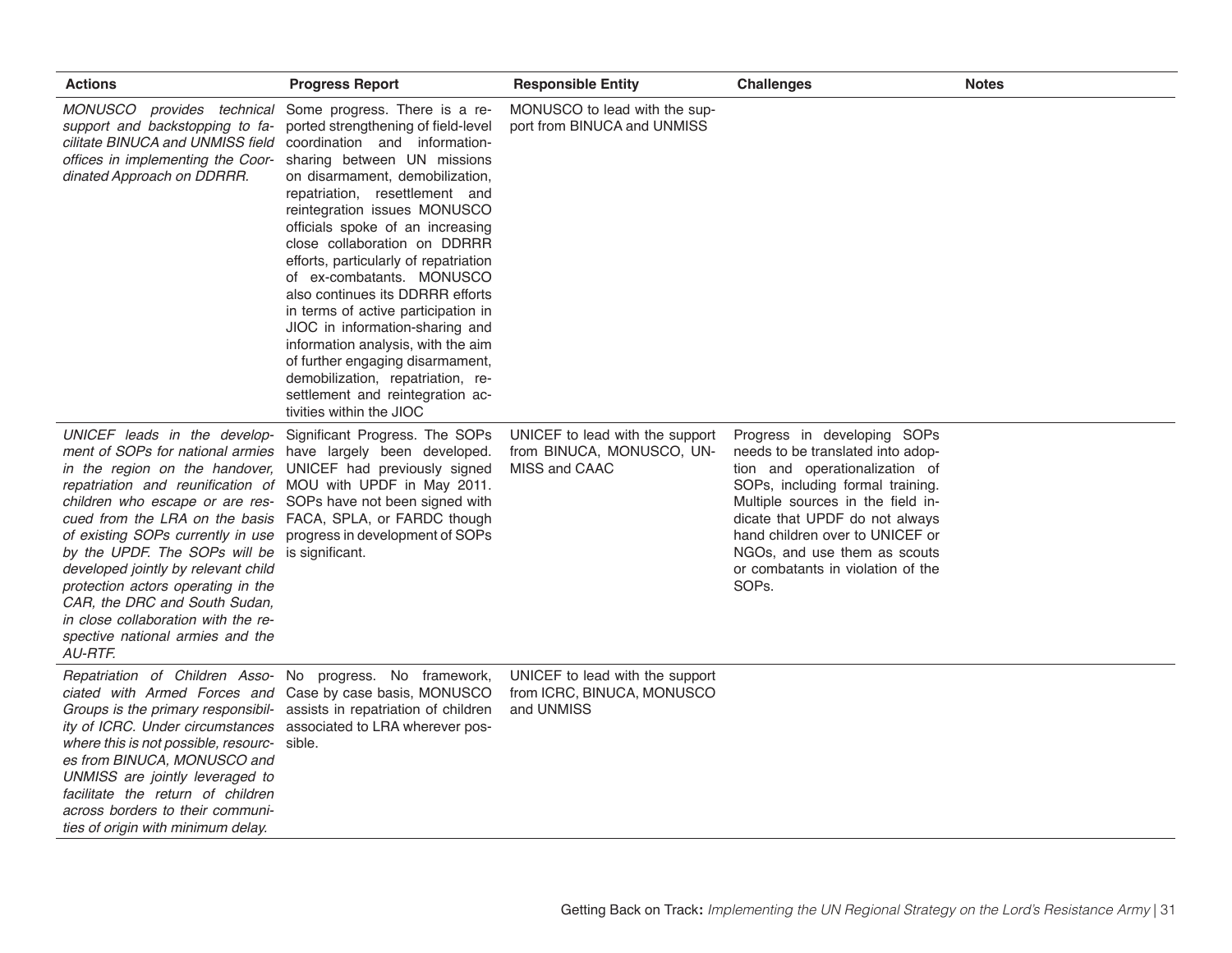| <b>Actions</b>                                                                                                                                                                                                                                                                                                                                                                                                                                                          | <b>Progress Report</b>                                                                                                                                                                                           | <b>Responsible Entity</b>                                                                          | <b>Challenges</b>                                                                                                                                                                                                                                                      | <b>Notes</b>                                                                        |
|-------------------------------------------------------------------------------------------------------------------------------------------------------------------------------------------------------------------------------------------------------------------------------------------------------------------------------------------------------------------------------------------------------------------------------------------------------------------------|------------------------------------------------------------------------------------------------------------------------------------------------------------------------------------------------------------------|----------------------------------------------------------------------------------------------------|------------------------------------------------------------------------------------------------------------------------------------------------------------------------------------------------------------------------------------------------------------------------|-------------------------------------------------------------------------------------|
| ration with the respective Govern- done on a case-by-case basis<br>ments, develop procedures for the with assistance from UNMISS,<br>repatriation of adult LRA escapees UPDF, ICRC, and MONUSCO.<br>from South Sudan and the CAR<br>back to their countries of origin.                                                                                                                                                                                                  | BINUCA and UNMISS, in collabo- No progress. No framework,<br>A World Bank delegation is ex-<br>pected to begin an assessment<br>of needs for reinsertion of adult<br>escapees and ex-LRA elements<br>in the DRC. | BINUCA, MONUSCO and UN-<br>MISS to lead with the support<br>from OCHA, UNHCR and UN-<br><b>OCA</b> |                                                                                                                                                                                                                                                                        | Currently INTERSOS has adult<br>rehabilitation<br>programmes<br>ın<br>northern DRC. |
| Relevant United Nations actors No progress. There have been no<br><i>encourage LRA-affected coun-</i> meetings, plans or frameworks<br>tries and their partners, including for such activities.<br>non-governmental and civil soci-<br>ety organizations to prioritise the<br>development of programmes and<br>activities for the reintegration of<br>LRA ex-combatants and parallel<br>program for non-combatant adult<br>escapees including psycho-social<br>support. |                                                                                                                                                                                                                  | UNOCA to lead with the support<br>from BINUCA, MONUSCO, UN-<br>MISS and UNCT                       | Not enough infrastructure in CAR<br>(BINUCA not present, except for<br>World Bank consultant in Obo).<br>A decrease in LRA attacks in<br>South Sudan has led UNMISS<br>to de-prioritize LRA issues, but<br>needs for reintegration programs<br>continue and are unmet. |                                                                                     |

**Objective 3.2: Information exchange and coordination between military and DDRRR actors and operations are increased.**

| <b>Actions</b>                                                                                                                                                       | <b>Progress Report</b>  | <b>Responsible Entity</b>                                                                                                             | <b>Challenges</b>           | <b>Notes</b> |
|----------------------------------------------------------------------------------------------------------------------------------------------------------------------|-------------------------|---------------------------------------------------------------------------------------------------------------------------------------|-----------------------------|--------------|
| BINUCA, MONUSCO and UN- Some<br>MISS enhance field-level coordi- meeting at irregular intervals.<br>nation and information exchange<br>through regular meetings/VTCs | Reportedly<br>progress. | MONUSCO to lead with the sup- Unclear if there is a framework<br>port from BINUCA, UNMISS and developed to organize the meet-<br>ОСНА | ings and associated issues. |              |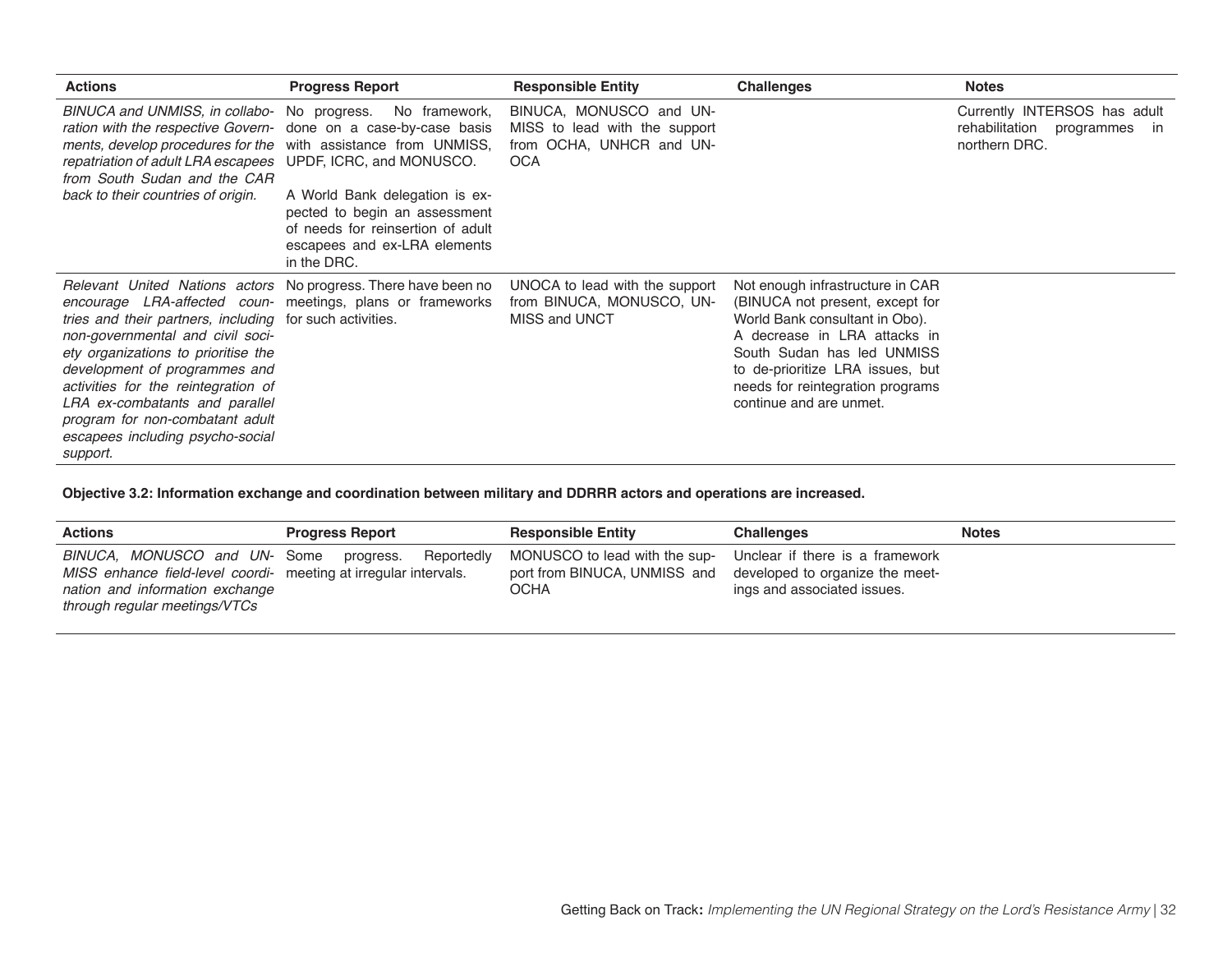| <b>Actions</b>                                                                                                                                                                                                                                                                                                                                                                                                                                                                                                                                                                                                                                                              | <b>Progress Report</b>                                                                                                                                                                                                                                                                                                                                                                                  | <b>Responsible Entity</b>                                                                                   | <b>Challenges</b>                                                                             | <b>Notes</b>                                                                                                                                                                           |
|-----------------------------------------------------------------------------------------------------------------------------------------------------------------------------------------------------------------------------------------------------------------------------------------------------------------------------------------------------------------------------------------------------------------------------------------------------------------------------------------------------------------------------------------------------------------------------------------------------------------------------------------------------------------------------|---------------------------------------------------------------------------------------------------------------------------------------------------------------------------------------------------------------------------------------------------------------------------------------------------------------------------------------------------------------------------------------------------------|-------------------------------------------------------------------------------------------------------------|-----------------------------------------------------------------------------------------------|----------------------------------------------------------------------------------------------------------------------------------------------------------------------------------------|
| MONUSCO and UNMISS lead ef- Some progress. No formal mech-<br>forts to establish a mechanism for anism has been established or<br>coordination of military operations is being planned though there is<br>and cooperation between the forc- informal information sharing be-<br>es of MONUSCO and UNMISS as tween MONUSCO and UNMISS.<br>well as relevant military actors in The AU-RTF is not sufficiently op-<br><i>accordance with their respective</i> erational to allow for coordination<br><i>mandates. This mechanism will be</i> of military operations and coop-<br>affiliated with AU-RTF structures eration with MONUSCO and UN-<br>as they become operational. | MISS. US military advisors and<br>UPDF forces in the Combined<br>Operation Fusion Center (COFC)<br>do informally share information<br>with MONUSCO and UNMISS,<br>and the COFC has facilitated in-<br>formation sharing between UN-<br>MISS, US advisors, and UPDF<br>commanders in the field.                                                                                                          | MONUSCO to lead with the sup-<br>port from UNOAU, UNOCA and visors and UPDF) in CAR do not<br><b>UNMISS</b> | Currently COFC (US military ad-<br>coordinate military operations<br>with MONUSCO and UNMISS. |                                                                                                                                                                                        |
| MONUSCO JIOC in Dungu be- Some progress.<br>gins regular information sharing mation Operation Cell (JIOC)<br>and exchange with the Combined shares information with Counter-<br><i>operations information fusion LRA Operations Fusion Centers</i><br>cells and, when operational, the (COFC) very regularly. However,<br>AU-RTF Joint Operations Centre, no progress in sharing with AU-<br>especially with regard to time-sen- RTF Joint Operations Center and<br>sitive and actionable information minimal progress in responding<br>to increase the effectiveness of to time-sensitive and actionable<br>military operations.                                           | Joint Infor-<br>information in a way that increas-<br>es the effectiveness of military<br>operations.                                                                                                                                                                                                                                                                                                   | MONUSCO to lead with the sup-<br>port from OCHA                                                             |                                                                                               | MONUSCO and the especially<br>the JIOC could usefully have<br>consultative meetings with civil<br>society actors in Dungu, DRC, to<br>leverage local intelligence on the<br><b>LRA</b> |
| Relevant United Nations actors Minimal progress. Some planning<br>establish sector-specific mecha- has been started as DPA project<br>nisms to regularize information ex- documents outline a one year<br>change on LRA related activities<br>and movements and other cross<br>border issues, particularly in the<br>areas of DDR, DDRRR and child<br>protection.                                                                                                                                                                                                                                                                                                           | program to strengthen cross bor-<br>der information sharing. The pro-<br>gram would include a consultant<br>seconded to UNOCA (Libreville)<br>and another with BINUCA (Obo).<br>The program was intended to<br>start in October 2012, but has not<br>started yet because funds have<br>not been secured.<br>New DDRRR SOPs may facili-<br>tate information sharing in the<br>DDRRR sector when adopted. | BINUCA, MONUSCO and UN-<br>MISS to lead with the support<br>from OCHA, UNDP and UNHCR                       |                                                                                               | The World Bank is funding the<br>hiring of three consultants to work<br>on DDRRR, one based in Goma/<br>Dungu in DRC and two in CAR<br>(Obo and Bangui).                               |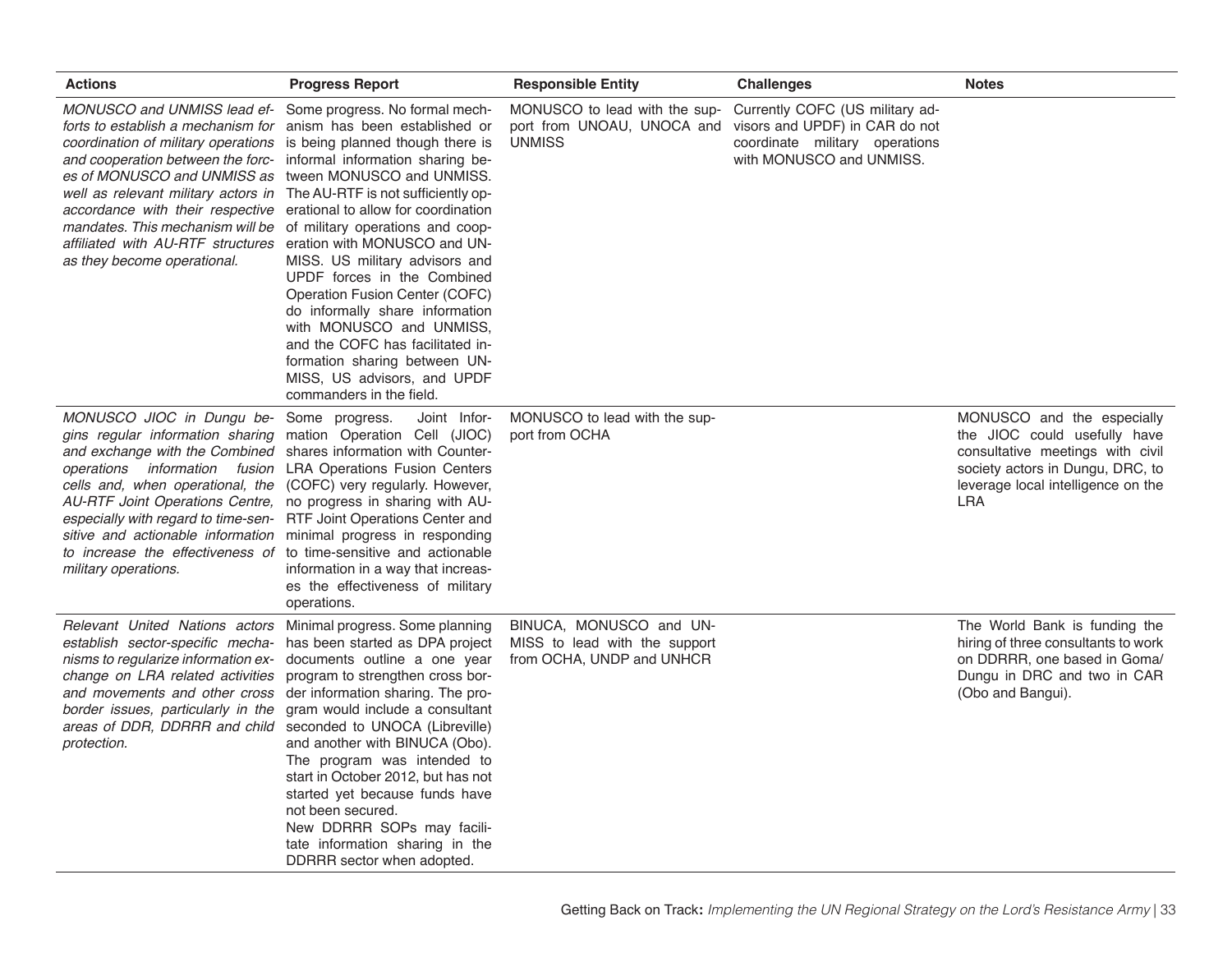| <b>Actions</b>                                                                                                                                                                                                                                                                                                                                                                                                                                                                               | <b>Progress Report</b> | <b>Responsible Entity</b>                                                                               | <b>Challenges</b> | <b>Notes</b> |
|----------------------------------------------------------------------------------------------------------------------------------------------------------------------------------------------------------------------------------------------------------------------------------------------------------------------------------------------------------------------------------------------------------------------------------------------------------------------------------------------|------------------------|---------------------------------------------------------------------------------------------------------|-------------------|--------------|
| <i>Relevant United Nations actors, in</i> No progress as far as AU-RTF<br><i>collaboration with the AU-RTF (as is concerned. AU-RTF only mini-</i><br><i>it becomes operational), facilitate</i> mally operational. UNOCHA reg-<br>regular meetings with relevant hu- ularly holds meetings in Congo<br>manitarian actors and community that include discussions of early<br>leaders in LRA-affected areas to warning.<br>enhance early warning capacity<br>within the affected communities. |                        | BINUCA, MONUSCO and UN-<br>MISS to lead with the support<br>from OCHA, UNDP, UNHCR and<br><b>UNICEF</b> |                   |              |

**Objective 3.3: Policies, strategies and legal frameworks relating to DDRRR are harmonized**

| <b>Actions</b>                                                                                                                                                                                                                                                                                                                                                                                                                                                                                                     | <b>Progress Report</b>                                                                                                                                                                                                                                                                                                   | <b>Responsible Entity</b>                                                     | <b>Challenges</b>                                                                                                                       | <b>Notes</b> |
|--------------------------------------------------------------------------------------------------------------------------------------------------------------------------------------------------------------------------------------------------------------------------------------------------------------------------------------------------------------------------------------------------------------------------------------------------------------------------------------------------------------------|--------------------------------------------------------------------------------------------------------------------------------------------------------------------------------------------------------------------------------------------------------------------------------------------------------------------------|-------------------------------------------------------------------------------|-----------------------------------------------------------------------------------------------------------------------------------------|--------------|
| oped by MONUSCO on DDRRR of stakeholders including national<br>foreign armed groups. The SOPs counterparts will participate. This<br>to be developed in consultation represents good progress in the<br>with national counterparts should time since the strategy has been<br>include, inter alia, the handover of adopted.<br>LRA elements from regional mili-<br>taries, repatriation to countries of<br>origin, reintegration and provision<br>of medical, psycho-social and oth-<br>er assistance as necessary | BINUCA, MONUSCO and UN- Significant progress. Meeting in<br>MISS jointly develop specific Addis at the end of November<br>DDRRR Standard operating pro- funded by German government<br>cedures (SOPs) on the LRA, and in collaboration with DPKO<br>based on the general SOPs devel- to address this issue. All relevant | BINUCA, MONUSCO and UN-<br>MISS to lead with the support<br>from UNDP and WHO | Implementation of the SOPs, in-<br>cluding agreement with the na-<br>tional counterparts and funding<br>for training of national armies |              |
| a common policy for treatment of yet and no indication that the AU<br>LRA escapees and non-indicted is working with affected govern-<br>or surrender, particularly with re- criminal prosecution concerns.<br>spect to amnesty provisions and<br>potential criminal prosecution.                                                                                                                                                                                                                                   | Relevant United Nations actors No progress. No such common<br>encourage the AU to work with policy. Proposals to adopt UNI-<br>affected Governments to identify CEF SOPs but has not happened<br>LRA ex-combatants who escape ments to address amnesty and                                                               | UNOCA to lead with the support<br>from BINUCA, MONUSCO, UN-<br>MISS and UNOAU |                                                                                                                                         |              |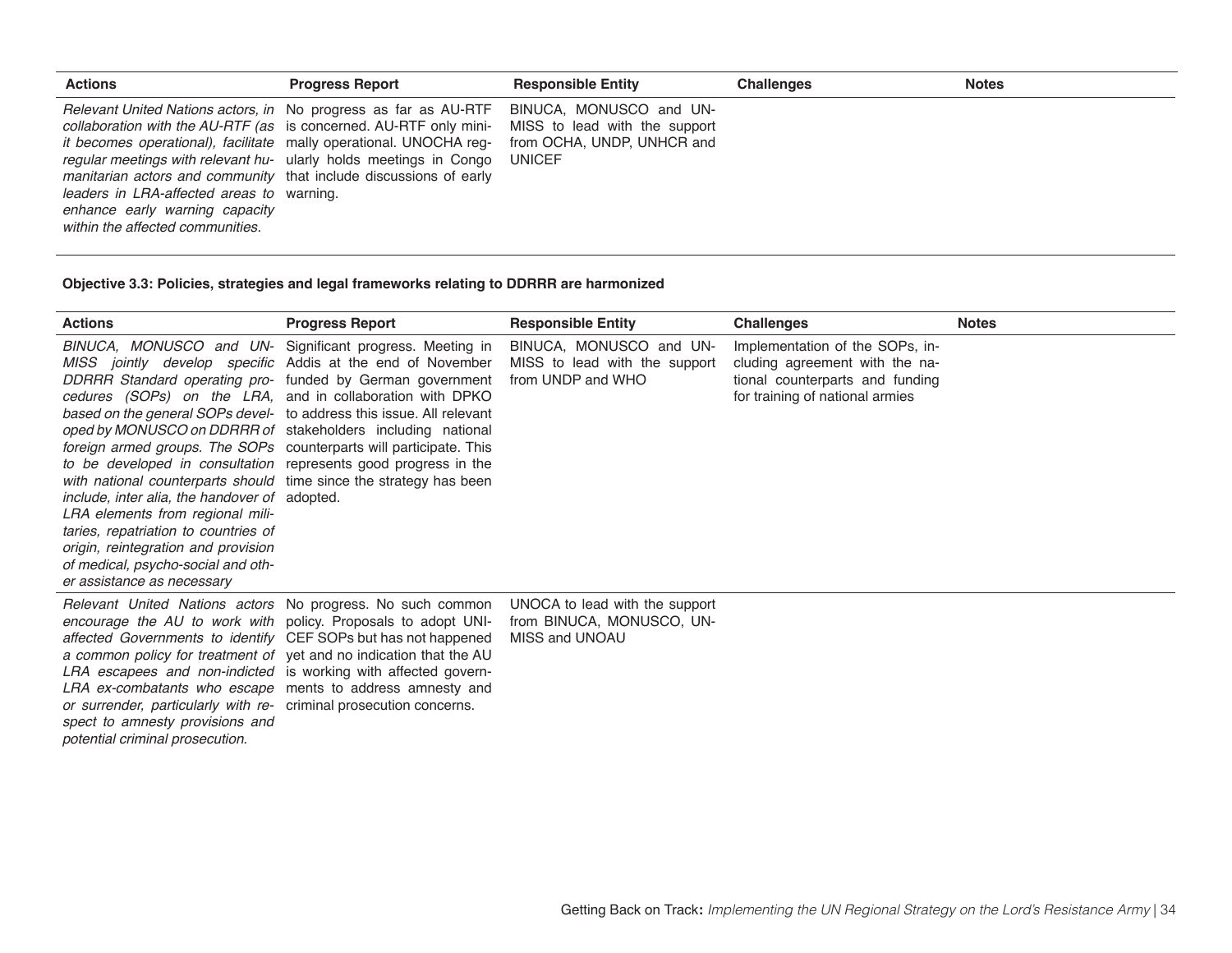# **GOAL 4: A COORDINATED HUMANITARIAN AND CHILD PROTECTION RESPONSE IS PROMOTED IN ALL LRA-AFFECTED AREAS**

**Objective 4.1: The most vulnerable groups, particularly children, women, refugees, IDPs and people with specific needs, receive strengthened and coordinated humanitarian protec**tion and assistance.

| <b>Actions</b>                                                                                                                                                                                                                                                                                                                                                                                                                                                                                                                                                                                                                  | <b>Progress Report</b>                                                                                                                                                        | <b>Responsible Entity</b>                                                                 | <b>Challenges</b>                                                                                                                                         | <b>Notes</b> |
|---------------------------------------------------------------------------------------------------------------------------------------------------------------------------------------------------------------------------------------------------------------------------------------------------------------------------------------------------------------------------------------------------------------------------------------------------------------------------------------------------------------------------------------------------------------------------------------------------------------------------------|-------------------------------------------------------------------------------------------------------------------------------------------------------------------------------|-------------------------------------------------------------------------------------------|-----------------------------------------------------------------------------------------------------------------------------------------------------------|--------------|
| Relevant United Nations actors UNICEF, UNHCR, WFP, and<br>continue to deliver humanitarian UNDP continue to work in many<br>protection on the basis of need LRA affected areas. UNOCA<br>and within the framework of exist- project documents contemplate<br>ing country-specific coordination seeking US \$9 million for UNI-<br>frameworks. To ensure respect for CEF, UNHCR, WFP, and UNDP<br>humanitarian principles of neutral- humanitarian assistance projects<br>ity, impartiality and independence,<br>humanitarian action remains dis-<br>tinct from the wider political and<br>military objectives of this strategy. | including in particular NFIs to<br>IDPs and host communities, rein-<br>tegration support to child escap-<br>ees, psycho-social services, and<br>food and nutritional support. | OCHA to lead with the support<br>from BINUCA, MONUSCO, UN-<br>MISS and UNOAU              | Logistical constraints including<br>poor roads lack of air support<br>continue to prevent aid reaching<br>many LRA affected persons in re-<br>mote areas. |              |
| United Nations humanitarian ac- Programs on going, with priority<br>tors prioritize the provision of as- as according to each agency in-<br>sistance to women and children in ternal policy.<br>the affected areas, including refu-<br>gees and displaced persons.                                                                                                                                                                                                                                                                                                                                                              |                                                                                                                                                                               | OCHA. UNHCR and UNICEF to<br>lead with the support from BINU-<br>CA, MONUSCO and UNMISS   | Concerns that UN system is un-<br>able to cover all the needs due to<br>lack of funds.                                                                    |              |
| Nations<br>United<br>Coordinators and Humanitarian work but informal discussions are<br>Country Teams continue to en- taking place.<br>hance information sharing and<br>analysis on humanitarian needs<br>and priorities in LRA- affected ar-<br>eas.                                                                                                                                                                                                                                                                                                                                                                           | Humanitarian Some progress. No formal frame-                                                                                                                                  | UNDP and OCHA in the lead with<br>the support from BINUCA, MO-<br><b>NUSCO and UNMISS</b> |                                                                                                                                                           |              |
| carry out a regional analysis on by OCHA.<br>humanitarian needs and priori-<br>ties in LRA-affected communities A new analysis intended to be<br>to determine short, medium and carried out prior to December<br>long- term needs by the end of 2012.<br>2012.                                                                                                                                                                                                                                                                                                                                                                  | Relevant United Nations actors Already carried out in May 2012                                                                                                                | OCHA to lead with the support<br>from BINUCA, MONUSCO, UN-<br>MISS and UNDP               |                                                                                                                                                           |              |
| Humanitarian stakeholders contin- Ongoing.<br>ue discussions on how to improve<br>access and strengthen, as re-<br>quired, humanitarian response ca-<br>pacities in the affected countries.                                                                                                                                                                                                                                                                                                                                                                                                                                     |                                                                                                                                                                               | OCHA to lead with the support<br>from BINUCA, MONUSCO, UN-<br>MISS, UNICEF and WFP        |                                                                                                                                                           |              |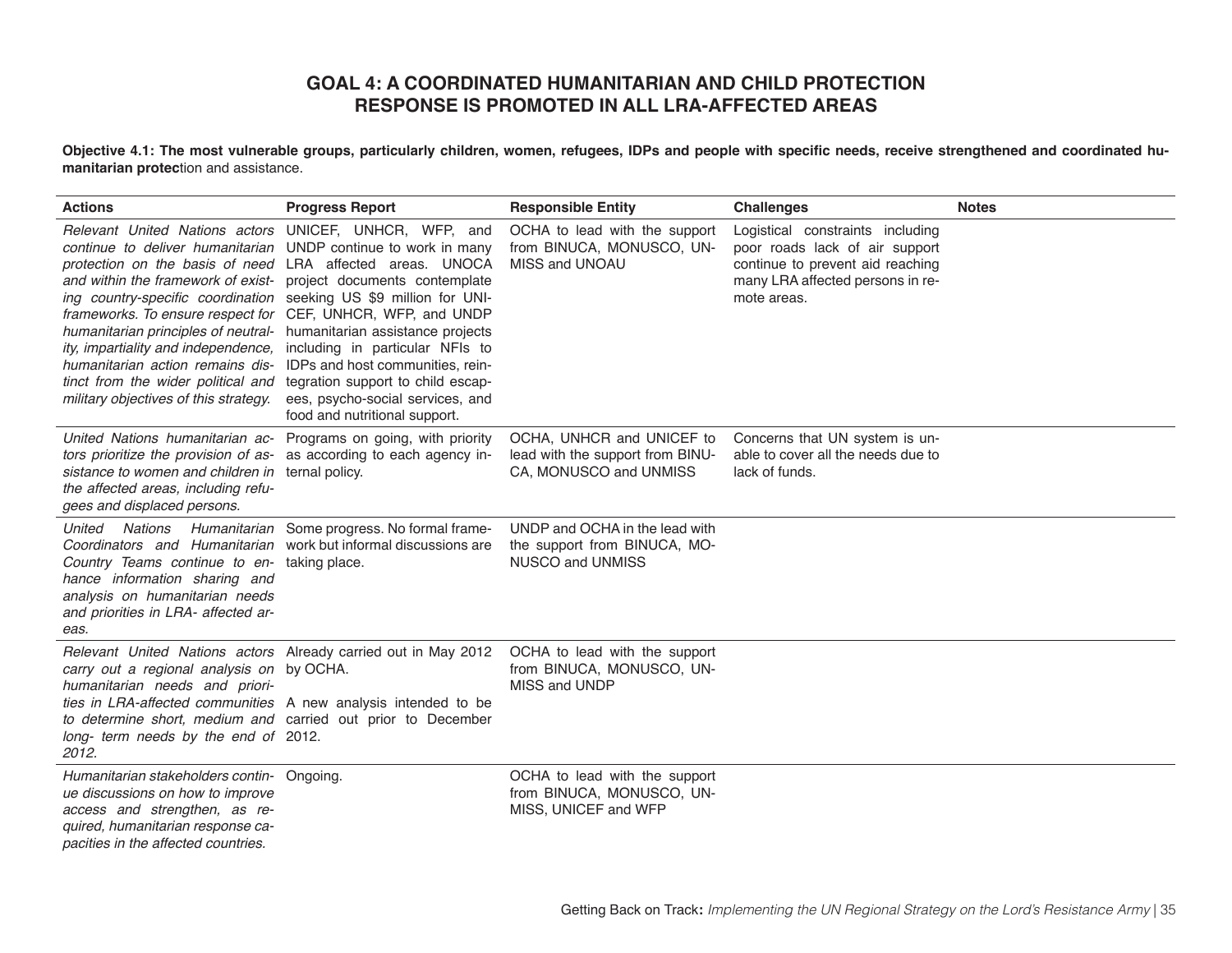# **GOAL 5: PEACEBUILDING, HUMAN RIGHTS, RULE OF LAW AND LONG-TERM DEVELOPMENT SUPPORT IS PROVIDED TO LRA-AFFECTED GOVERNMENTS TO ENABLE THEM TO ESTABLISH AUTHORITY ACROSS THEIR TERRITORY**

**Objective 5.1: Policies and strategic frameworks conducive to the implementation of human rights, peacebuilding, and long-term recovery initiatives for LRA-affected communities and countries are established.**

| <b>Actions</b>                                                                                                                                                                                                                                                                                                                                                                                                                                                                                                                                                                                                                       | <b>Progress Report</b>                                                                                                                                                                                                                                                                                                                                                                                                                                                                                                                                                                   | <b>Responsible Entity</b>                                                                                 | <b>Challenges</b> | <b>Notes</b>                                                                                                                                                                                                                    |
|--------------------------------------------------------------------------------------------------------------------------------------------------------------------------------------------------------------------------------------------------------------------------------------------------------------------------------------------------------------------------------------------------------------------------------------------------------------------------------------------------------------------------------------------------------------------------------------------------------------------------------------|------------------------------------------------------------------------------------------------------------------------------------------------------------------------------------------------------------------------------------------------------------------------------------------------------------------------------------------------------------------------------------------------------------------------------------------------------------------------------------------------------------------------------------------------------------------------------------------|-----------------------------------------------------------------------------------------------------------|-------------------|---------------------------------------------------------------------------------------------------------------------------------------------------------------------------------------------------------------------------------|
| LRA-related issues are addressed Some progress. DPA has identi-<br>in relevant country-specific United fied (in project document on LRA<br>Nations strategic, peacebuilding strategy) the need for two con-<br>and/or development frameworks sultative workshops to be held<br>(e.g. United Nations Develop- in each of the four countries next<br>ment Assistance Frameworks, year. It needs \$280,000 to fund<br>Integrated Strategic Frameworks the workshops.<br>or Peacebuilding Support Plan)<br>at the earliest possible date. Con-<br>sultations with populations in the<br>LRA-affected areas should inform<br>the process. |                                                                                                                                                                                                                                                                                                                                                                                                                                                                                                                                                                                          | RCs/UN Country Teams to lead<br>with the support from BINUCA,<br>MONUSCO, UNMISS and PBSO                 |                   | Genuine and consistent consul-<br>tation with populations in LRA af-<br>fected areas is critical and can be<br>achieved by working with existing<br>civil society networks such as<br>the Regional Civil Society Task<br>Force. |
| Relevant United Nations peace- Some progress. UNDP has been<br>building, development and hu- involved in helping the Ugandan<br>man rights actors support the government with the Peace, Re-<br>Governments in the region to de- covery and Development Pro-<br>velop peacebuilidng and recovery gram. The UN is currently devel-<br>frameworks that specifically ad- oping a follow up programme on<br>dress LRA-affected areas, includ-<br>ing gender and human rights is- ernment's newly extended Peace<br>sues.                                                                                                                 | peacebuilding to support the Gov-<br>Recovery and Development Plan<br>(2012-2015) for northern Uganda<br>that covers LRA-affected areas.<br>The new programme will be di-<br>vided into 4 UN joint programmes<br>addressing: Education for Peace;<br>Access to Justice (including land<br>issues and transitional justice);<br>Livelihoods and Entrepreneur-<br>ship for youth; Reintegration of<br>LRA-returnees.<br>However, there has been no<br>progress in ensuring new or ex-<br>isting peacebuilding frameworks<br>of each government reflect the<br>needs of LRA-affected areas. | UN Country Team/OHCHR and<br>UNDP to lead with the support<br>from BINUCA, MONUSCO, UN-<br>MISS and UNOCA |                   |                                                                                                                                                                                                                                 |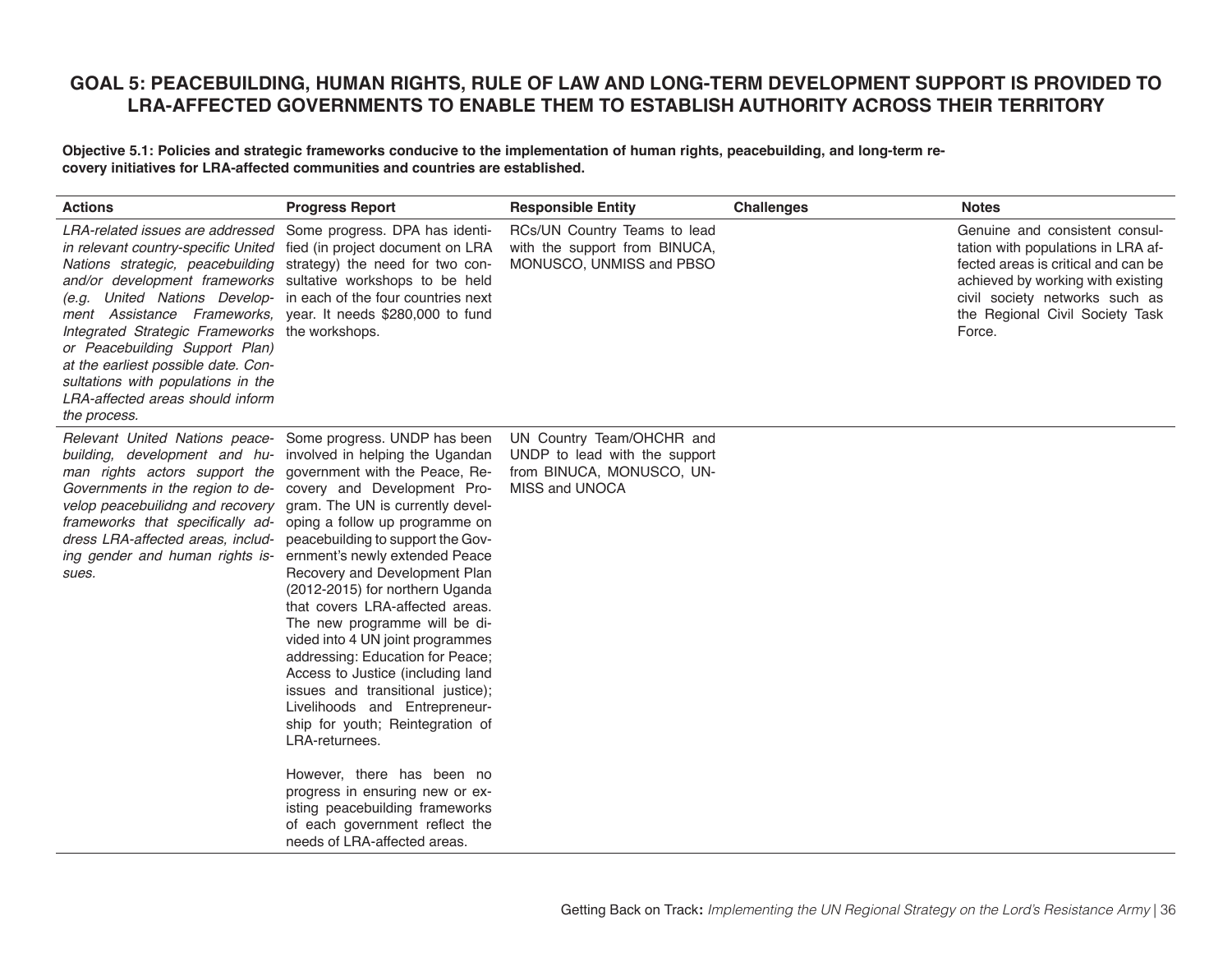| <b>Actions</b>                                                                                                                                                                                                                                                                                                                                                                                        | <b>Progress Report</b>                                          | <b>Responsible Entity</b>                                                             | <b>Challenges</b> | <b>Notes</b> |
|-------------------------------------------------------------------------------------------------------------------------------------------------------------------------------------------------------------------------------------------------------------------------------------------------------------------------------------------------------------------------------------------------------|-----------------------------------------------------------------|---------------------------------------------------------------------------------------|-------------------|--------------|
| Relevant United Nations peace - No progress.<br>building, development and human<br>rights actors support the identifi-<br>cation and capacity building of a<br>lead Government focal point to<br>address LRA-affected countries<br>to strengthen local legal institu-<br>tions and policies to address land<br>disputes, with support from inter-<br>national partners and specialized<br><b>NGOs</b> |                                                                 | OHCHR and UNDP to lead with<br>the support from BINUCA, MO-<br>NUSCO, UNMISS and PBSO |                   |              |
| building, development and human address access to justice/land<br>rights actors support LRA-affected in its Peacebuilding Programme<br>countries to strengthen local legal that supports PRDP2<br>institutions and policies to address<br>land disputes, with support from<br>international partners and special-<br>ized NGOs                                                                        | Relevant United Nations peace - No progress. UN is intending to | OHCHR and UNDP to lead with<br>the support from BINUCA, MO-<br>NUSCO, UNMISS and PBSO |                   |              |

**Objective 5.2: The capacities of LRA-affected countries to address human rights, peacebuilding and long-term recovery needs of LRA-affected** communities are strengthened.

| <b>Actions</b>                                                                                                                                                                                                                                                                                                                                                                                                                                                      | <b>Progress Report</b> | <b>Responsible Entity</b>                                                        | <b>Challenges</b>                                                                                                                                                                | <b>Notes</b> |
|---------------------------------------------------------------------------------------------------------------------------------------------------------------------------------------------------------------------------------------------------------------------------------------------------------------------------------------------------------------------------------------------------------------------------------------------------------------------|------------------------|----------------------------------------------------------------------------------|----------------------------------------------------------------------------------------------------------------------------------------------------------------------------------|--------------|
| Relevant United Nations actors, No progress.<br>in collaboration with the AU and<br>international partners, including<br>specialized NGOs, assist LRA-<br>affected countries in strengthen-<br>ing their national human rights<br>institutions to fulfil their protection<br>mandate including by strengthen-<br>ing access to justice and account-<br>ability, inter alia, through training<br>and technical support, particularly<br>in the LRA-affected regions. |                        | UNOCA and OHCHR to lead with<br>the support from BINUCA, MO-<br>NUSCO and UNMISS | No significant progress could be<br>expected in the short time since<br>the strategy was adopted, but<br>concerning that no specific plan-<br>ning being done for this activity. |              |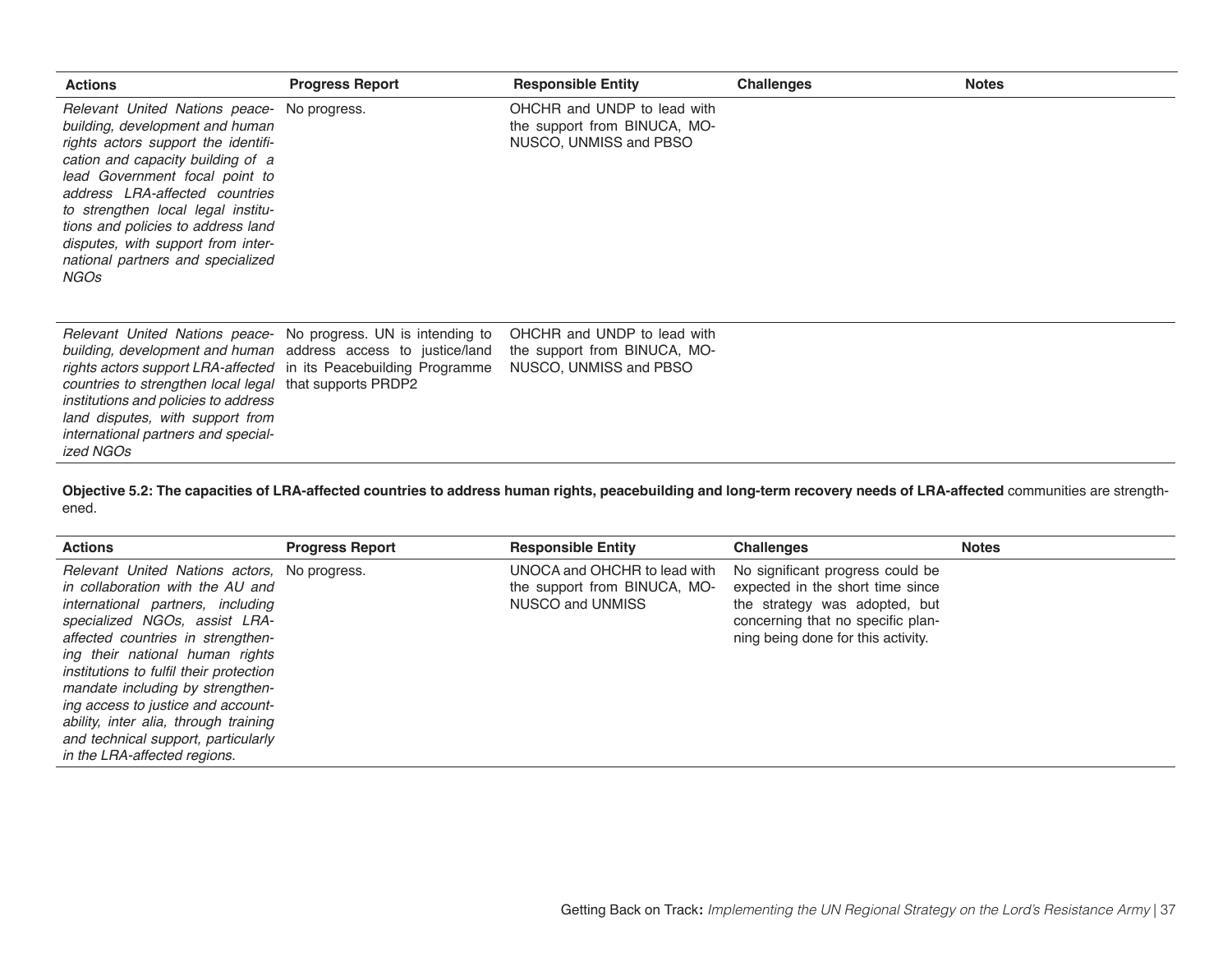| <b>Actions</b>                                                                                                                                                                                                                  | <b>Progress Report</b>                                                                                                                                                                                                                                                                                                                                                       | <b>Responsible Entity</b>                                                   | <b>Challenges</b> | <b>Notes</b> |
|---------------------------------------------------------------------------------------------------------------------------------------------------------------------------------------------------------------------------------|------------------------------------------------------------------------------------------------------------------------------------------------------------------------------------------------------------------------------------------------------------------------------------------------------------------------------------------------------------------------------|-----------------------------------------------------------------------------|-------------------|--------------|
| tors in LRA-affected countries to and integrating community priori-<br>monitor and investigate abuses ties into peacebuilding, recovery<br>committed by the LRA within one and development projects and<br>year.                | Relevant United Nations actors No progress. UNOCA project OHCHR to lead with the support<br>conduct country-specific and re- planning does include plans to<br>gional training for civil society ac- train civil society on identifying<br>encouraging dialogue between<br>different stakeholders. But no<br>plans to train on investigating<br>abuses committed by the LRA. | from BINUCA, MONUSCO, UN-<br>MISS and UNOCA                                 |                   |              |
| in collaboration with international or structured engagement on<br>partners and relevant national au- strengthening local justice.<br>thorities, assist in strengthening<br>local justice systems to respond to<br>local needs. | Relevant United Nations actors, No progress. No particular plans                                                                                                                                                                                                                                                                                                             | OHCHR to lead with the support<br>from BINUCA, MONUSCO and<br><b>UNMISS</b> |                   |              |

#### **Objective 5.3: Programming in human rights, peacebuilding and long-term development for LRA-affected communities is carried out and implemented on the basis of agreed priorities.**

| <b>Actions</b>                                                                                                                                                                                                                                                                                                                                                                                                                       | <b>Progress Report</b>                                           | <b>Responsible Entity</b>                                                                 | <b>Challenges</b>                              | <b>Notes</b> |
|--------------------------------------------------------------------------------------------------------------------------------------------------------------------------------------------------------------------------------------------------------------------------------------------------------------------------------------------------------------------------------------------------------------------------------------|------------------------------------------------------------------|-------------------------------------------------------------------------------------------|------------------------------------------------|--------------|
| United Nations human rights ac- No progress. Regional needs as-<br>tors, in collaboration with relevant sessment and best practice study<br>national authorities, carry out a have not been completed.<br>regional needs assessment and<br>a best practice study on human<br>rights abuses in the LRA-affected<br>areas within 6 months and devel-<br>op a comprehensive regional plan<br>to support human rights in those<br>areas. |                                                                  | OHCHR to lead with the support<br>from BINUCA, MONUSCO, UN-<br>MISS, OCHA, UNDP and UNOCA |                                                |              |
| Relevant United Nations actors No progress. This system is al-<br>ming and monitoring in LRA-af- in other affected countries.<br>fected areas identified as priori-<br>ties (for example through a United<br><b>Nations Area Coordinator System)</b><br>within two years.                                                                                                                                                            | enhance joint planning, program- ready set up in Uganda, but not | RCs/UNCT to lead with the sup-<br>port from BINUCA, MONUSCO,<br>UNMISS, OHCHR and UNICEF  | Unclear if it applies to other coun-<br>tries. |              |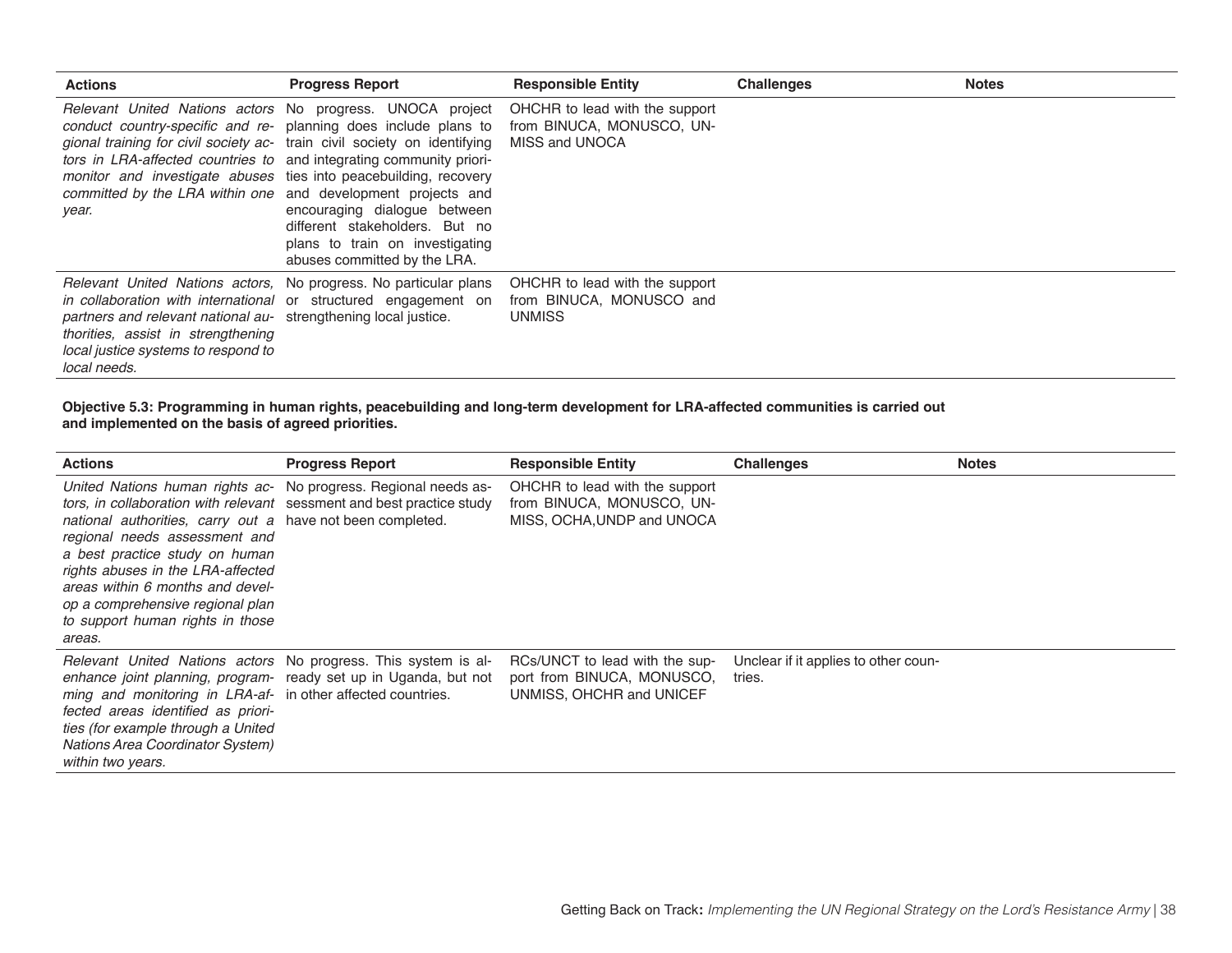| <b>Actions</b>                                                                                                                                                                                                                                                                                                                                                                                                                                                                                                                | <b>Progress Report</b>                                                                                                                                  | <b>Responsible Entity</b>                                                               | <b>Challenges</b>       | <b>Notes</b> |
|-------------------------------------------------------------------------------------------------------------------------------------------------------------------------------------------------------------------------------------------------------------------------------------------------------------------------------------------------------------------------------------------------------------------------------------------------------------------------------------------------------------------------------|---------------------------------------------------------------------------------------------------------------------------------------------------------|-----------------------------------------------------------------------------------------|-------------------------|--------------|
| Relevant United Nations actors, Ongoing. However, no new plans<br>in collaboration with international beyond existing projects have<br>partners, including non-govern-<br>mental organizations, continue to<br>support the LRA-affected coun-<br>tries in improving basic social ser-<br>vices, particularly health services,<br>including maternal health and psy-<br>chosocial support, education, wa-<br>ter and sanitation, with a special<br>focus on LRA-affected areas.                                                | been developed.                                                                                                                                         | UN Country Teams to lead with<br>the support from BINUCA, MO-<br>NUSCO, UNMISS and PBSO |                         |              |
| Relevant United Nations actors, Some progress. UNOCA plan-<br>in collaboration with international ning document includes plans to<br>partners, continue to support LRA- raise US \$3-5 million for rehabili-<br>affected countries in improving<br>infrastructure, particularly roads,<br>bridges and airfields, in the LRA- Infrastructure development is<br>affected areas with a view to im- absolutely critical but so far only<br>proving accessibility and encour- World Bank and NGOs have<br>aging economic activity. | tation of Obo-Bambouti road.<br>begun any further planning for<br>projects promoting broader infra-<br>structure development, particu-<br>larly in CAR. | UNDP to lead with the support<br>from BINUCA, MONUSCO, UN-<br><b>MISS</b>               | Immediate/<br>long-term |              |
| Relevant United Nations actors Minimal progress. Apart from July<br>arrange regular country-specific meeting in Entebbe. Critical to<br>meetings between community have regular meetings with com-<br>leaders in LRA-affected and de- munity leaders for UN and other<br>velopment actors to discuss pri- development actors to receive<br>ority geographic areas of peace- community input.<br>building and recovery intervention<br>in LRA-affected areas.                                                                  |                                                                                                                                                         | UNDP to lead with the support<br>from BINUCA, MONUSCO, UN-<br>MISS and OCHA and PBSO    |                         |              |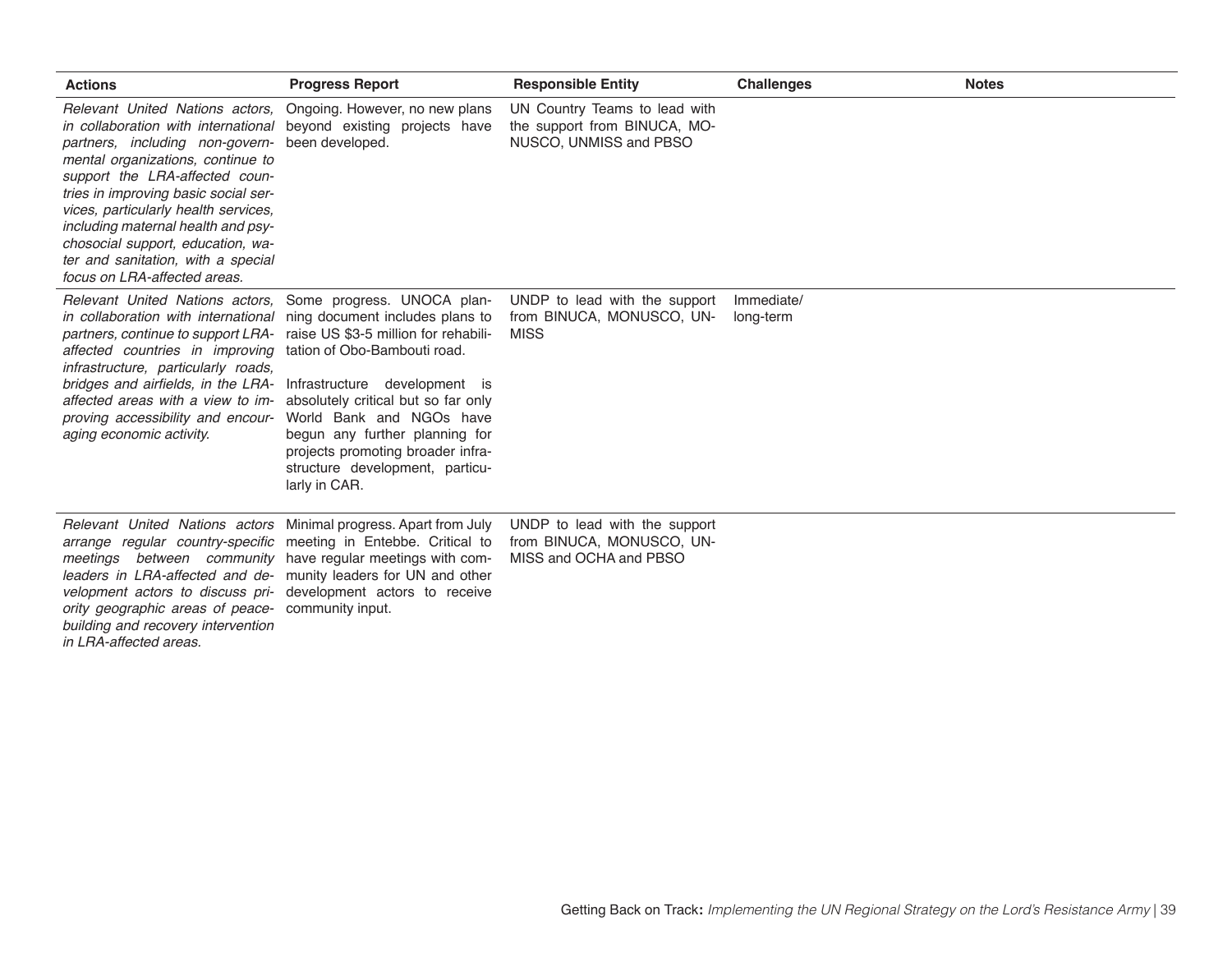**Objective 5.4: Political will to address human rights, peacebuilding, and long-term development needs of LRA-affected communities is elicited and sustained**

| <b>Actions</b>                                                                                                                                                                                                                                                                                                                                                                                                                                                                                                             | <b>Progress Report</b>                                          | <b>Responsible Entity</b>                                                                           | <b>Challenges</b> | <b>Notes</b> |
|----------------------------------------------------------------------------------------------------------------------------------------------------------------------------------------------------------------------------------------------------------------------------------------------------------------------------------------------------------------------------------------------------------------------------------------------------------------------------------------------------------------------------|-----------------------------------------------------------------|-----------------------------------------------------------------------------------------------------|-------------------|--------------|
| The SRSG for Central Africa, in No progress. Focus so far has<br>collaboration with the AU Special been on AU-RTF.<br>Envoy on the LRA, engages LRA-<br>affected countries at the highest<br>political level on a regular basis<br>on issues related to human rights,<br>peacebuilding and long-term re-<br>covery.                                                                                                                                                                                                        |                                                                 | UNOCA to lead with the sup-<br>port from BINUCA, MONUSCO,<br>UNMISS, OHCHR, PBSO and<br><b>UNDP</b> |                   |              |
| collaboration with the AU Special discussions of a donor confer-<br>Envoy on the LRA, engages in- ence, but without sufficiently de-<br>ternational partners at the highest veloped projects there has been<br>political level on a regular basis no platform for engaging interna-<br>to encourage them to consider tional donors for funds.<br>sustainable funding for recovery<br>initiatives in LRA-affected areas.<br>This should include advocacy for<br>access to Peacebuilding Funds in<br>the affected countries. | The SRSG for Central Africa, in No progress. There have been    | UNOCA to lead with the support<br>from PBSO                                                         |                   |              |
| Relevant United Nations actors Ongoing. However, only infor-<br>on-going basis about the need to framework.<br>address peacebuilding and long-<br>term development needs of LRA-<br>affected communities.                                                                                                                                                                                                                                                                                                                  | continue to raise awareness on an mally. No concerted or formal | UNOCA and DPI to lead with the<br>support from UNDP                                                 |                   |              |
| Relevant United Nations actors No progress.<br>advocate on an on-going basis<br>for the reintegration of LRA el-<br>ements through development<br>programmes addressing both<br>economic recovery and peace-<br>building, with special attention for<br>youth and children.                                                                                                                                                                                                                                                |                                                                 | UNDP and UNICEF to lead with<br>the support from BINUCA, MO-<br>NUSCO, UNMISS and UNOCA             |                   |              |
| Relevant United Nations actors On-going.<br>prepare and disseminate annual<br>regional Human Rights LRA re-<br>ports, with the first one issued<br>within 6 months                                                                                                                                                                                                                                                                                                                                                         |                                                                 | OHCHR to lead with the support<br>from BINUCA, MONUSCO, UN-<br>MISS, DPI OCHA and UNDP              |                   |              |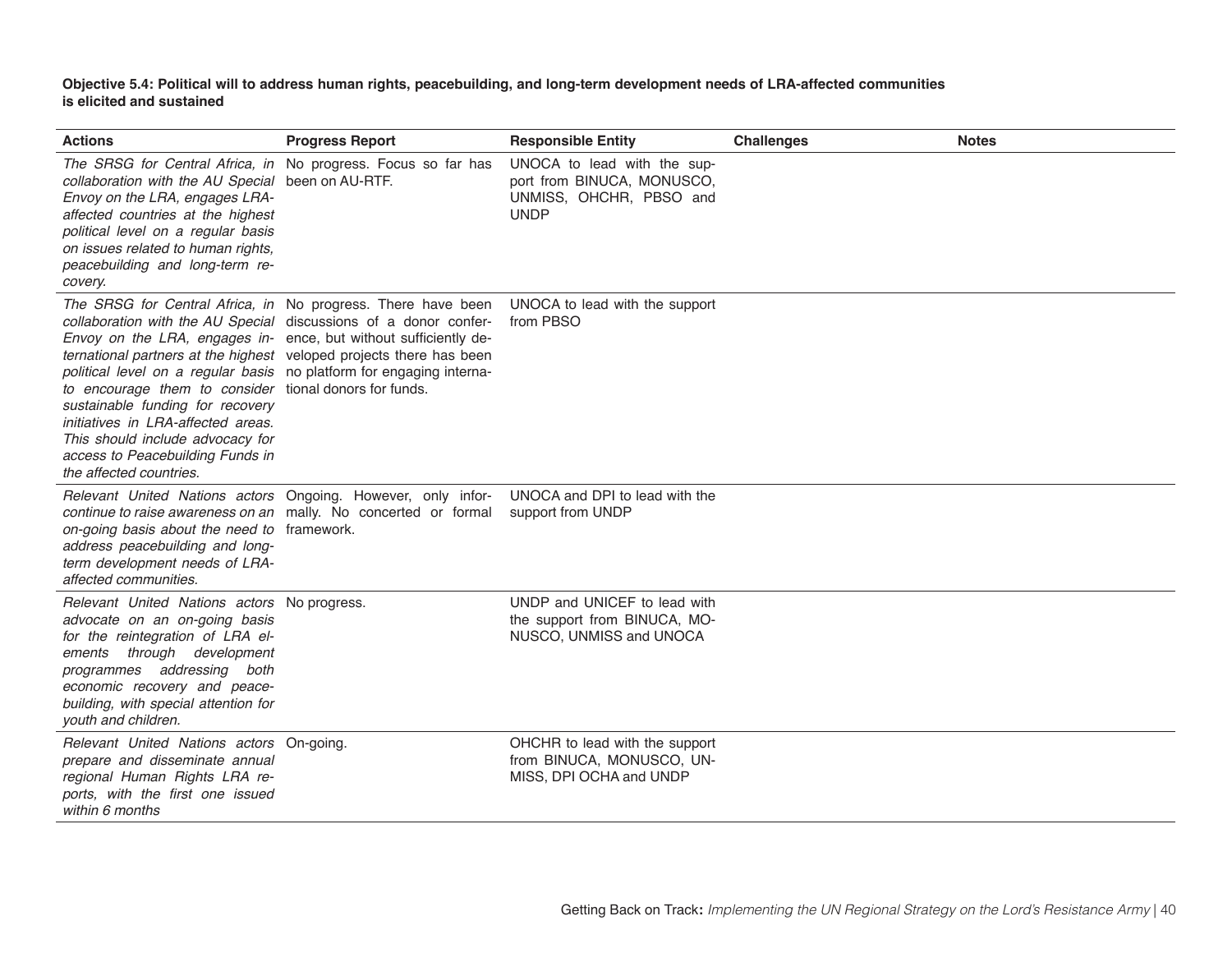#### **Objective 5.5: Capacity of affected countries to address issues related to the rule of law in LRA affected areas is enhanced.**

| <b>Actions</b>                                                                                                                                                                                                                                                                                                                                                                                                                                 | <b>Progress Report</b> | <b>Responsible Entity</b>                                                           | <b>Challenges</b> | <b>Notes</b> |
|------------------------------------------------------------------------------------------------------------------------------------------------------------------------------------------------------------------------------------------------------------------------------------------------------------------------------------------------------------------------------------------------------------------------------------------------|------------------------|-------------------------------------------------------------------------------------|-------------------|--------------|
| Relevant United Nations actors No progress. No deployment yet.<br>support the AU in strengthening<br>the rule of law advisory element<br>in the AU-RTF structure to provide<br>technical advice and support in<br>matters relating to the rule of law.                                                                                                                                                                                         |                        | UNOAU and OHCHR to lead with<br>the support from BINUCA, MO-<br>NUSCO and UNMISS    |                   |              |
| Relevant United Nations actors No progress. No specific pro-<br>encourage international partners grams.<br>to continue to support the affected<br>countries in establishing rule of<br>law programmes to improve the<br>capacity and coordination of Gov-<br>ernment law enforcement agen-<br>cies, especially the police, judi-<br>ciary and correctional services in<br>the areas affected by the LRA in<br>the short, medium and long term. |                        | UNOCA to lead with the support<br>from BINUCA, MONUSCO, UN-<br>MISS, OHCHR and UNDP |                   |              |